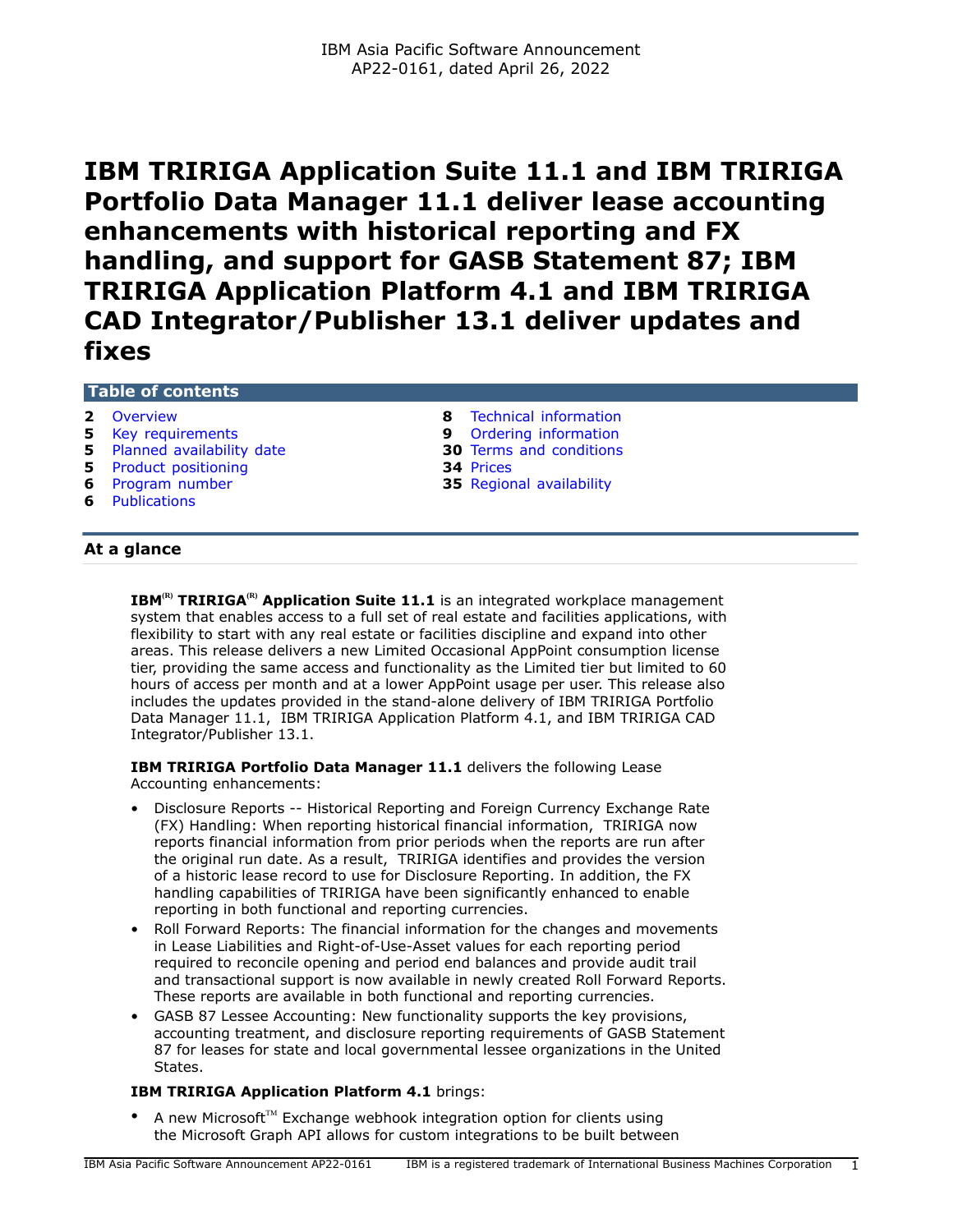TRIRIGA and Microsoft Exchange that enable TRIRIGA to receive notifications when changes are made to Microsoft 365 resources, such as meeting rooms, managed through the Graph API. A new form allows for creating and managing subscriptions, and a new workflow event type enables receiving and processing notifications.

- New REST API endpoints for queries and reports that enable easier development of integrations for TRIRIGA.
- Other minor enhancements and fixes.

# **TRIRIGA CAD Integrator/Publisher 13.1** delivers:

• Minor enhancements and fixes

# <span id="page-1-0"></span>**Overview**

# **IBM TRIRIGA Application Suite 11.1**

IBM TRIRIGA Application Suite offers an integrated workplace management system that enables access to a full set of real estate and facilities applications, with flexibility to start with any real estate or facilities discipline and expand into other areas. This flexibility uses a simplified, suite-based licensing structure and does not require additional provisioning as additional applications are adopted. Deployment flexibility, through Red Hat<sup>(R)</sup> OpenShift<sup>(R)</sup> and hybrid cloud, enables diverse options for streamlined provisioning and administration of TRIRIGA Application Suite with multiple cloud providers.

TRIRIGA helps organizations manage and optimize their workplace experience, facility resource scheduling, facility strategic planning, transaction management, lease accounting, capital project management, space management, facility maintenance management, facility sustainability management, and asset disposition. This helps organizations control costs, optimize performance, and improve underperforming properties. TRIRIGA Application Suite, powered by the TRIRIGA Application Platform running on Red Hat OpenShift, streamlines installation and administration, while enhancing the user experience with shared data, workflow, and user experience.

TRIRIGA Application Suite delivers a single integrated workplace management system that offers:

- Increased visibility into underperforming facilities, resources, and process
- Improved control of facility occupancy and operating costs
- Engaging workplace services for building occupants
- Automated activities that are designed to increase efficiency and organizational effectiveness of real estate, facility management, and environmental sustainability functions within midsized and large-sized commercial and public enterprises

TRIRIGA Application Suite includes the following:

- TRIRIGA Space delivers an integrated data repository for space management with tools, reports, and automation to perform moves and audits, track utilization, and make strategic space management decisions. It also facilitates space coordination for workplace reservation management. Computer-aided design (CAD) and building information modeling (BIM) integration enables powerful loading and synchronization of floor plan and asset data from drawings and models with TRIRIGA.
- TRIRIGA Reserve supports resource scheduling and coordination of room and desk reservations for workplace occupants by optimizing availability, guiding selection, and eliminating conflicts.
- TRIRIGA Lease Administration streamlines property management activities and eliminates overpayments or penalties through automated tracking of payment streams and invoice validation against contract terms.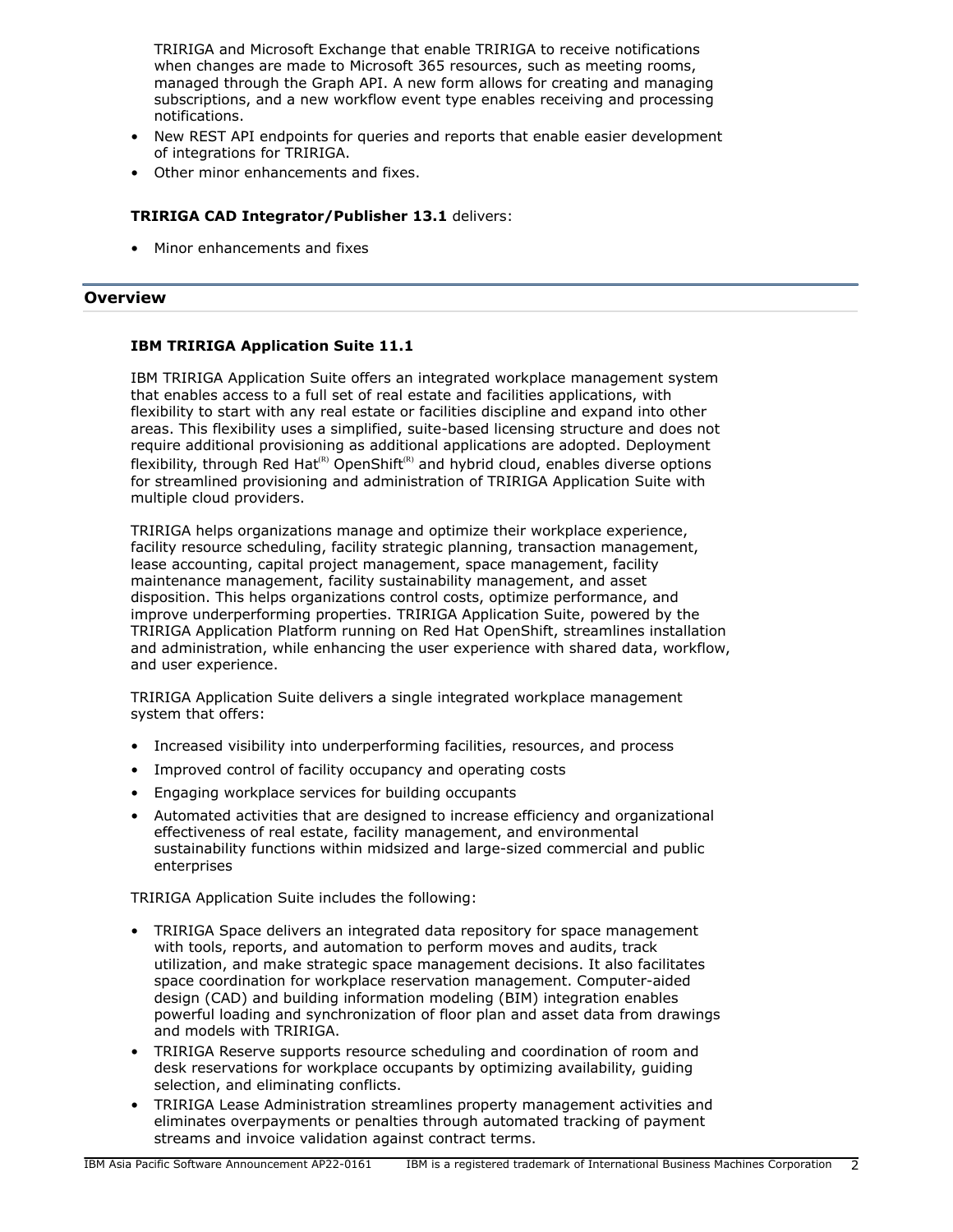- TRIRIGA Lease Accounting helps meet US and international standards and assists in achieving compliance for lease accounting and reporting requirements by providing integrated lease lifecycle data management, accounting treatment and calculations, journal entries, and disclosure reporting.
- TRIRIGA Transactions provides decision support for organizations to manage lease renewals, new leases, and real estate purchases and disposals. It provides visibility of current performance and scenario modeling to help in making datadriven decisions with confidence.
- TRIRIGA Facility Condition analyzes the existing and projected future condition of facilities and the building systems and assets within those facilities.
- TRIRIGA Services optimizes the performance of service fulfillment by automating service management processes, from the capture of service requests to the routing of service calls.
- TRIRIGA Maintenance establishes preventative and break-fix maintenance processes to improve efficiency and reduce operating costs.
- TRIRIGA Projects improves project cycle time, eliminates budget overruns, removes resource bottlenecks, and analyzes project risks for better planning decisions.
- TRIRIGA Facility Sustainability delivers tools and metrics to identify and evaluate opportunities to reduce energy use and the overall carbon footprint of real estate portfolios.
- TRIRIGA Metrics supports the alignment of workplace assets and operations with business strategy and enables analysis of performance objectives by tracking key performance metrics. It enables actions to increase the value of workplace assets and lower the cost of facility operations.
- TRIRIGA Configure provides tools to build or configure TRIRIGA applications, including creating or modifying queries, navigation, business objects, forms, and workflows.

While TRIRIGA also continues to be offered in its classic perpetual licensing model, the new simplified, suite-based licensing structure provides a single point of access to all the components within TRIRIGA suite.

TRIRIGA applications are built on the TRIRIGA Application Platform, an innovative, multitier web platform that is designed to give users increased flexibility, accessibility, and scalability. This platform uses a highly scalable architecture, a metadata model that enables you to extend and enhance TRIRIGA's products or create modules that integrate with the predefined logic and processes into a featurerich, workflow-driven system without coding.

# **IBM TRIRIGA Application Suite Managed Service**

TRIRIGA Application Suite Managed Service continues to provide hosting and management of TRIRIGA Application Suite on IBM Cloud $<sup>(R)</sup>$  with the support of IBM</sup> operational experts. The solution offers the following features and benefits:

- Access to a managed service for deployment of clients' TRIRIGA Application Suite on IBM Cloud through Red Hat OpenShift. Entitlement and licenses to TRIRIGA Application Suite software must be purchased separately.
- Scalability that enables users to add memory and data storage on demand.
- A managed service that includes installation, configuration, platform upgrades, application operations, database management, infrastructure, and network management, including Red Hat OpenShift application installation.
- Support from experienced IBM service and operational specialists.
- Potential for increased productivity with a focus on business decisions and innovation rather than just system maintenance.
- On-demand benefits that remove barriers to heavy deployment requirements and upfront investment. Organizations can start with only the components they need and pay for only the components they use.
- Cost, operational, and labor-saving benefits of shifting the burden of security and compliance to IBM support specialists.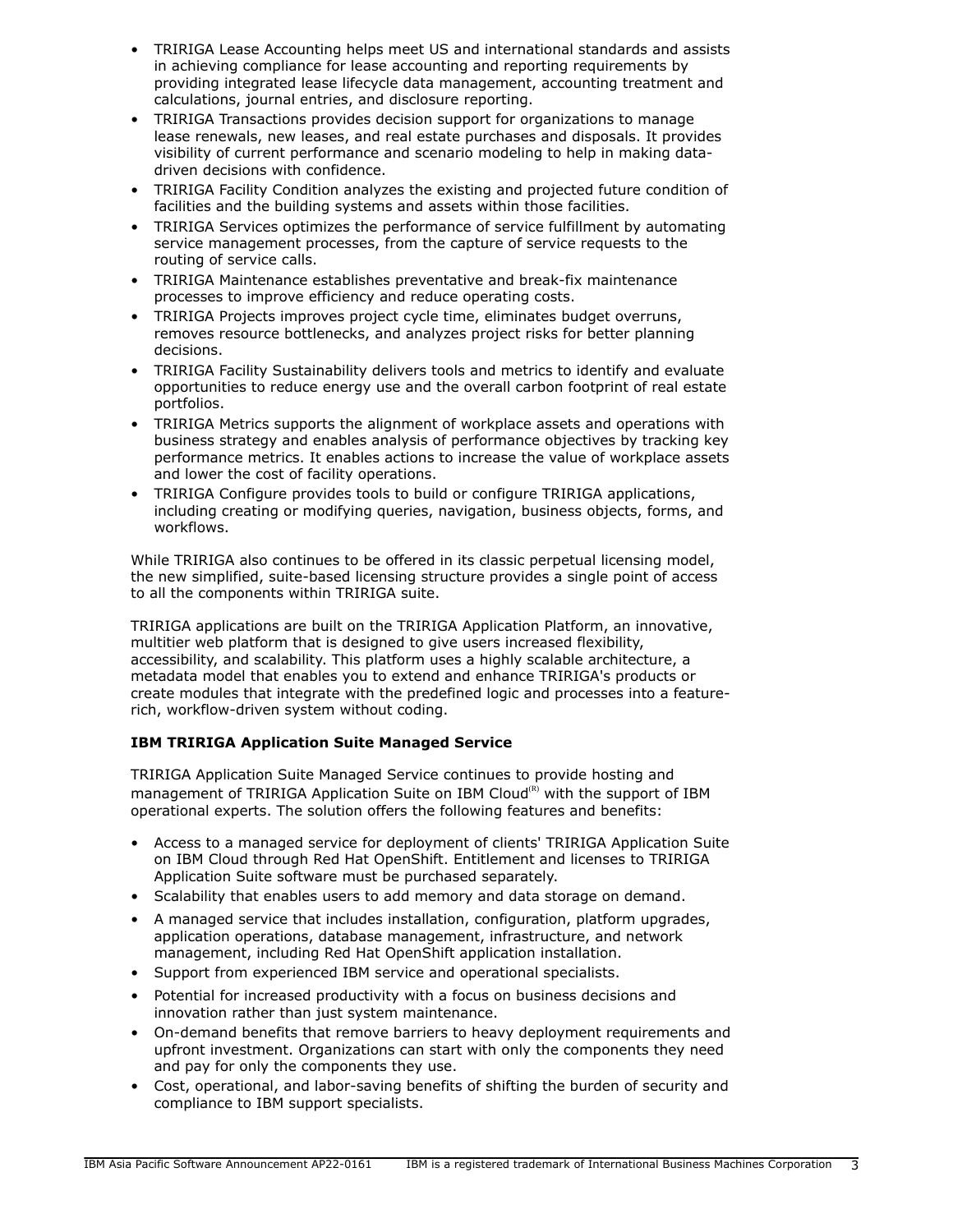When combined with TRIRIGA Application Suite software licenses (offered separately), TRIRIGA Application Suite Managed Service delivers an integrated workplace management system (IWMS) that integrates functional models across real estate, capital projects, facilities, workplace operations, portfolio data, and facility sustainability management within a single technology platform to assist engineers, operators, and managers in making the best decisions and taking the best actions.

# **New in TRIRIGA Portfolio Data Manager 11.1**

Disclosure Reports -- Historical Reporting and Foreign Currency Exchange Rate (FX) Handling

- New BIRT disclosure reports have been developed to ensure that the reported financial information from previously reported periods do not change when the report for that period is run subsequently. The journal entry process now runs in both the lease currency and the functional currency using a new currency conversion feature. In addition to converting the Journal Entries at established FX rates, calculation logic accounts for FX gain/loss on the Lease Liability and the Accrued Interest Balance due to changes in the month end FX rates.
- Functional Accounts have been added to collect and summarize the journal entries into Lease Summary Balances (LSBs). A snapshot of the LSB for each Functional Account is created when the journal entries are processed, and the period closed. This snapshot record feeds the Disclosure Reports and the newly created Roll Forward Reports. A separate set of LSBs is created and stored for local reporting. When a historic disclosure is required to be run, it sources data from the appropriate LSBs.

## Roll Forward Reports

- New Right-of-Use Asset Roll Forward and Lease Liability Reports have been delivered. The new reports provide summary and detail schedules of the period opening and closing balances with all the movements that occurred during the period. The reports consist of breakouts of the Gross Asset Value and the Accumulated Amortization accounts for the Right-of-Use-Asset and for the Liability and the Accrued Interest accounts for the Lease Liability. The reports support confirmation that everything is being recorded and accounted for correctly.
	- The inputs to the reports are pulled from the LSBs and are available in both the functional and the reporting currency.
	- Period ending balances for each component are reconciled and checked against the balances displayed on the accounting schedules in both the accounting and the local reporting tabs.
	- Reconciliation in the functional currency will include FX gains and losses associated with the lease liability. TRIRIGA calculates these values in accordance with the US and international accounting standards.
	- The reconciliation in the reporting currency includes Cumulative Translation Adjustments associated with Balance Sheet and Lease Expense accounts resulting from movements in month end rates and average rates.
- An additional Non-Cash Supplemental report replaces the Lease Initial Recording Report, using data from the Lease Summary Reports.

## GASB 87 Lessee Accounting

- New functionality supports the key provisions, accounting treatment, and disclosure reporting requirements of GASB Statement 87 for leases for state or local government organizations in the US. The new functionality covers Terminology, Lease Classification, Determining and Reassessing Lease Term, Transitioning existing Capital and Operating Leases, Initial Recognition and Subsequent Accounting, Remeasurements and Reassessments, Impairments, Index Adjustments, Terminations and Expirations, and Disclosure Reporting.
- In a governmental lessee, the lease accountant can apply the required accounting treatment in TRIRIGA: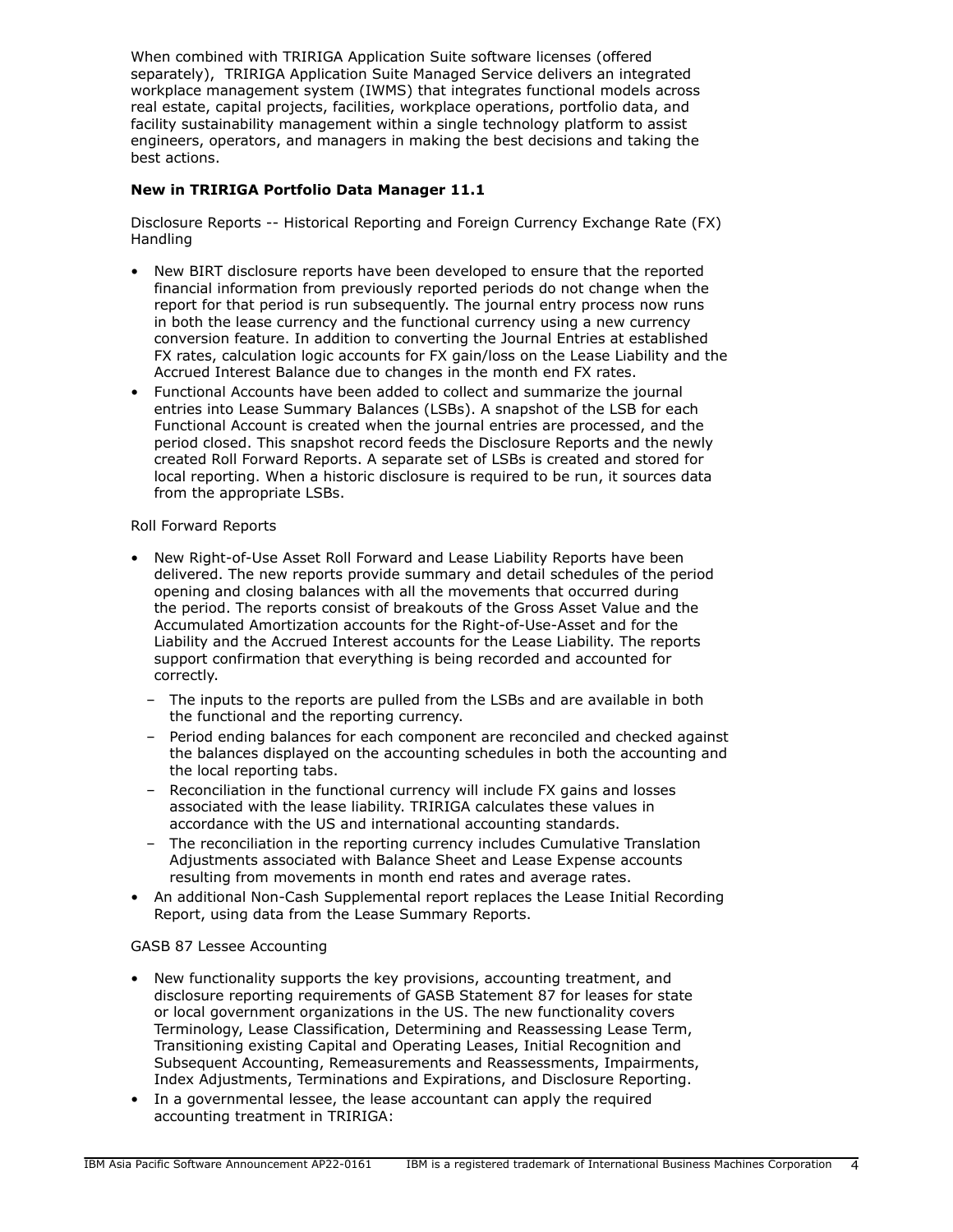- At the commencement of the lease term, the lessee recognizes a lease liability and an intangible right-to-use lease asset (lease asset). The lease liability will be measured at the present value of payments expected to be made during the lease term.
- Lease payments will result in reduction of the lease liability and recognition of interest expense.
- The lease asset will be measured as the sum of the initial measurement of the lease liability, initial direct costs, and lease payments made prior to commencement, less any lease incentives.
- The lease asset will be amortized over the shorter of the lease terms or the useful life of the underlying asset.
- As regards transition to GASB 87, the statement requires that leases are recognized and measured using the facts and circumstances that existed at the beginning of the period of implementation. If applied to earlier periods, leases are recognized and measured using the facts and circumstances that existed at the beginning of the earliest period restated.
- The cumulative effect, if any, of applying this statement are reported as a restatement of beginning net position (or fund balance or fund net position, as applicable) for the earliest period restated.

# **New in TRIRIGA Application Platform 4.1**

- A new Microsoft Exchange webhook integration option for clients using the Microsoft Graph API allows for custom integrations to be built between TRIRIGA and Microsoft Exchange that enable TRIRIGA to receive notifications when changes are made to Microsoft 365 resources, such as meeting rooms, managed through the Graph API. A new form allows for creating and managing subscriptions, and a new workflow event type enables receiving and processing notifications.
- New REST API endpoints for queries and reports that enable easier development of integrations for TRIRIGA.
- Other minor enhancements and fixes.

# **New in TRIRIGA CAD Integrator/Publisher 13.1**

• Minor enhancements and fixes

# <span id="page-4-0"></span>**Key requirements**

For current system requirements, including the complete list of supported platforms, see the [Compatibility Matrix for IBM TRIRIGA Products](https://www.ibm.com/support/pages/node/1283650) website.

## <span id="page-4-1"></span>**Planned availability date**

June 3, 2022

Availability within a country is subject to local legal requirements.

# <span id="page-4-2"></span>**Product positioning**

IBM TRIRIGA Application Suite is an integrated workplace management system that consists of a suite of business applications that include prebuilt performance metrics, business controls, and process automation to help simplify and accelerate the management of real estate and facility assets across a business real estate lifecycle. The solution helps organizations manage and optimize their workplace experience, facility strategic planning, transaction management, lease accounting, capital project management, space management, facility maintenance management, facility sustainability management, and asset disposition.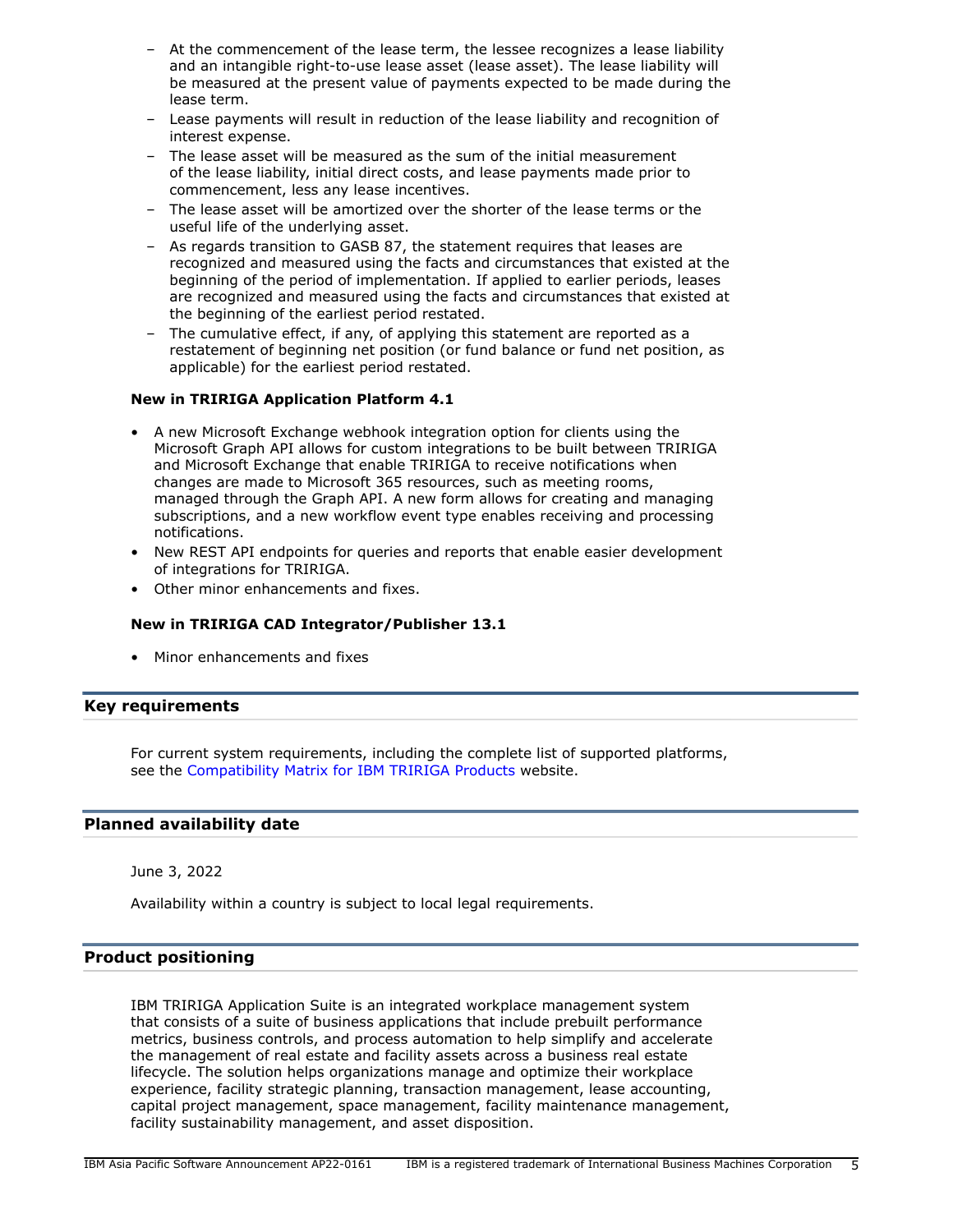For IBM TRIRIGA Portfolio Data Manager, each product within the IBM TRIRIGA integrated workplace management suite can be acquired independently or combined, depending on an organization's specific needs. The following components are available within the TRIRIGA integrated workplace management suite, and these capabilities also are delivered as a cloud service through the IBM Facilities and Real Estate Management offering:

- IBM TRIRIGA Facilities Manager manages space planning and facility utilization.
- IBM TRIRIGA Real Estate Manager manages lease accounting and occupancy costs.
- IBM TRIRIGA Reservation Manager enables reservation of rooms, hoteling space, and other facility resources.
- IBM TRIRIGA Workplace Operations Manager manages facility maintenance activities and service delivery.
- IBM TRIRIGA Capital Projects Manager manages capital project planning and project schedules.
- IBM TRIRIGA Real Estate Environmental Sustainability Manager delivers tools and metrics to identify and evaluate opportunities to reduce energy use and the overall carbon footprint of real estate portfolios.

These applications consist of a logically related collection of prebuilt data structures, user interfaces, and workflows, all configured with the web-based, design-time components of the TRIRIGA Application Platform and configurable by IBM Global Business Services<sup>(R)</sup>, IBM Business Partners, and organizations without changes to source code.

# <span id="page-5-0"></span>**Program number**

| Program number | <b>Version/Release</b> | Program name                                            |
|----------------|------------------------|---------------------------------------------------------|
| 5900-AHQ       | 11.1                   | IBM TRIRIGA Application<br>Suite                        |
| 5900-AGJ       | Cloud Service          | <b>IBM TRIRIGA Application</b><br>Suite Managed Service |
| 5725-F25       | 11.1                   | IBM TRIRIGA Portfolio<br>Data Manager                   |
| 5725-F26       | 4.1                    | <b>IBM TRIRIGA Application</b><br>Platform              |
| 5725-F45       | 13.1                   | IBM TRIRIGA Integrator/<br>Publisher                    |

## **Education support**

IBM training provides education to support many IBM offerings. Descriptions of courses for IT professionals and managers can be found on the [IBM Training and](http://www.ibm.com/services/learning/) [Skills](http://www.ibm.com/services/learning/) website.

Contact your IBM representative for course information.

## **Offering Information**

Product information is available on the [IBM Offering Information](http://www.ibm.com/common/ssi) website.

More information is also available on the [Passport Advantage](http://www.ibm.com/software/passportadvantage) $<sup>(R)</sup>$  and Passport</sup> [Advantage Express](http://www.ibm.com/software/passportadvantage) website.

# <span id="page-5-1"></span>**Publications**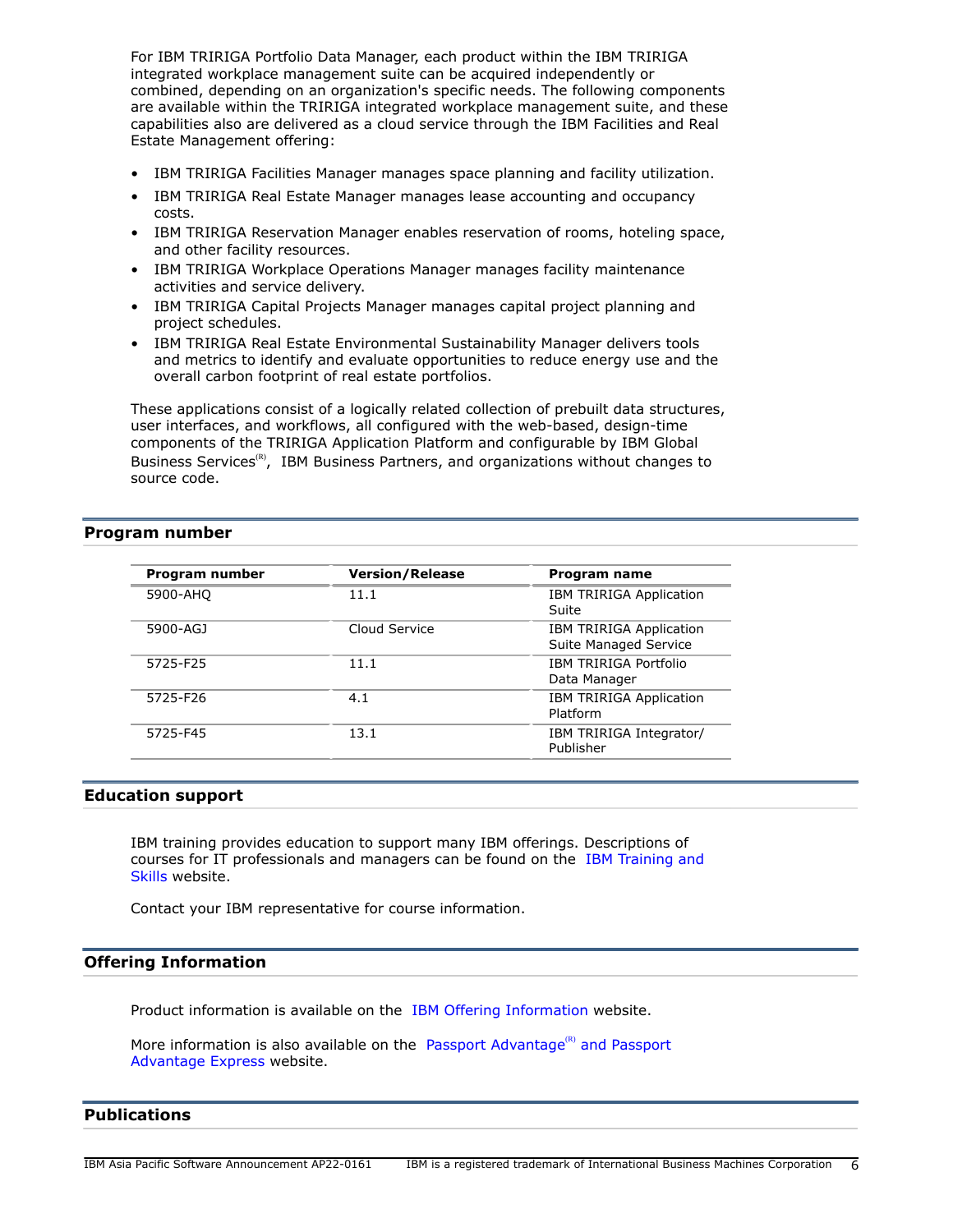No publications are shipped with these programs.

English and national language product manuals may be downloaded from the following websites:

- **[IBM TRIRIGA Application Suite](https://www.ibm.com/docs/en/tas)**
- [IBM TRIRIGA](https://www.ibm.com/docs/en/tririga)
- [IBM TRIRIGA Application Platform](https://www.ibm.com/docs/en/tap)

# **Services**

## **IBM Systems Lab Services**

Systems Lab Services offers infrastructure services to help build hybrid cloud and enterprise IT solutions. From servers to storage systems and software, Systems Lab Services can help deploy the building blocks of a next-generation IT infrastructure to empower a client's business. Systems Lab Services consultants can perform infrastructure services for clients online or onsite, offering deep technical expertise, valuable tools, and successful methodologies. Systems Lab Services is designed to help clients solve business challenges, gain new skills, and apply best practices.

Systems Lab Services offers a wide range of infrastructure services for IBM Power $R$ ) servers, IBM Storage systems, IBM  $Z^{(R)}$ , and IBM LinuxONE. Systems Lab Services has a global presence and can deploy experienced consultants online or onsite around the world.

For assistance, contact Systems Lab Services at ibmsls@us.ibm.com.

To learn more, see the [IBM Systems Lab Services](https://www.ibm.com/it-infrastructure/services/lab-services) website.

# **IBM ConsultingTM**

As transformation continues across every industry, businesses need a single partner to map their enterprise-wide business strategy and technology infrastructure. IBM Consulting is the business partner to help accelerate change across an organization. IBM specialists can help businesses succeed through finding collaborative ways of working that forge connections across people, technologies, and partner ecosystems. IBM Consulting brings together the business expertise and an ecosystem of technologies that help solve some of the biggest problems faced by organizations. With methods that get results faster, an integrated approach that is grounded in an open and flexible hybrid cloud architecture, and incorporating technology from IBM Research<sup>(R)</sup> and IBM Watson<sup>(R)</sup> AI, IBM Consulting enables businesses to lead change with confidence and deliver continuous improvement across a business and its bottom line.

For additional information, see the [IBM Consulting](https://www.ibm.com/consulting) website.

## **IBM Technology Support Services (TSS)**

Get preventive maintenance, onsite and remote support, and gain actionable insights into critical business applications and IT systems. Speed developer innovation with support for over 240 open-source packages. Leverage powerful IBM analytics and AI-enabled tools to enable client teams to manage IT problems before they become emergencies.

TSS offers extensive IT maintenance and support services that cover more than one niche of a client's environment. TSS covers products from IBM and OEMs, including servers, storage, network, appliances, and software, to help clients ensure high availability across their data center and hybrid cloud environment.

For details on available services, see the [Technology support for hybrid cloud](https://www.ibm.com/services/technology-support) [environments](https://www.ibm.com/services/technology-support) website.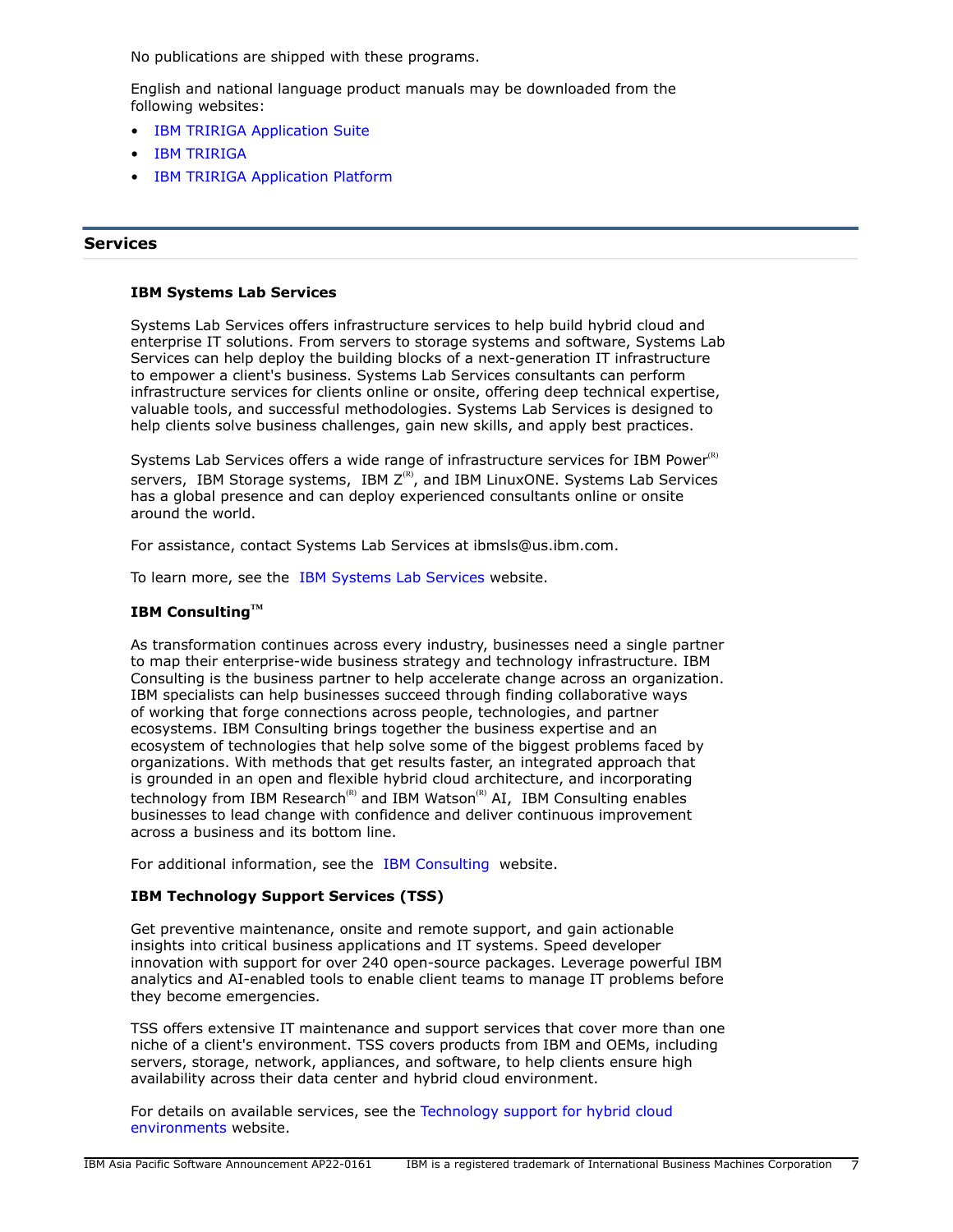# **IBM Expert Labs**

Expert Labs can help clients accelerate their projects and optimize value by leveraging their deep technical skills and knowledge. With more than 20 years of industry experience, these specialists know how to overcome the biggest challenges to deliver business results that can have an immediate impact.

Expert Labs' deep alignment with IBM product development allows for a strategic advantage as they are often the first in line to get access to new products, features, and early visibility into roadmaps. This connection with the development enables them to deliver First of a Kind implementations to address unique needs or expand a client's business with a flexible approach that works best for their organization.

For additional information, see the [IBM Expert Labs](https://www.ibm.com/products/expertlabs) website.

# **IBM Security(R) Expert Labs**

With extensive consultative expertise on IBM Security software solutions, Security Expert Labs helps clients and partners modernize the security of their applications, data, and workforce. With an extensive portfolio of consulting and learning services, Expert Labs provides project-based and premier support service subscriptions.

These services can help clients deploy and integrate IBM Security software, extend their team resources, and help guide and accelerate successful hybrid cloud solutions, including critical strategies such as zero trust. Remote and on-premises software deployment assistance is available for IBM Cloud Pak $R<sup>(R)</sup>$  for Security, IBM Security QRadar<sup>(R)</sup>/QRoC, IBM Security SOAR/Resilient<sup>(R)</sup>, IBM i2<sup>(R)</sup>, IBM Security Verify, IBM Security Guardium<sup>(R)</sup>, and IBM Security MaaS360<sup>(R)</sup>.

For more information, contact Security Expert Labs at sel@us.ibm.com.

For additional information, see the [IBM Security Expert Labs](https://www.ibm.com/security/security-expert-labs) website.

# <span id="page-7-0"></span>**Technical information**

## **Specified operating environment**

## *Hardware requirements*

For system requirements, including the complete list of supported platforms, see the [Compatibility Matrix for IBM TRIRIGA Products](https://www.ibm.com/support/pages/node/1283650) website (available at general availability).

## *Software requirements*

For system requirements, including the complete list of supported platforms, see the [Compatibility Matrix for IBM TRIRIGA Products](https://www.ibm.com/support/pages/node/1283650) website (available at general availability).

## *IBM Support*

[IBM Support](https://www.ibm.com/support) is your gateway to technical support tools and resources that are designed to help you save time and simplify support. IBM Support can help you find answers to questions, download fixes, troubleshoot, submit and track problem cases, and build skills. Learn and stay informed about the transformation of IBM Support, including new tools, new processes, and new capabilities, by going to the [IBM Support Insider](https://www.ibm.com/support/insider).

## *Additional IBM support*

## **IBM Client Engineering for Systems**

Client Engineering for Systems is a framework for accelerating digital transformation. It helps you generate innovative ideas and equips you with the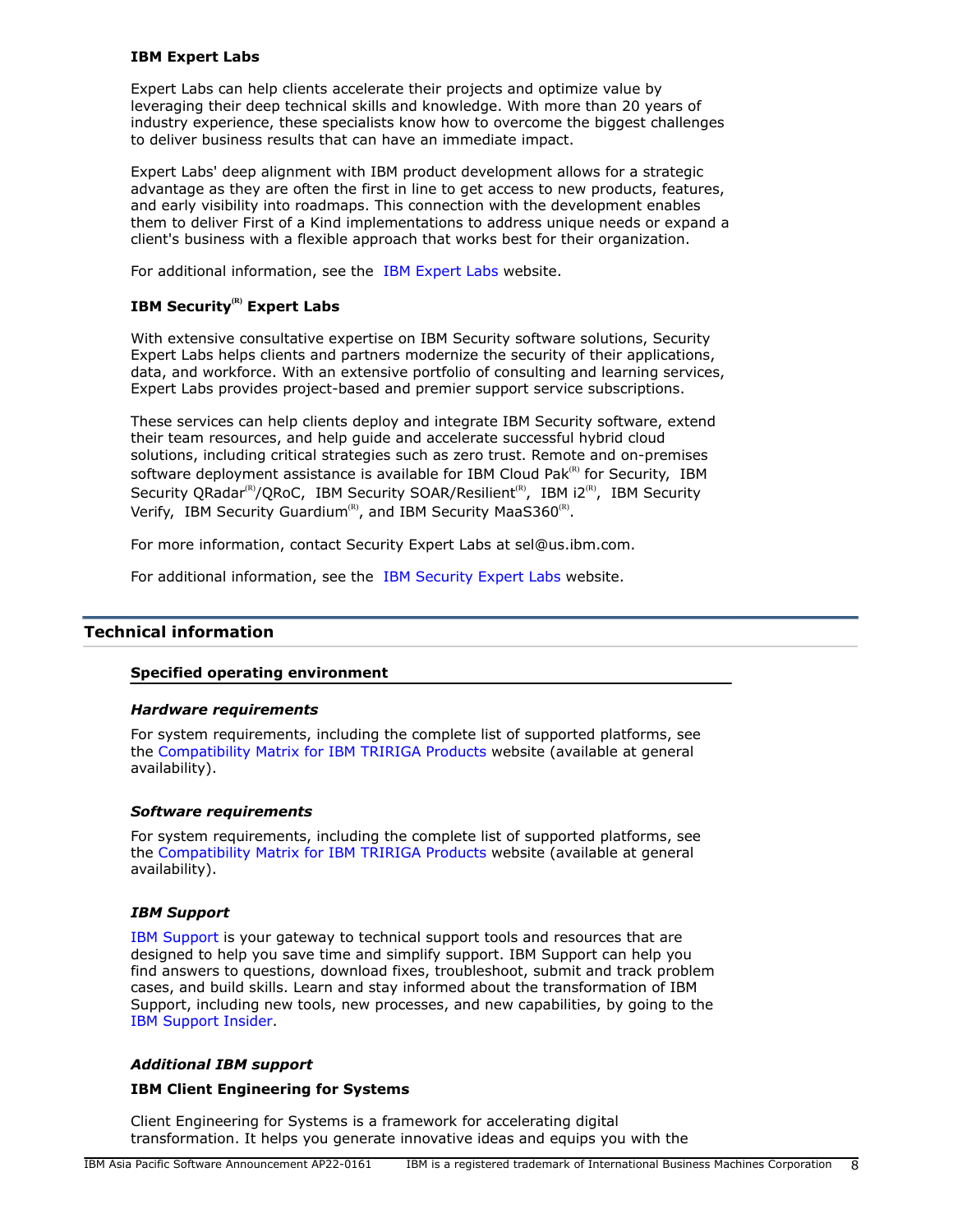practices, technologies, and expertise to turn those ideas into business value in weeks. When you work with Client Engineering for Systems, you bring pain points into focus. You empower your team to take manageable risks, adopt leading technologies, speed up solution development, and measure the value of everything you do. Client Engineering for Systems has experts and services to address a broad array of use cases, including capabilities for business transformation, hybrid cloud, analytics and AI, infrastructure systems, security, and more. Contact Client Engineering for Systems at sysgarage@ibm.com.

## **Planning information**

# *Packaging*

These programs are delivered through the internet as an electronic download. There is no physical media.

# **Security, auditability, and control**

The TRIRIGA product family uses the security and auditability features of IBM WebSphere<sup>(R)</sup> Application Server.

The client is responsible for evaluation, selection, and implementation of security features, administrative procedures, and appropriate controls in application systems and communication facilities.

# <span id="page-8-0"></span>**Ordering information**

For ordering information, consult your IBM representative or IBM Business Partner, or go to the [Passport Advantage](https://www.ibm.com/software/passportadvantage/) website.

These programs are available only through Passport Advantage.

These products may only be sold directly by IBM or by IBM Business Partners.

To locate IBM Business Partners in your geography, see the [Find a Business Partner](http://www.ibm.com/partnerworld/wps/bplocator/) page.

## **Previously announced part numbers**

As a convenience, the following programs list currently available part numbers:

IBM TRIRIGA Application Suite (5900-AHQ)

| <b>Part description</b>                                                                                                           | <b>Part number</b> |
|-----------------------------------------------------------------------------------------------------------------------------------|--------------------|
| IBM TRIRIGA Application Suite per<br>AppPoint License + Software Subscription<br>& Support 12 Months                              | D07ZCZX            |
| IBM TRIRIGA Application Suite AppPoint<br>Annual SW Subscription & Support<br>Renewal                                             | E07ZBZX            |
| IBM TRIRIGA Application Suite per<br>AppPoint Software Subscription & Support<br>Reinstatement 12 Months                          | D07ZGZX            |
| IBM TRIRIGA Application Suite per<br>AppPoint Monthly License                                                                     | D077D7X            |
| IBM TRIRIGA Application Suite per<br>AppPoint Subscription License                                                                | D07ZFZX            |
| IBM TRIRIGA Application Suite per<br>AppPoint Subscription License Upgrade                                                        | D07ZEZX            |
| IBM TRIRIGA Application Suite per<br>AppPoint from Eligible Programs Trade Up<br>License + SW Subscription & Support 12<br>Months | D07ZAZX            |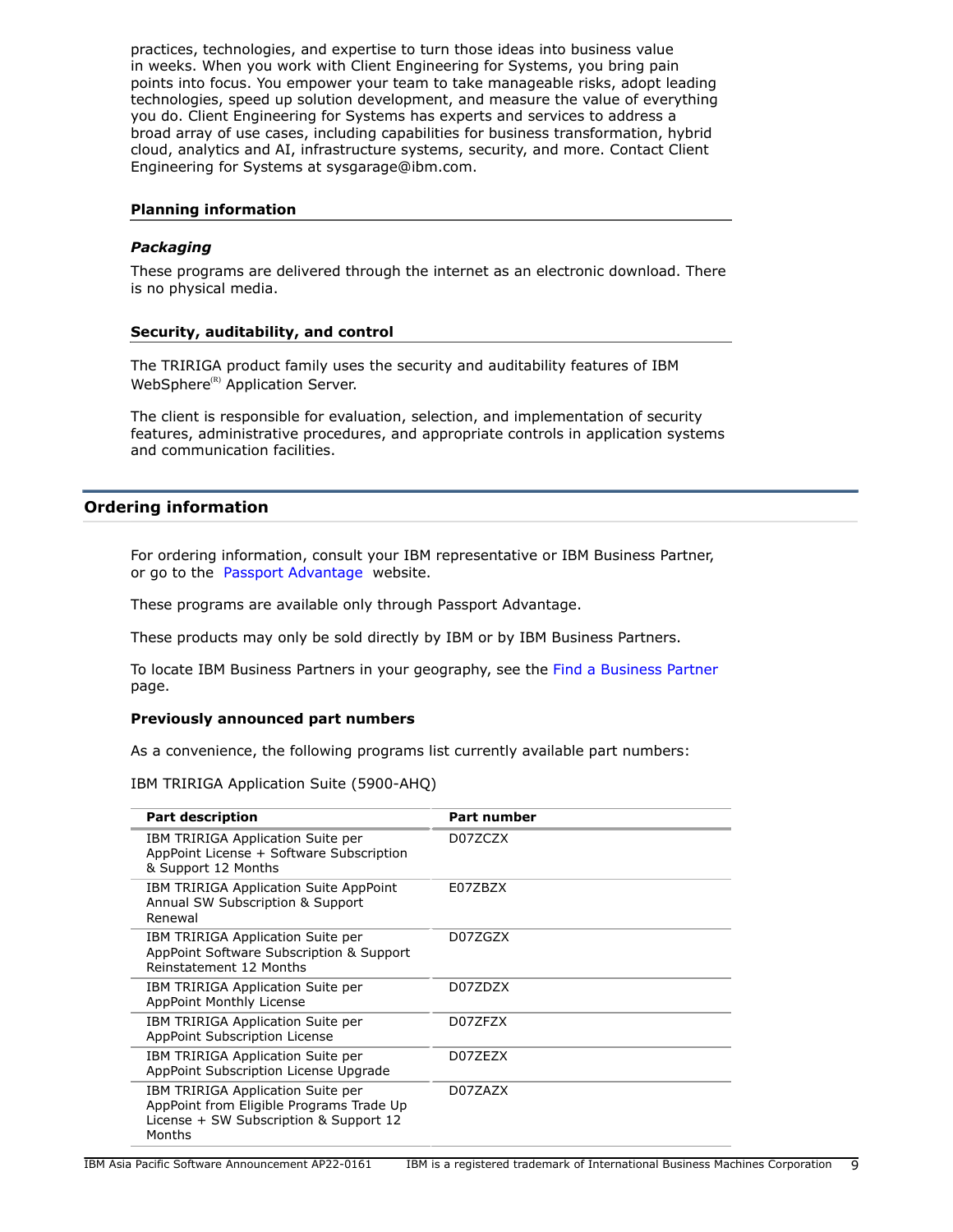| <b>Part description</b>                                                           | Part number |
|-----------------------------------------------------------------------------------|-------------|
| IBM TRIRIGA Application Suite Managed<br>Service Virtual Processor Core per Month | D05URZX     |
| IBM TRIRIGA Application Suite Managed<br>Service Data Gigabyte per Month          | D05USZX     |
| IBM TRIRIGA Application Suite Managed<br>Service Capacity Unit per Month          | D05UTZX     |

# IBM TRIRIGA Portfolio Data Manager (5725-F25)

| <b>Part description</b>                                                                                                          | Part number                       |
|----------------------------------------------------------------------------------------------------------------------------------|-----------------------------------|
| IBM TRIRIGA Field Services per Authorized<br>User SW Subscription & Support 12<br>Months                                         | D <sub>20</sub> DTLL              |
| IBM TRIRIGA Field Services per Authorized<br>User SW Subscription & Support<br>Reinstatement 12 Months                           | D20DULL                           |
| IBM TRIRIGA Field Services per Authorized<br><b>User Monthly License</b>                                                         | D <sub>20</sub> E <sub>4</sub> LL |
| IBM TRIRIGA Field Services per Authorized<br>User Annual SW Subscription & Support<br>Renewal                                    | <b>EOPJPLL</b>                    |
| IBM TRIRIGA Field Services per<br>Concurrent User SW Subscription &<br>Support 12 Months                                         | D20E0LL                           |
| IBM TRIRIGA Field Services per<br>Concurrent User SW Subscription &<br>Support Reinstatement 12 Months                           | D20E1LL                           |
| IBM TRIRIGA Field Services per<br>Concurrent User Monthly License                                                                | D20E6LL                           |
| IBM TRIRIGA Field Services per<br>Concurrent User Annual SW Subscription &<br>Support Renewal                                    | <b>EOPJRLL</b>                    |
| IBM TRIRIGA Capital Projects Hub<br>Per Concurrent User License + SW<br>Subscription & Support 12 Months                         | D287ILL                           |
| IBM TRIRIGA Capital Projects Hub Per<br>Concurrent User SW Subscription &<br>Support Reinstatement 12 Months                     | D <sub>28</sub> ZJLL              |
| IBM TRIRIGA Capital Projects Hub Per<br>Concurrent User Monthly License                                                          | D28ZMLL                           |
| IBM TRIRIGA Capital Projects Hub Per<br>Concurrent User Annual SW Subscription &<br>Support Renewal 12 Months                    | E0R60LL                           |
| IBM TRIRIGA Connector for Esri ArcGIS<br>Indoors - 25,000 SQ FT Per Item License<br>+ SW Subscription & Support 12 Months        | D29P3LL                           |
| IBM TRIRIGA Connector for Esri ArcGIS<br>Indoors - 25,000 SQ FT Per Item SW<br>Subscription & Support Reinstatement 12<br>Months | D29P4LL                           |
| IBM TRIRIGA Connector for Esri ArcGIS<br>Indoors - 25,000 SQ FT Per Item Monthly<br>License                                      | D29P5LL                           |
| IBM TRIRIGA Connector for Esri ArcGIS<br>Indoors - 25,000 SQ FT Per Item Annual<br>SW Subscription & Support Renewal             | <b>EORCBLL</b>                    |
| IBM TRIRIGA Connector for Esri ArcGIS<br>Indoors - 2,350 SQM Per Item License +<br>SW Subscription & Support 12 Months           | D29P9LL                           |
| IBM TRIRIGA Connector for Esri ArcGIS<br>Indoors - 2,350 SQM Per Item SW<br>Subscription & Support Reinstatement 12<br>Months    | D29PALL                           |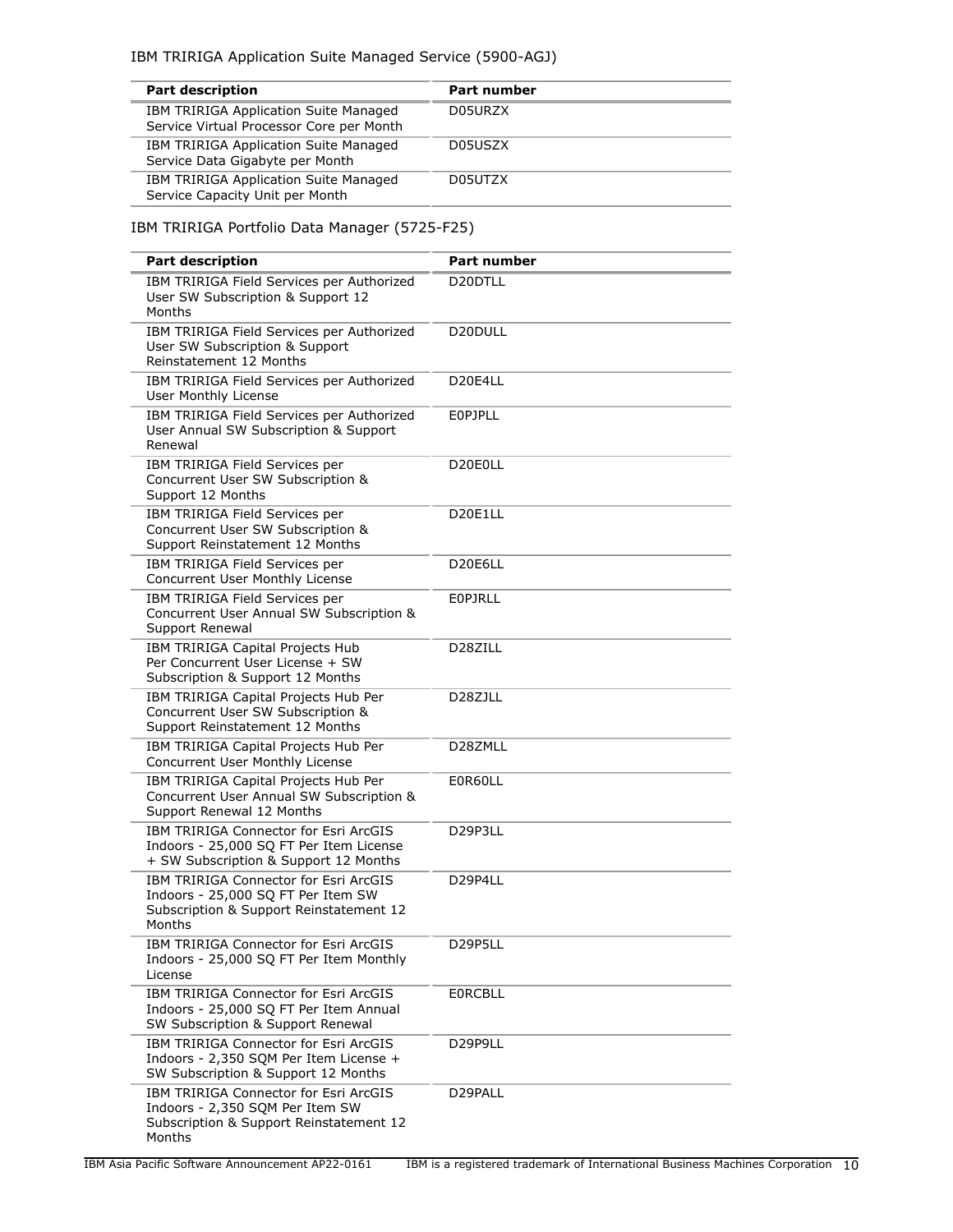| <b>Part description</b>                                                                                                                                                   | Part number          |
|---------------------------------------------------------------------------------------------------------------------------------------------------------------------------|----------------------|
| IBM TRIRIGA Connector for Esri ArcGIS<br>Indoors - 2,350 SQM Per Item Monthly<br>License                                                                                  | D29PBLL              |
| IBM TRIRIGA Connector for Esri ArcGIS<br>Indoors - 2,350 SQM Per Item Annual<br>SW Subscription & Support Renewal 12<br>Months                                            | <b>EORCDLL</b>       |
| IBM TRIRIGA Capital Projects Manager<br>Concurrent User License + SW<br>Subscription & Support 12 Months                                                                  | D0N70LL              |
| IBM TRIRIGA Capital Projects Manager<br>Concurrent User SW Subscription &<br>Support Reinstatement 12 Months                                                              | D0N71LL              |
| IBM TRIRIGA Capital Projects Manager<br>Concurrent User Monthly License                                                                                                   | D <sub>18</sub> WJLL |
| IBM TRIRIGA Capital Projects Manager<br>Concurrent User Annual SW Subscription &<br>Support Renewal                                                                       | E0D9TLL              |
| IBM TRIRIGA Facility Assessment<br>Concurrent User License + SW<br>Subscription & Support 12 Months                                                                       | D0N63LL              |
| IBM TRIRIGA Facility Assessment<br>Concurrent User SW Subscription &<br>Support Reinstatement 12 Months                                                                   | D0N64LL              |
| IBM TRIRIGA Facility Assessment<br>Concurrent User Monthly License                                                                                                        | D18WULL              |
| IBM TRIRIGA Facility Assessment<br>Concurrent User Annual SW Subscription &<br>Support Renewal                                                                            | E0D9CLL              |
| <b>IBM TRIRIGA Facilities Manager</b><br>Concurrent User License + SW<br>Subscription & Support 12 Months                                                                 | D0N6NLL              |
| IBM TRIRIGA Facilities Manager<br>Concurrent User SW Subscription &<br>Support Reinstatement 12 Months                                                                    | D0N6PLL              |
| IBM TRIRIGA Facilities Manager<br>Concurrent User Monthly License                                                                                                         | D18W7LL              |
| <b>IBM TRIRIGA Facilities Manager</b><br>Concurrent User Annual SW Subscription &<br>Support Renewal                                                                      | E0D9MLL              |
| IBM TRIRIGA Portfolio Data Manager<br>Concurrent User License + SW<br>Subscription & Support 12 Months                                                                    | D0N6HLL              |
| IBM TRIRIGA Portfolio Data Manager<br>Concurrent User SW Subscription &<br>Support Reinstatement 12 Months                                                                | D0N6ILL              |
| IBM TRIRIGA Portfolio Data Manager<br>Concurrent User Monthly License                                                                                                     | D18VZLL              |
| IBM TRIRIGA Portfolio Data Manager<br>Concurrent User Annual SW Subscription &<br>Support Renewal                                                                         | E0D9JLL              |
| IBM TRIRIGA Real Estate Environmental<br>Sustain Impact Manager for Non-<br>Production Environment Install License +<br>SW Subscription & Support 12 Months               | D0N5RLL              |
| <b>IBM TRIRIGA Real Estate Environmental</b><br>Sustain Impact Manager for Non-<br>Production Environment Install SW<br>Subscription & Support Reinstatement 12<br>Months | D0N5SLL              |
| IBM TRIRIGA Real Estate Environmental<br>Sustainability Impact Manager for Non-<br>Production Environment Install Monthly<br>License                                      | D18WYLL              |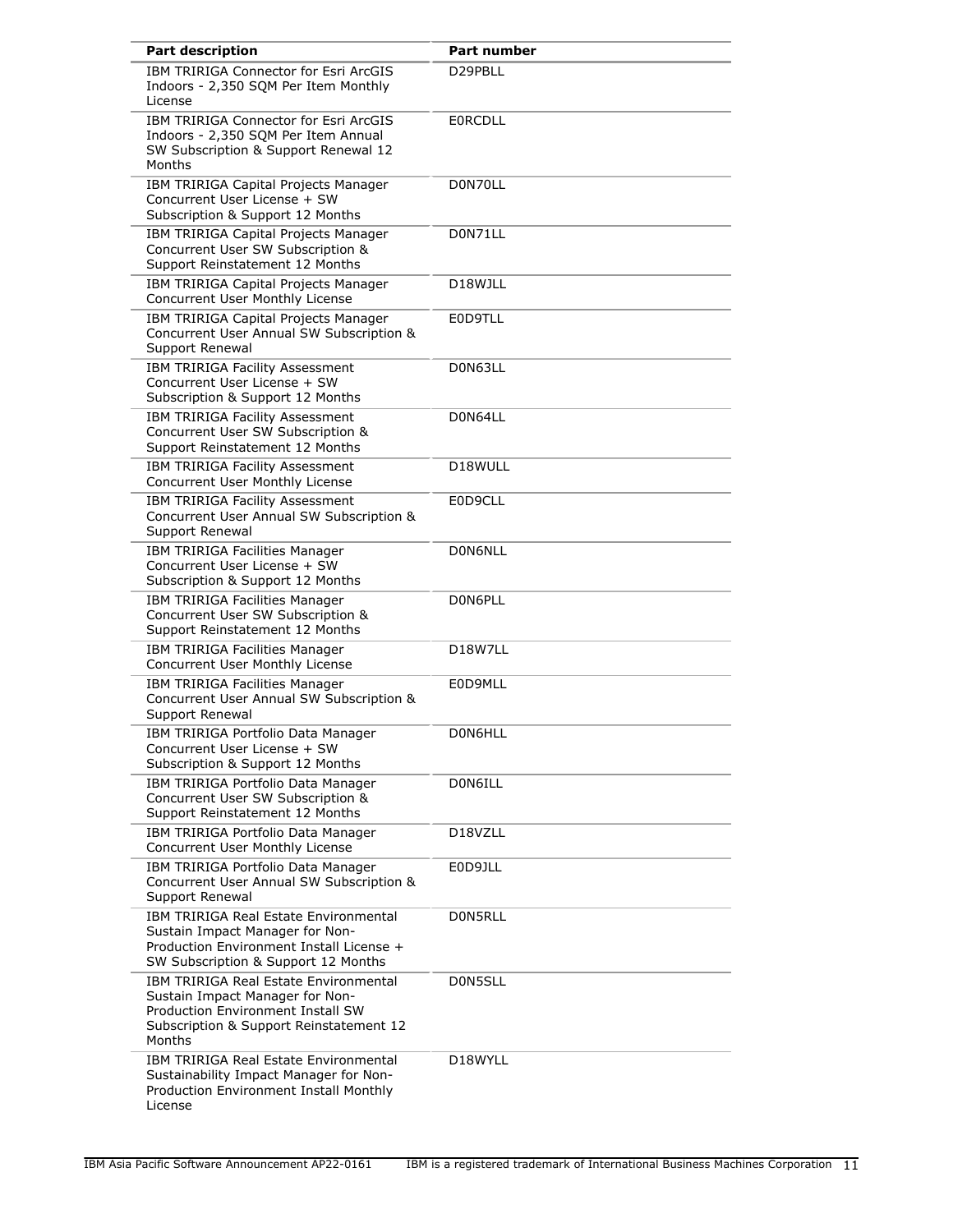| <b>Part description</b>                                                                                                                                                                                                   | <b>Part number</b>                |
|---------------------------------------------------------------------------------------------------------------------------------------------------------------------------------------------------------------------------|-----------------------------------|
| <b>IBM TRIRIGA Real Estate Environmental</b><br>Sustain Impact Manager for Non-<br>Production Environment Install Annual SW<br>Subscription & Support Renewal                                                             | E0D96LL                           |
| <b>IBM TRIRIGA Real Estate Environmental</b><br>Sustainability Impact Manager Install<br>License + SW Subscription & Support 12<br>Months                                                                                 | D0N5PLL                           |
| <b>IBM TRIRIGA Real Estate Environmental</b><br>Sustainability Impact Manager Install SW<br>Subscription & Support Reinstatement 12<br>Months                                                                             | D0N5QLL                           |
| <b>IBM TRIRIGA Real Estate Environmental</b><br>Sustainability Impact Manager Install<br>Monthly License                                                                                                                  | D18WWLL                           |
| <b>IBM TRIRIGA Real Estate Environmental</b><br>Sustainability Impact Manager Install<br>Annual SW Subscription & Support<br>Renewal                                                                                      | E0D95LL                           |
| <b>IBM TRIRIGA Real Estate Environmental</b><br>Sustainability Impact Manager for Non-<br>Production Environment for Linux <sup>(R)</sup><br>on System $z^{(R)}$ Install License + SW<br>Subscription & Support 12 Months | D11EZLL                           |
| <b>IBM TRIRIGA Real Estate Environmental</b><br>Sustainability Impact Manager for Non-<br>Production Environment for Linux on<br>System z Install SW Subscription &<br>Support Reinstatement 12 Months                    | D11F0LL                           |
| <b>IBM TRIRIGA Real Estate Environmental</b><br>Sustainability Impact Manager for Non-<br>Production Environment for Linux on<br>System z Install Monthly License                                                         | D18WZLL                           |
| <b>IBM TRIRIGA Real Estate Environmental</b><br>Sustainability Impact Manager for Non-<br>Production Environment for Linux on<br>System z Install Annual SW Subscription &<br>Support Renewal                             | <b>EOICTLL</b>                    |
| <b>IBM TRIRIGA Real Estate Environmental</b><br>Sustainability Manager Concurrent User<br>License + SW Subscription & Support 12<br>Months                                                                                | D0N5KLL                           |
| <b>IBM TRIRIGA Real Estate Environmental</b><br>Sustainability Manager Concurrent User<br>SW Subscription & Support Reinstatement<br>12 Months                                                                            | D0N5LLL                           |
| <b>IBM TRIRIGA Real Estate Environmental</b><br>Sustainability Manager Concurrent User<br>Monthly License                                                                                                                 | D <sub>18</sub> X <sub>4</sub> LL |
| IBM TRIRIGA Real Estate Environmental<br>Sustainability Manager Concurrent User<br>Annual SW Subscription & Support<br>Renewal                                                                                            | E0D93LL                           |
| IBM TRIRIGA Real Estate Manager<br>Concurrent User License + SW<br>Subscription & Support 12 Months                                                                                                                       | D0N6JLL                           |
| IBM TRIRIGA Real Estate Manager<br>Concurrent User SW Subscription &<br>Support Reinstatement 12 Months                                                                                                                   | D0N6KLL                           |
| IBM TRIRIGA Real Estate Manager<br>Concurrent User Monthly License                                                                                                                                                        | D18W1LL                           |
| IBM TRIRIGA Real Estate Manager<br>Concurrent User Annual SW Subscription &<br>Support Renewal                                                                                                                            | E0D9KLL                           |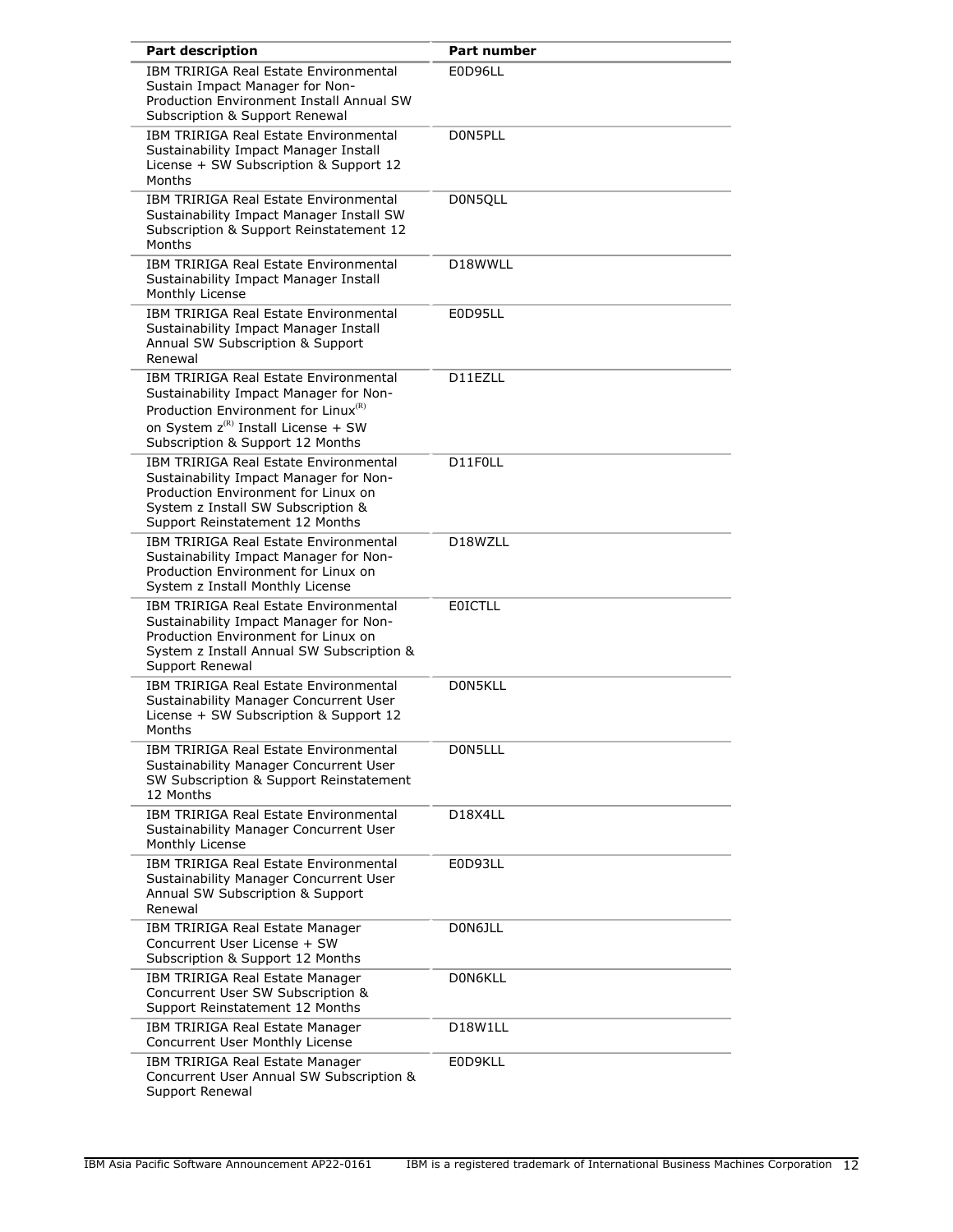| <b>Part description</b>                                                                                                                                         | Part number                       |
|-----------------------------------------------------------------------------------------------------------------------------------------------------------------|-----------------------------------|
| <b>IBM TRIRIGA Request Central Concurrent</b><br>User License + SW Subscription & Support<br>12 Months                                                          | D0N5ILL                           |
| IBM TRIRIGA Request Central Concurrent<br>User SW Subscription & Support<br>Reinstatement 12 Months                                                             | D0N5JLL                           |
| IBM TRIRIGA Request Central Concurrent<br>User Monthly License                                                                                                  | D <sub>18</sub> X <sub>2</sub> LL |
| IBM TRIRIGA Request Central Concurrent<br>User Annual SW Subscription & Support<br>Renewal                                                                      | E0D92LL                           |
| IBM TRIRIGA Strategic Facility Planning<br>for Non-Production Environment Install<br>License + SW Subscription & Support 12<br>Months                           | D0N69LL                           |
| IBM TRIRIGA Strategic Facility Planning for<br>Non-Production Environment Install SW<br>Subscription & Support Reinstatement 12<br>Months                       | D0N6ALL                           |
| IBM TRIRIGA Strategic Facility Planning<br>for Non-Production Environment Install<br>Monthly License                                                            | D18WSLL                           |
| IBM TRIRIGA Strategic Facility Planning<br>for Non-Production Environment Install<br>Annual SW Subscription & Support<br>Renewal                                | E0D9FLL                           |
| IBM TRIRIGA Strategic Facility Planning<br>Install License + SW Subscription &<br>Support 12 Months                                                             | D0N6QLL                           |
| IBM TRIRIGA Strategic Facility Planning<br><b>Install SW Subscription &amp; Support</b><br>Reinstatement 12 Months                                              | D0N6RLL                           |
| IBM TRIRIGA Strategic Facility Planning<br>Install Monthly License                                                                                              | D18WQLL                           |
| IBM TRIRIGA Strategic Facility Planning<br>Install Annual SW Subscription & Support<br>Renewal                                                                  | E0D9NLL                           |
| IBM TRIRIGA Strategic Facility Planning<br>for Non-Production Environment for<br>Linux on System z Install License + SW<br>Subscription & Support 12 Months     | D11EILL                           |
| IBM TRIRIGA Strategic Facility Planning<br>for Non-Production Environment for Linux<br>on System z Install SW Subscription &<br>Support Reinstatement 12 Months | D11EJLL                           |
| IBM TRIRIGA Strategic Facility Planning for<br>Non-Production Environment for Linux on<br>System z Install Monthly License                                      | D18WTLL                           |
| IBM TRIRIGA Strategic Facility Planning for<br>Non-Production Environment for Linux on<br>System z Install Annual SW Subscription &<br>Support Renewal          | <b>EOICMLL</b>                    |
| IBM TRIRIGA Workplace Operations<br>Manager Concurrent User License + SW<br>Subscription & Support 12 Months                                                    | D0N6ULL                           |
| IBM TRIRIGA Workplace Operations<br>Manager Concurrent User SW Subscription<br>& Support Reinstatement 12 Months                                                | D0N6VLL                           |
| IBM TRIRIGA Workplace Operations<br>Manager Concurrent User Monthly License                                                                                     | D18WDLL                           |
| IBM TRIRIGA Workplace Operations<br>Manager Concurrent User Annual SW<br>Subscription & Support Renewal                                                         | E0D9QLL                           |
| IBM TRIRIGA Workplace Reservation<br>Manager per Install License + SW<br>Subscription & Support 12 Months                                                       | D0V3XLL                           |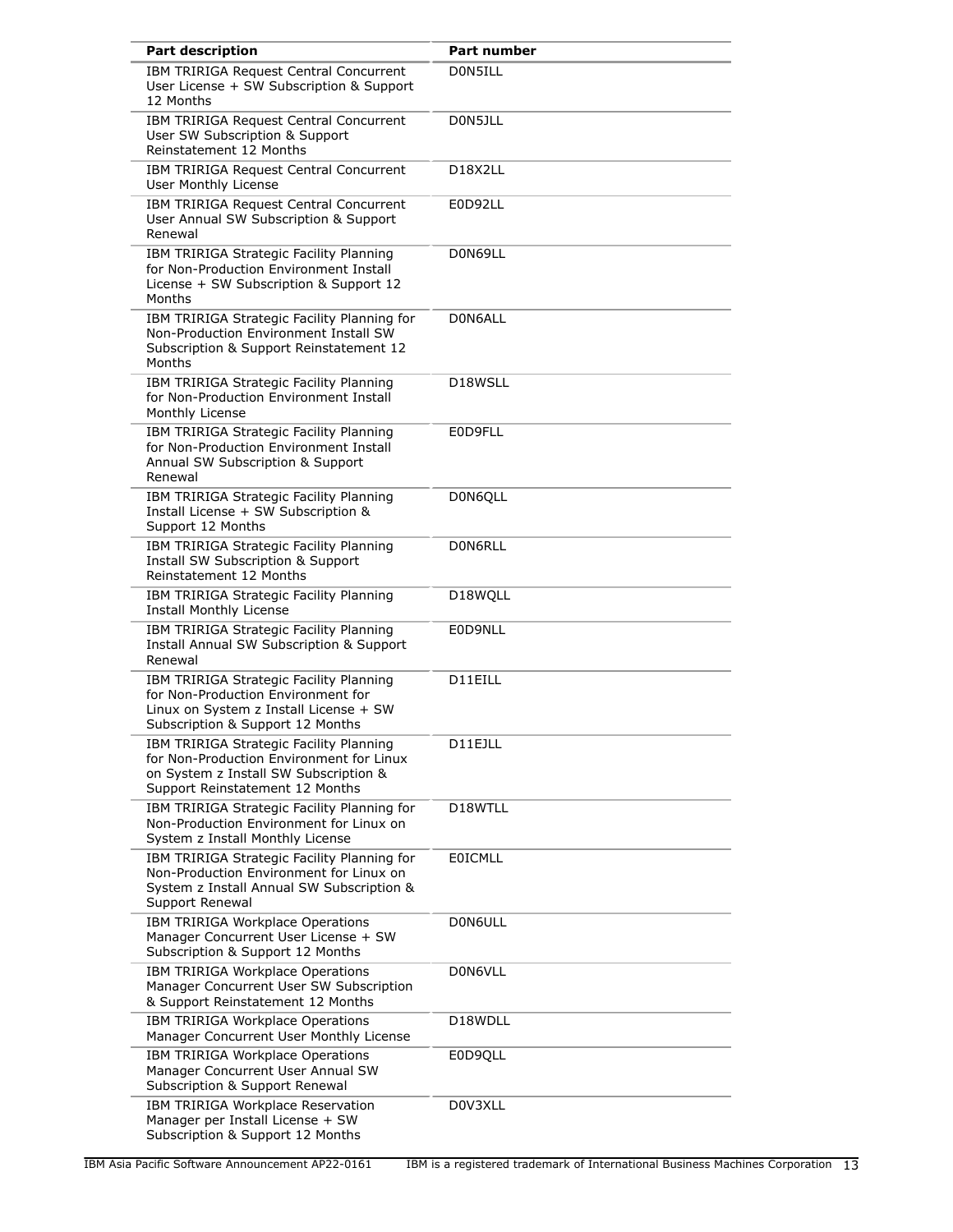| <b>Part description</b>                                                                                                                               | Part number                       |
|-------------------------------------------------------------------------------------------------------------------------------------------------------|-----------------------------------|
| IBM TRIRIGA Workplace Reservation<br>Manager per Install SW Subscription &<br>Support Reinstatement 12 Months                                         | D0V3YLL                           |
| IBM TRIRIGA Workplace Reservation<br>Manager Install Monthly License                                                                                  | D18X0LL                           |
| IBM TRIRIGA Workplace Reservation<br>Manager per Install Annual SW<br>Subscription & Support Renewal                                                  | E0F44LL                           |
| IBM TRIRIGA Workplace Reservation<br>Manager Non Production Environment<br>per Install License + SW Subscription &<br>Support 12 Months               | D0V4ELL                           |
| IBM TRIRIGA Workplace Reservation<br>Manager Non Production Environment<br>per Install SW Subscription & Support<br>Reinstatement 12 Months           | D0V4FLL                           |
| IBM TRIRIGA Workplace Reservation<br>Manager for Non-Production Environment<br><b>Install Monthly License</b>                                         | D <sub>18</sub> X <sub>6</sub> LL |
| IBM TRIRIGA Workplace Reservation<br>Manager Non Production Environment per<br>Install Annual SW Subscription & Support<br>Renewal                    | E0F47LL                           |
| IBM TRIRIGA Workplace Reservation<br>Manager for Small Installations Authorized<br>User License + SW Subscription & Support<br>12 Months              | D15AILL                           |
| IBM TRIRIGA Workplace Reservation<br>Manager for Small Installations Authorized<br>User SW Subscription & Support<br>Reinstatement 12 Months          | D15AJLL                           |
| IBM TRIRIGA Workplace Reservation<br>Manager for Small Installations Authorized<br>User Monthly License                                               | D18XELL                           |
| IBM TRIRIGA Workplace Reservation<br>Manager for Small Installations Authorized<br>User Annual SW Subscription & Support<br>Renewal                   | E0JP9LL                           |
| IBM TRIRIGA Workplace Reservation<br>Coordinator Concurrent User License + SW<br>Subscription & Support 12 Months                                     | D15ALLL                           |
| IBM TRIRIGA Workplace Reservation<br>Coordinator Concurrent User SW<br>Subscription & Support Reinstatement 12<br>Months                              | D15AMLL                           |
| IBM TRIRIGA Workplace Reservation<br><b>Coordinator Concurrent User Monthly</b><br>License                                                            | D18XGLL                           |
| IBM TRIRIGA Workplace Reservation<br>Coordinator Concurrent User Annual SW<br>Subscription & Support Renewal                                          | <b>EOJPALL</b>                    |
| IBM TRIRIGA Workplace Performance<br>Management Facilities Non-Production<br>Environment Install License + SW<br>Subscription & Support 12 Months     | D0N74LL                           |
| IBM TRIRIGA Workplace Performance<br>Management Facilities Non-Production<br>Environment Install SW Subscription &<br>Support Reinstatement 12 Months | D0N75LL                           |
| IBM TRIRIGA Workplace Performance<br>Management Facilities Non-Prod<br>Environment Install Monthly License                                            | D18WBLL                           |
| IBM TRIRIGA Workplace Performance<br>Management Facilities Non-Production<br>Environment Install Annual SW<br>Subscription & Support Renewal          | E0D9VLL                           |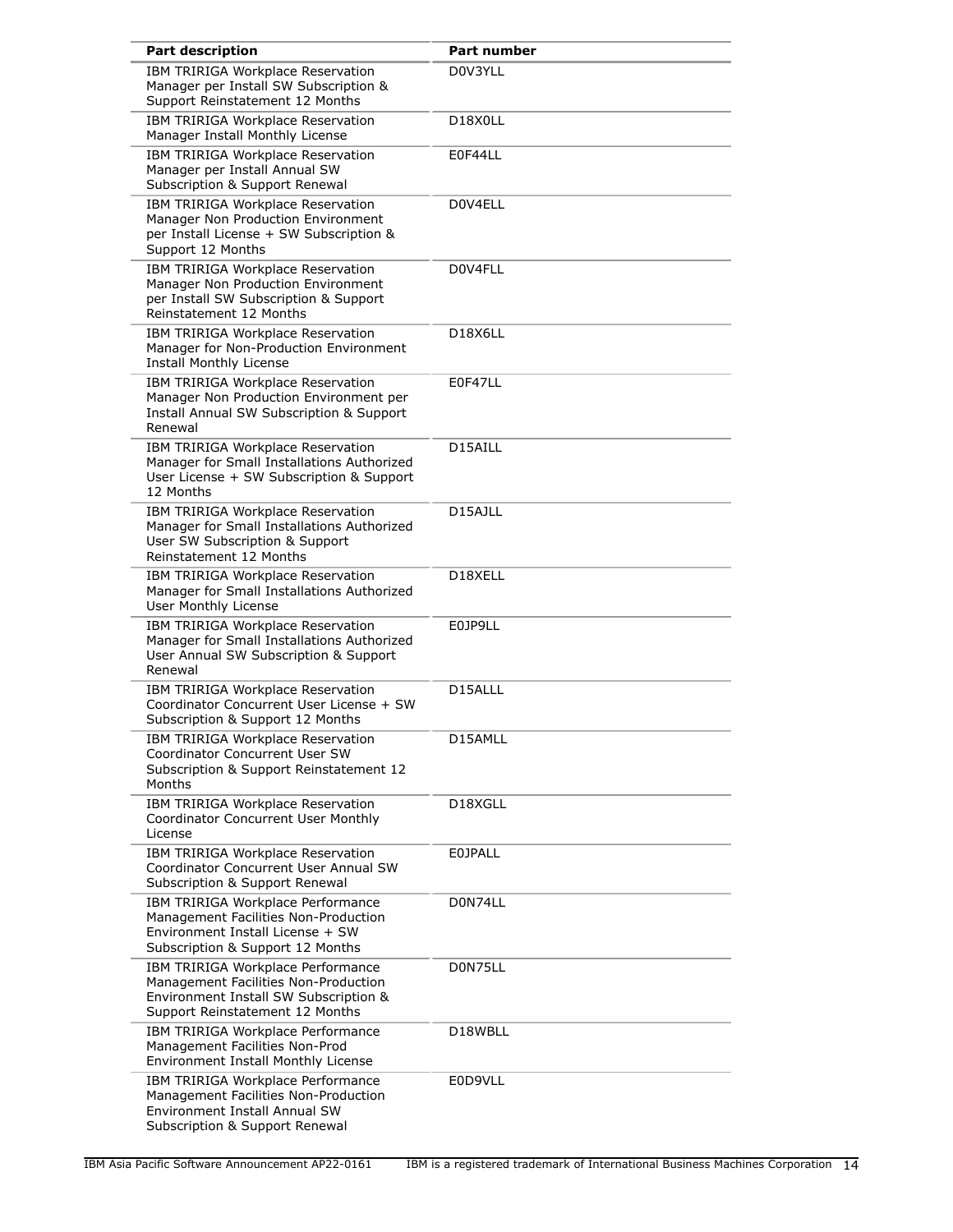| <b>Part description</b>                                                                                                                                                         | Part number          |
|---------------------------------------------------------------------------------------------------------------------------------------------------------------------------------|----------------------|
| IBM TRIRIGA Workplace Performance<br>Management Facilities Install License +<br>SW Subscription & Support 12 Months                                                             | D0N6SLL              |
| IBM TRIRIGA Workplace Performance<br>Management Facilities Install SW<br>Subscription & Support Reinstatement 12<br>Months                                                      | D0N6TLL              |
| IBM TRIRIGA Workplace Performance<br>Management Facilities Install Monthly<br>License                                                                                           | D18W9LL              |
| IBM TRIRIGA Workplace Performance<br>Management Facilities Install Annual SW<br>Subscription & Support Renewal                                                                  | E0D9PLL              |
| IBM TRIRIGA Workplace Performance<br>Management Facilities Non-Production<br>Environment for Linux on System z Install<br>License + SW Subscription & Support 12<br>Months      | D11E7LL              |
| IBM TRIRIGA Workplace Performance<br>Management Facilities Non-Production<br>Environment for Linux on System z Install<br>SW Subscription & Support Reinstatement<br>12 Months  | D11E8LL              |
| IBM TRIRIGA Workplace Performance<br>Mgmt Facilities Non-Prod Environment for<br>Linux on System z Install Monthly License                                                      | D <sub>18</sub> WCLL |
| IBM TRIRIGA Workplace Performance<br>Management Facilities Non-Production<br>Environment for Linux on System z<br>Install Annual SW Subscription & Support<br>Renewal           | <b>EOICHLL</b>       |
| IBM TRIRIGA Workplace Performance<br>Management Operations Install License +<br>SW Subscription & Support 12 Months                                                             | D0N6WLL              |
| IBM TRIRIGA Workplace Performance<br>Management Operations Install SW<br>Subscription & Support Reinstatement 12<br>Months                                                      | D0N6XLL              |
| IBM TRIRIGA Workplace Performance<br>Management Operations Install Monthly<br>License                                                                                           | D18WFLL              |
| IBM TRIRIGA Workplace Performance<br>Management Operations Install Annual SW<br>Subscription & Support Renewal                                                                  | E0D9RLL              |
| IBM TRIRIGA Workplace Performance<br>Management Operations for Non-<br>Production Environment Install License +<br>SW Subscription & Support 12 Months                          | D0N6YLL              |
| IBM TRIRIGA Workplace Performance<br>Management Operations for Non-<br><b>Production Environment Install SW</b><br>Subscription & Support Reinstatement 12<br>Months            | D0N6ZLL              |
| IBM TRIRIGA Workplace Performance<br>Management Operations for Non-Prod<br>Environment Install Monthly License                                                                  | D18WHLL              |
| IBM TRIRIGA Workplace Performance<br>Management Operations for Non-<br>Production Environment Install Annual SW<br>Subscription & Support Renewal                               | E0D9SLL              |
| IBM TRIRIGA Workplace Performance<br>Management Operations for Non-<br>Production Environment for Linux<br>on System z Install License + SW<br>Subscription & Support 12 Months | D11HJLL              |
| IBM TRIRIGA Workplace Performance<br>Management Operations for Non-                                                                                                             | D11HKLL              |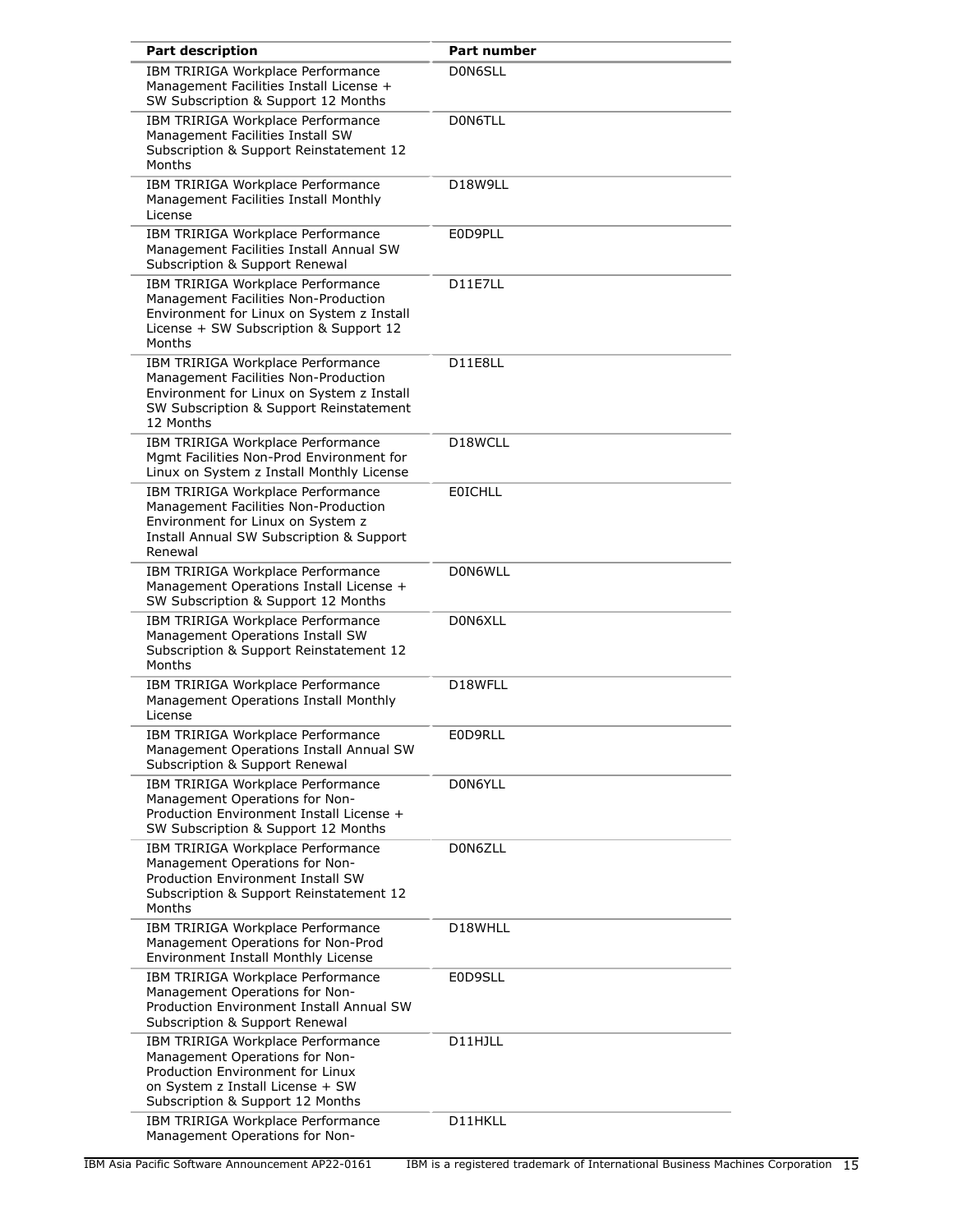| <b>Part description</b>                                                                                                                                                            | <b>Part number</b> |
|------------------------------------------------------------------------------------------------------------------------------------------------------------------------------------|--------------------|
| Production Environment for Linux on<br>System z Install SW Subscription &<br>Support Reinstatement 12 Months                                                                       |                    |
| IBM TRIRIGA Workplace Performance<br>Management Operations for Non-Prod<br>Environment for Linux on System z Install<br>Monthly License                                            | D18WILL            |
| IBM TRIRIGA Workplace Performance<br>Management Operations for Non-<br>Production Environment for Linux on<br>System z Install License Annual SW<br>Subscription & Support Renewal | EOIDTLL            |
| IBM TRIRIGA Workplace Performance<br>Management Projects Install License + SW<br>Subscription & Support 12 Months                                                                  | D0N72LL            |
| IBM TRIRIGA Workplace Performance<br>Management Projects Install SW<br>Subscription & Support Reinstatement 12<br>Months                                                           | D0N73LL            |
| IBM TRIRIGA Workplace Performance<br>Management Projects Install Monthly<br>License                                                                                                | D18WLLL            |
| IBM TRIRIGA Workplace Performance<br>Management Projects Install Annual SW<br>Subscription & Support Renewal                                                                       | E0D9ULL            |
| IBM TRIRIGA Workplace Performance<br>Management Projects for Non-Production<br>Environment Install License + SW<br>Subscription & Support 12 Months                                | D0N6DLL            |
| IBM TRIRIGA Workplace Performance<br>Management Projects for Non-Production<br>Environment Install SW Subscription &<br>Support Reinstatement 12 Months                            | D0N6ELL            |
| IBM TRIRIGA Workplace Performance<br>Mgmt Projects for Non-Prod Environment<br>Install Monthly License                                                                             | D18WNLL            |
| IBM TRIRIGA Workplace Performance<br>Management Projects for Non-Production<br>Environment Install Annual SW<br>Subscription & Support Renewal                                     | E0D9HLL            |
| IBM TRIRIGA Workplace Performance<br>Management Projects for Non-Production<br>Environment for Linux on System z Install<br>License + SW Subscription & Support 12<br>Months       | D11EKLL            |
| IBM TRIRIGA Workplace Performance<br>Management Projects for Non-Production<br>Environment for Linux on System z Install<br>SW Subscription & Support Reinstatement<br>12 Months   | D11ELLL            |
| IBM TRIRIGA Workplace Performance<br>Management Projects for Non-Prod<br>Environment for Linux on System z Install<br>Monthly License                                              | D18WPLL            |
| IBM TRIRIGA Workplace Performance<br>Management Projects for Non-Production<br>Environment for Linux on System z<br>Install Annual SW Subscription & Support<br>Renewal            | <b>EOICNLL</b>     |
| IBM TRIRIGA Workplace Performance<br>Management Real Estate Install License +<br>SW Subscription & Support 12 Months                                                               | D0N6LLL            |
| IBM TRIRIGA Workplace Performance<br>Management Real Estate Install SW<br>Subscription & Support Reinstatement 12<br>Months                                                        | D0N6MLL            |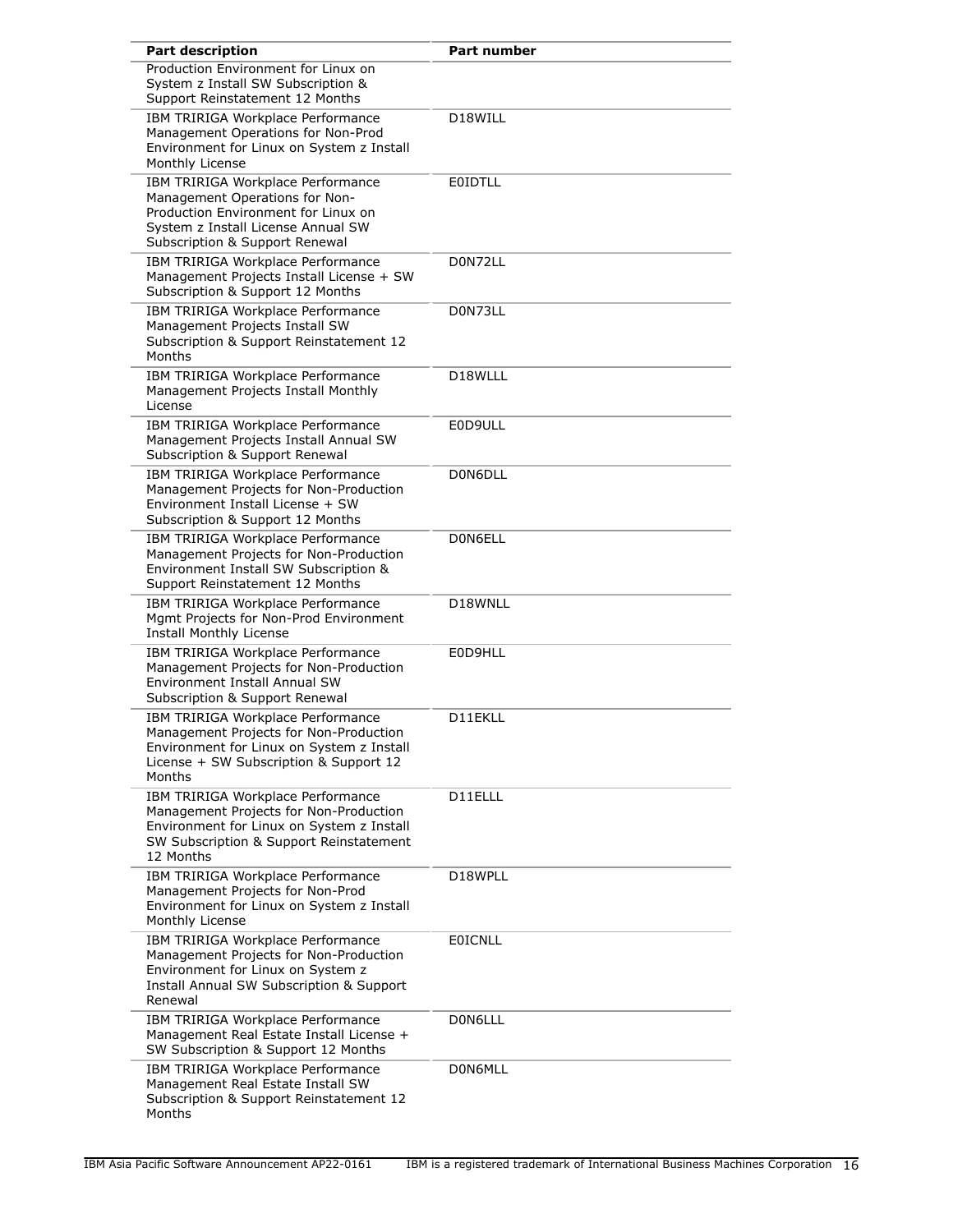| <b>Part description</b>                                                                                                                                        | <b>Part number</b>                |
|----------------------------------------------------------------------------------------------------------------------------------------------------------------|-----------------------------------|
| IBM TRIRIGA Workplace Performance<br>Management Real Estate Install Monthly<br>License                                                                         | D <sub>18</sub> W <sub>3LL</sub>  |
| IBM TRIRIGA Workplace Performance<br>Management Real Estate Install Annual<br>SW Subscription & Support Renewal                                                | E0D9LLL                           |
| IBM TRIRIGA Workplace Performance<br>Management Real Estate for Non-<br>Production Environment Install License +<br>SW Subscription & Support 12 Months        | D0N6BLL                           |
| IBM TRIRIGA Workplace Performance<br>Management Real Estate for Non-<br>Production Environment Install SW<br>Subscription & Support Reinstatement 12<br>Months | D0N6CLL                           |
| IBM TRIRIGA Workplace Performance<br>Mgmt Real Estate for Non-Prod<br>Environment Install Monthly License                                                      | D18W5LL                           |
| IBM TRIRIGA Workplace Performance<br>Management Real Estate for Non-<br><b>Production Environment Install Annual SW</b><br>Subscription & Support Renewal      | E0D9GLL                           |
| IBM TRIRIGA Integrated Workplace<br>Manager Concurrent User License + SW<br>Subscription & Support 12 Months                                                   | D115QLL                           |
| IBM TRIRIGA Integrated Workplace<br>Manager Concurrent User SW Subscription<br>& Support Reinstatement 12 Months                                               | D115RLL                           |
| IBM TRIRIGA Integrated Workplace<br>Manager Concurrent User Monthly License                                                                                    | D <sub>18</sub> X <sub>8</sub> LL |
| IBM TRIRIGA Integrated Workplace<br>Manager Concurrent User Annual SW<br>Subscription & Support Renewal                                                        | E018ZLL                           |
| IBM TRIRIGA Workplace Performance<br>Management Enterprise Install License +<br>SW Subscription & Support 12 Months                                            | D115WLL                           |
| IBM TRIRIGA Workplace Performance<br>Management Enterprise Install SW<br>Subscription & Support Reinstatement 12<br>Months                                     | D115XLL                           |
| IBM TRIRIGA Workplace Performance<br>Management Enterprise Install Monthly<br>License                                                                          | D18XALL                           |
| IBM TRIRIGA Workplace Performance<br>Management Enterprise Install Annual SW<br>Subscription & Support Renewal                                                 | E0190LL                           |
| IBM TRIRIGA Workplace Performance<br>Management Enterprise for Non-<br>Production Environment Install License +<br>SW Subscription & Support 12 Months         | D118YLL                           |
| IBM TRIRIGA Workplace Performance<br>Management Enterprise for Non-<br>Production Environment Install SW<br>Subscription & Support Reinstatement 12<br>Months  | D1193LL                           |
| IBM TRIRIGA Workplace Performance<br>Management Enterprise for Non-<br>Production Environment Install Monthly<br>License                                       | D <sub>18</sub> XCLL              |
| IBM TRIRIGA Workplace Performance<br>Management Enterprise for Non-<br>Production Environment Install Annual SW<br>Subscription & Support Renewal              | <b>EOIATLL</b>                    |
| IBM TRIRIGA Indoor Maps - 2,350 SQM<br>Per Item License + SW Subscription &<br>Support 12 Months                                                               | D06M0ZX                           |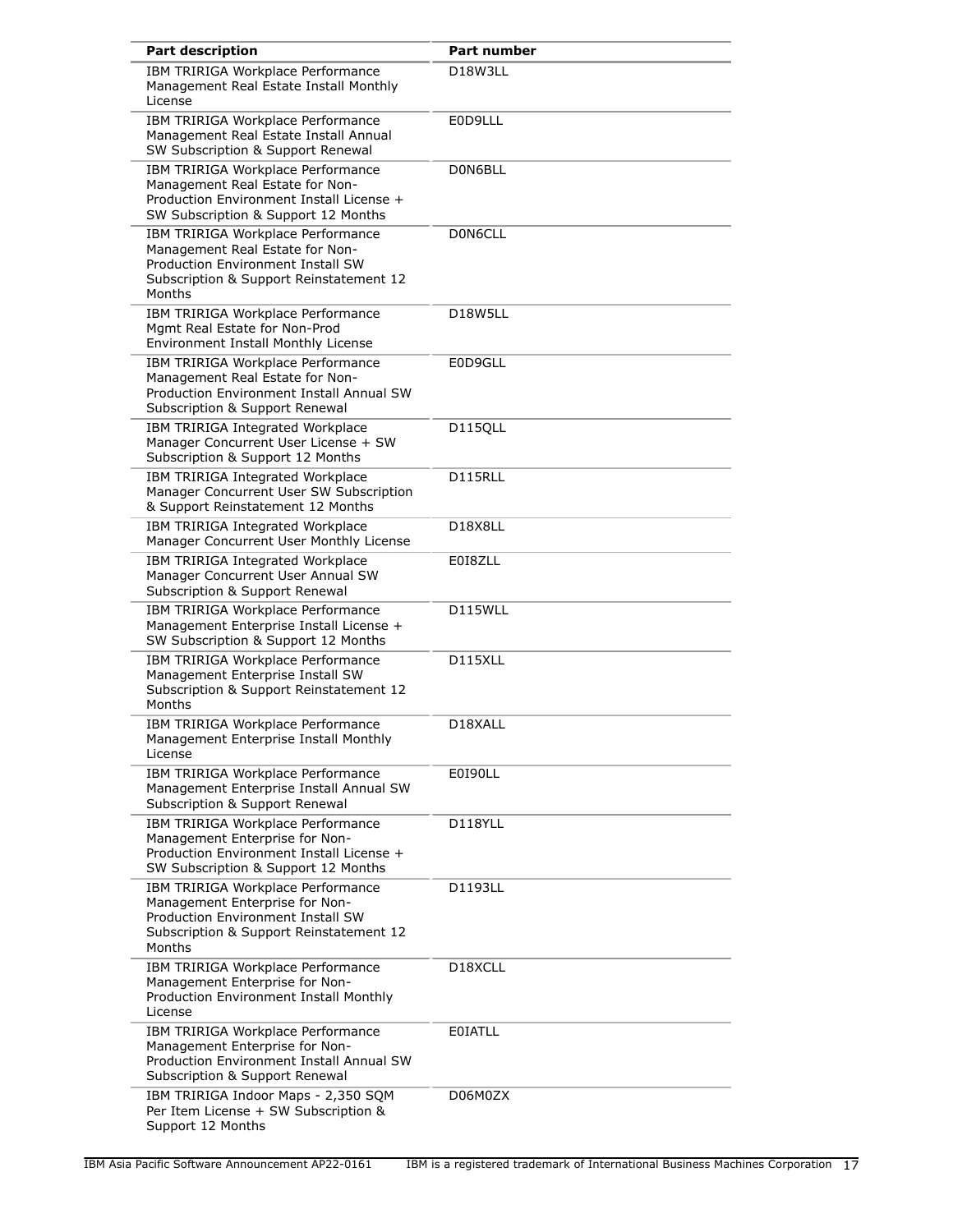| <b>Part description</b>                                                                                 | <b>Part number</b> |
|---------------------------------------------------------------------------------------------------------|--------------------|
| IBM TRIRIGA Indoor Maps - 2,350 SQM<br>Per Item Monthly License                                         | D06M1ZX            |
| IBM TRIRIGA Indoor Maps - 2,350 SOM<br>Per Item SW Subscription & Support<br>Reinstatement 12 Months    | D06M2ZX            |
| IBM TRIRIGA Indoor Maps - 2,350 SOM<br>Per Item Annual SW Subscription &<br>Support Renewal             | E06LZZX            |
| IBM TRIRIGA Indoor Maps - 25,000 SQ<br>FT Per Item License + SW Subscription &<br>Support 12 Months     | D06M4ZX            |
| IBM TRIRIGA Indoor Maps - 25,000 SQ FT<br>Per Item Monthly License                                      | D06M5ZX            |
| IBM TRIRIGA Indoor Maps - 25,000 SQ<br>FT Per Item SW Subscription & Support<br>Reinstatement 12 Months | D06M6ZX            |
| IBM TRIRIGA Indoor Maps - 25,000 SQ<br>FT Per Item Annual SW Subscription &<br>Support Renewal          | E06M3ZX            |

# IBM TRIRIGA Application Platform (5725-F26)

| <b>Part description</b>                                                                                                                      | Part number          |
|----------------------------------------------------------------------------------------------------------------------------------------------|----------------------|
| IBM TRIRIGA Reporting Install License Plus<br>SW Subscription and Support 12 Months                                                          | D <sub>263</sub> CLL |
| IBM TRIRIGA Reporting Install SW<br>Subscription and Support Reinstatement<br>12 Months                                                      | D263DLL              |
| IBM TRIRIGA Reporting Install Monthly<br>License                                                                                             | D <sub>263</sub> ELL |
| IBM TRIRIGA Reporting Install Annual SW<br>Subscription and Support Renewal                                                                  | E0QI6LL              |
| IBM TRIRIGA Reporting for Non Production<br>Environment Install License Plus SW<br>Subscription and Support 12 Months                        | <b>D263ILL</b>       |
| IBM TRIRIGA Reporting for Non Production<br>Environment Install SW Subscription and<br>Support Reinstatement 12 Months                       | D263JLL              |
| IBM TRIRIGA Reporting for Non Production<br>Environment Install Monthly License                                                              | D263KLL              |
| IBM TRIRIGA Reporting for Non<br>Production Environment Install Annual SW<br>Subscription and Support Renewal                                | E0QI8LL              |
| IBM TRIRIGA Reporting for Linux on IBM<br>Z Install License Plus SW Subscription and<br>Support 12 Months                                    | D <sub>263FLL</sub>  |
| IBM TRIRIGA Reporting for Linux on IBM<br>Z Install SW Subscription and Support<br>Reinstatement 12 Months                                   | D <sub>263GLL</sub>  |
| IBM TRIRIGA Reporting for Linux on IBM Z<br><b>Install Monthly License</b>                                                                   | D <sub>263</sub> HLL |
| IBM TRIRIGA Reporting for Linux on IBM<br>Z Install Annual SW Subscription and<br>Support Renewal                                            | E0QI7LL              |
| IBM TRIRIGA Reporting for Non Production<br>Environment for Linux on IBM Z Install<br>License Plus SW Subscription and Support<br>12 Months  | <b>D263LLL</b>       |
| IBM TRIRIGA Reporting for Non Production<br>Environment for Linux on IBM Z Install SW<br>Subscription and Support Reinstatement<br>12 Months | D263MLL              |
| IBM TRIRIGA Reporting for Non Production<br>Environment for Linux on IBM Z Install<br>Monthly License                                        | D263NLL              |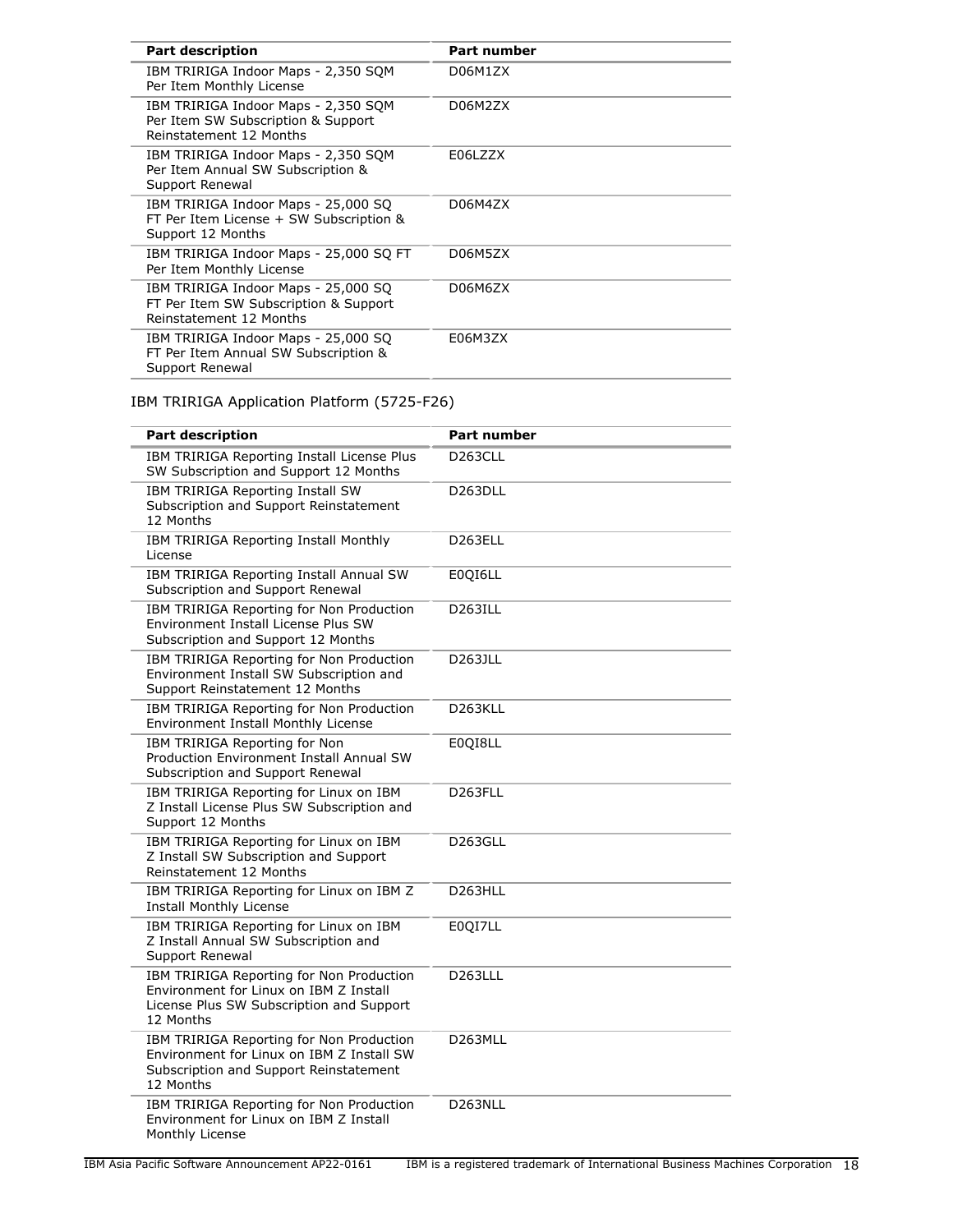| <b>Part description</b>                                                                                                                                  | <b>Part number</b>   |
|----------------------------------------------------------------------------------------------------------------------------------------------------------|----------------------|
| IBM TRIRIGA Reporting for Non Production<br>Environment for Linux on IBM Z Install<br>Annual SW Subscription and Support<br>Renewal                      | E0QI9LL              |
| IBM TRIRIGA Application Builder<br>Authorized User License + SW<br>Subscription & Support 12 Months                                                      | D0N65LL              |
| IBM TRIRIGA Application Builder<br>Authorized User SW Subscription &<br>Support Reinstatement 12 Months                                                  | D0N66LL              |
| IBM TRIRIGA Application Builder<br>Authorized User Monthly License                                                                                       | D18XMLL              |
| IBM TRIRIGA Application Builder<br>Authorized User Annual SW Subscription &<br>Support Renewal                                                           | E0D9DLL              |
| IBM TRIRIGA Application Platform<br>Concurrent User License + SW<br>Subscription & Support 12 Months                                                     | D0N5VLL              |
| IBM TRIRIGA Application Platform<br>Concurrent User SW Subscription &<br>Support Reinstatement 12 Months                                                 | D0N5WLL              |
| IBM TRIRIGA Application Platform<br>Concurrent User Monthly License                                                                                      | D18XILL              |
| IBM TRIRIGA Application Platform<br>Concurrent User Annual SW Subscription &<br>Support Renewal                                                          | E0D98LL              |
| <b>IBM TRIRIGA Connector for Business</b><br>Applications Install License + SW<br>Subscription & Support 12 Months                                       | D0N6FLL              |
| IBM TRIRIGA Connector for Business<br>Applications Install SW Subscription &<br>Support Reinstatement 12 Months                                          | D0N6GLL              |
| <b>IBM TRIRIGA Connector for Business</b><br>Applications Install Monthly License                                                                        | D <sub>18</sub> XPLL |
| <b>IBM TRIRIGA Connector for Business</b><br>Applications Install Annual SW<br>Subscription & Support Renewal                                            | E0D9ILL              |
| IBM TRIRIGA Connector for Business<br>Applications for Non-Production<br>Environment Install License + SW<br>Subscription & Support 12 Months            | D0N76LL              |
| <b>IBM TRIRIGA Connector for Business</b><br>Applications for Non-Production<br>Environment Install SW Subscription &<br>Support Reinstatement 12 Months | D0N77LL              |
| <b>IBM TRIRIGA Connector for Business</b><br>Applications for Non-Prod Environment<br>Install Monthly License                                            | D18XRLL              |
| IBM TRIRIGA Connector for Business<br>Applications for Non-Production<br>Environment Install Annual SW<br>Subscription & Support Renewal                 | E0D9WLL              |
| IBM TRIRIGA Connector for Offline<br>Forms Concurrent User License + SW<br>Subscription & Support 12 Months                                              | D0N61LL              |
| IBM TRIRIGA Connector for Offline Forms<br>Concurrent User SW Subscription &<br>Support Reinstatement 12 Months                                          | D0N62LL              |
| IBM TRIRIGA Connector for Offline Forms<br>Concurrent User Monthly License                                                                               | D18XKLL              |
| IBM TRIRIGA Connector for Offline Forms<br>Concurrent User Annual SW Subscription &<br>Support Renewal                                                   | E0D9BLL              |

IBM TRIRIGA CAD Integrator/Publisher (5725-F45)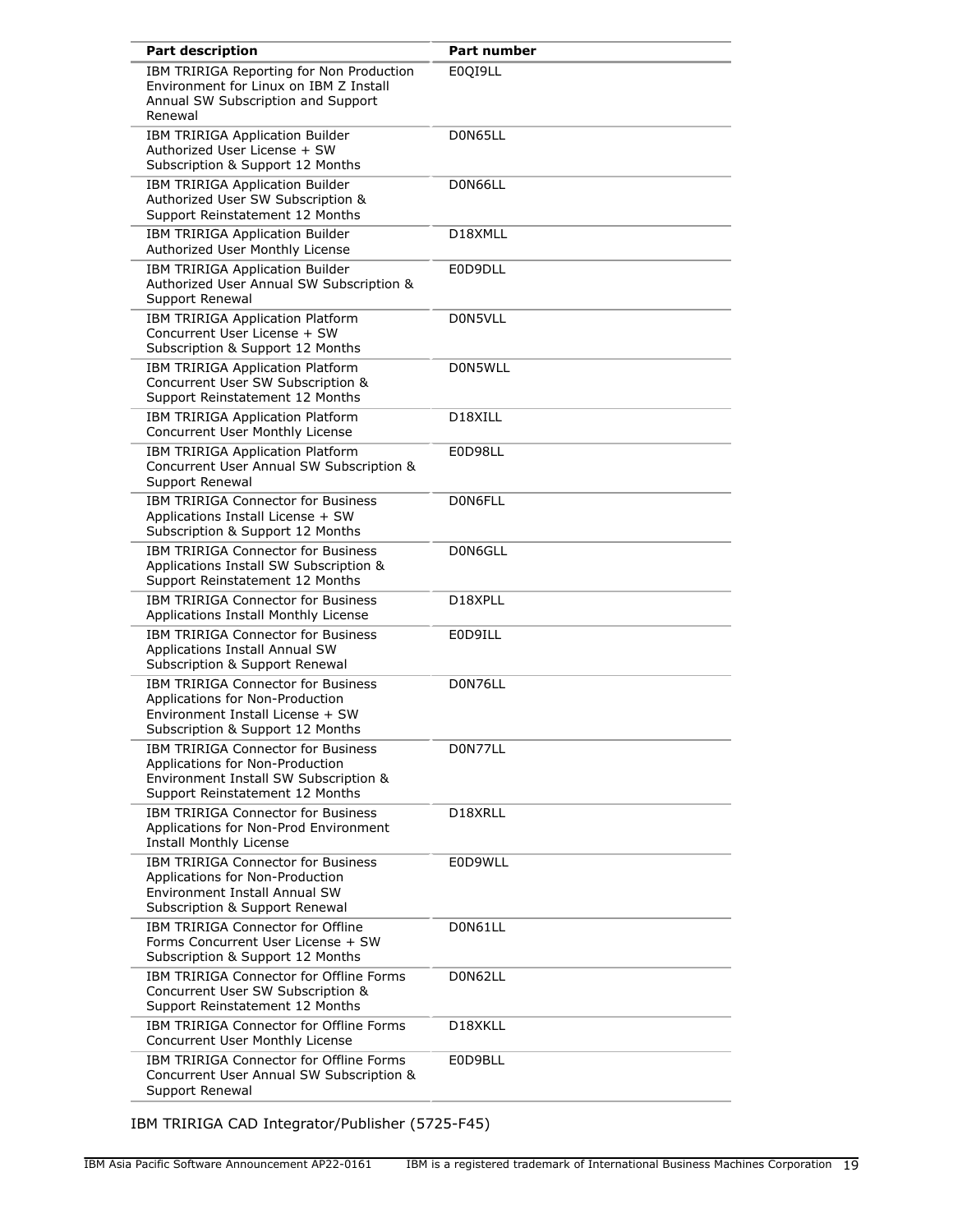| <b>Part description</b>                                                                                      | <b>Part number</b>   |
|--------------------------------------------------------------------------------------------------------------|----------------------|
| IBM TRIRIGA CAD Integrator/Publisher<br>Authorized User License + SW<br>Subscription & Support 12 Months     | D0N5ZLL              |
| IBM TRIRIGA CAD Integrator/Publisher<br>Authorized User SW Subscription &<br>Support Reinstatement 12 Months | D0N60LL              |
| IBM TRIRIGA CAD Integrator/Publisher<br>Authorized User Monthly License                                      | D <sub>18</sub> XTLL |
| IBM TRIRIGA CAD Integrator/Publisher<br>for Linux on System z Authorized User<br>Monthly License             | D <sub>18</sub> XULL |
| IBM TRIRIGA CAD Integrator/Publisher<br>Authorized User Annual SW Subscription &<br>Support Renewal          | E0D9ALL              |
|                                                                                                              |                      |

# **Passport Advantage trade-up**

There is no new ordering information in this release. As a convenience, the following table lists all currently available part numbers.

# **Previously announced part numbers**

As a convenience, the following table lists all previously announced part numbers.

IBM TRIRIGA Portfolio Data Manager (5725-F25)

| <b>Part description</b>                                                                                                                                                                                           | <b>Part number</b> |
|-------------------------------------------------------------------------------------------------------------------------------------------------------------------------------------------------------------------|--------------------|
| IBM TRIRIGA Integrated Workplace<br>Manager Concurrent User from TRIRIGA<br>Real Estate Manager Concurrent User<br>Trade Up License + SW Subscription &<br>Support 12 Months                                      | D115SLL            |
| IBM TRIRIGA Integrated Workplace<br>Manager Concurrent User from TRIRIGA<br>Facilities Manager Concurrent User Trade<br>Up License + SW Subscription & Support<br>12 Months                                       | <b>D115TLL</b>     |
| IBM TRIRIGA Integrated Workplace<br>Manager Concurrent User from TRIRIGA<br>Work Operations Manager Concurrent User<br>Trade Up License + SW Subscription & &<br>Support 12                                       | D115ULL            |
| IBM TRIRIGA Integrated Workplace<br>Manager Concurrent User from TRIRIGA<br>Capital Projects Manager Concurrent User<br>Trade Up License + SW Subscription &<br>Support 12 Months                                 | D115VLL            |
| IBM TRIRIGA Workplace Performance<br>Management Enterprise Install from<br>TRIRIGA Workplace Performance<br>Management Real Estate Install Trade Up<br>License + SW Subscription & Support 12<br>Months           | D115YLL            |
| IBM TRIRIGA Workplace Performance<br>Management Enterprise Install from<br>TRIRIGA Workplace Performance<br>Management Facilities Install Trade Up<br>License + SW Subscription & Support 12<br>Months            | D115ZLL            |
| IBM TRIRIGA Workplace Performance<br>Management Enterprise Install from<br>TRIRIGA Workplace Performance<br>Management Operations Management<br>Install Trade Up License + SW<br>Subscription & Support 12 Months | D1160LL            |
| IBM TRIRIGA Workplace Performance<br>Management Enterprise Install from<br><b>TRIRIGA Workplace Performance</b><br>Management Projects Install Trade Up                                                           | D1161LL            |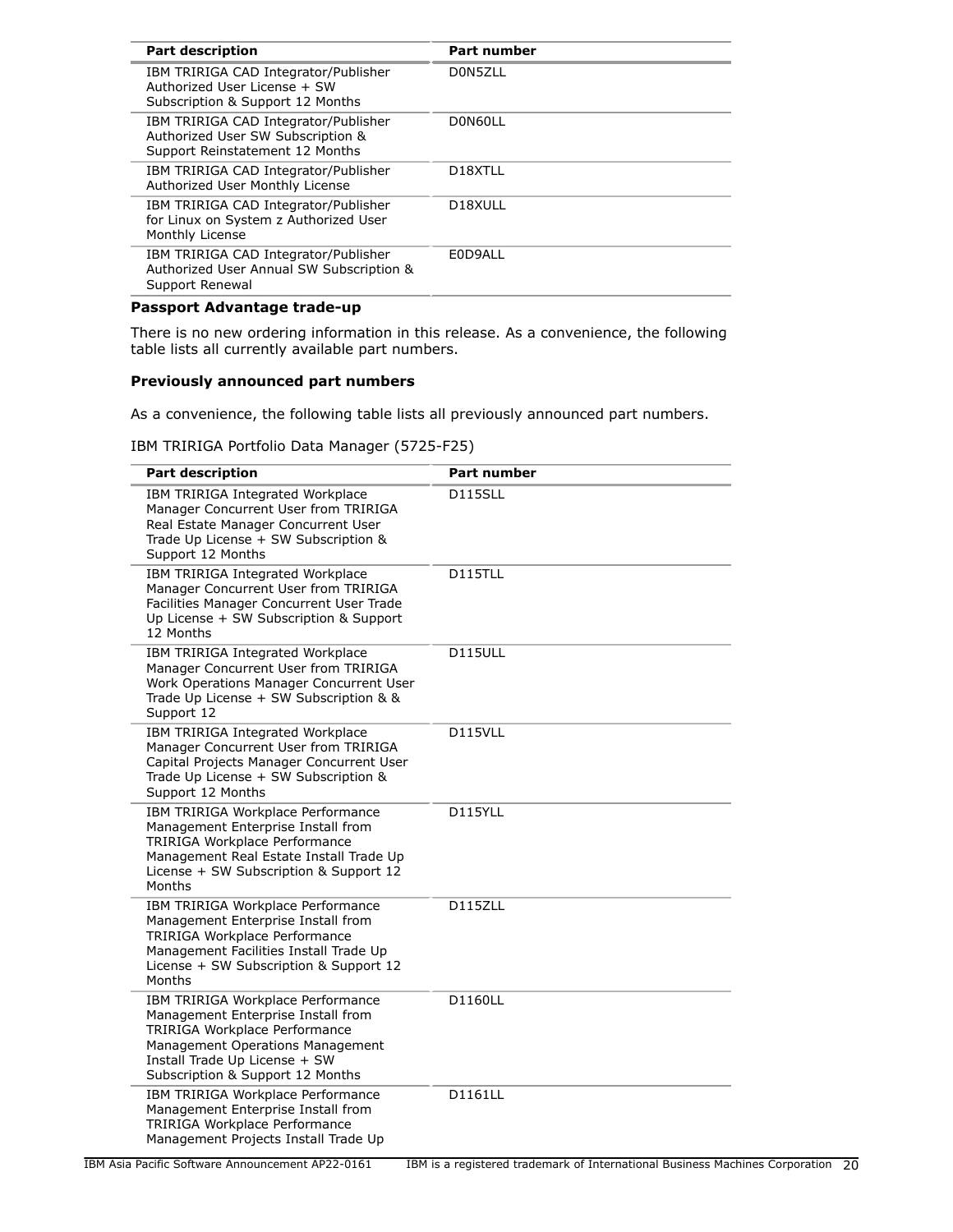| <b>Part description</b>                                                                                                                                                                                                                                                            | <b>Part number</b> |
|------------------------------------------------------------------------------------------------------------------------------------------------------------------------------------------------------------------------------------------------------------------------------------|--------------------|
| License + SW Subscription & Support 12<br>Months                                                                                                                                                                                                                                   |                    |
| IBM TRIRIGA Workplace Performance<br>Management Enterprise for Non-<br>Production Environment Install from<br>TRIRIGA Workplace Performance<br>Management Real Estate for Non-<br>Production Environment Install Trade Up<br>License + SW Subscription & Support 12<br>months      | D118ZLL            |
| IBM TRIRIGA Workplace Performance<br>Management Enterprise for Non-<br>Production Environment Install from<br>TRIRIGA Workplace Performance<br>Management Facilities for Non-Production<br>Environment Install Trade Up License +<br>SW Subscription & Support 12 months           | D1190LL            |
| IBM TRIRIGA Workplace Performance<br>Management Enterprise for Non-<br>Production Environment Install TRIRIGA<br>Workplace Performance Management<br>Operations Management for Non-<br>Production Environment Install Trade Up<br>License + SW Subscription & Support 12<br>months | D1191LL            |
| IBM TRIRIGA Workplace Performance<br>Management Enterprise for Non-<br>Production Environment Install from<br>TRIRIGA Workplace Performance<br>Management Projects for Non-Production<br>Environment Install Trade Up License +<br>SW Subscription & Support 12 months             | D1192LL            |

Consult your IBM representative if you have any questions.

# **Cross-platform product for use on IBM Z Integrated Facility for Linux (IFL) engines or zEnterprise(R) BladeCenter Extension**

# **Previously announced part numbers**

As a convenience, the following program tables list all previously announced part numbers.

# IBM TRIRIGA Portfolio Data Manager (5725-F25)

| <b>Part description</b>                                                                                                         | <b>Part number</b>               |
|---------------------------------------------------------------------------------------------------------------------------------|----------------------------------|
| IBM TRIRIGA Field Services per<br>Authorized User for Linux on System z SW<br>Subscription & Support 12 Months                  | D <sub>20</sub> DVLL             |
| IBM TRIRIGA Field Services per<br>Authorized User for Linux on System z SW<br>Subscription & Support Reinstatement 12<br>Months | D <sub>20</sub> DWLL             |
| IBM TRIRIGA Field Services per Authorized<br>User for Linux on System z Monthly<br>License                                      | D <sub>20</sub> E <sub>5LL</sub> |
| IBM TRIRIGA Field Services per Authorized<br>User for Linux on System z Annual SW<br>Subscription & Support Renewal             | <b>EOPJOLL</b>                   |
| IBM TRIRIGA Field Services per<br>Concurrent User for Linux on System z SW<br>Subscription & Support 12 Months                  | D <sub>20</sub> E <sub>2LL</sub> |
| IBM TRIRIGA Field Services per<br>Concurrent User for Linux on System z SW<br>Subscription & Support Reinstatement 12<br>Months | D <sub>20</sub> E <sub>3LL</sub> |
| IBM TRIRIGA Field Services per<br>Concurrent User for Linux on System z<br>Monthly License                                      | D <sub>20</sub> E7LL             |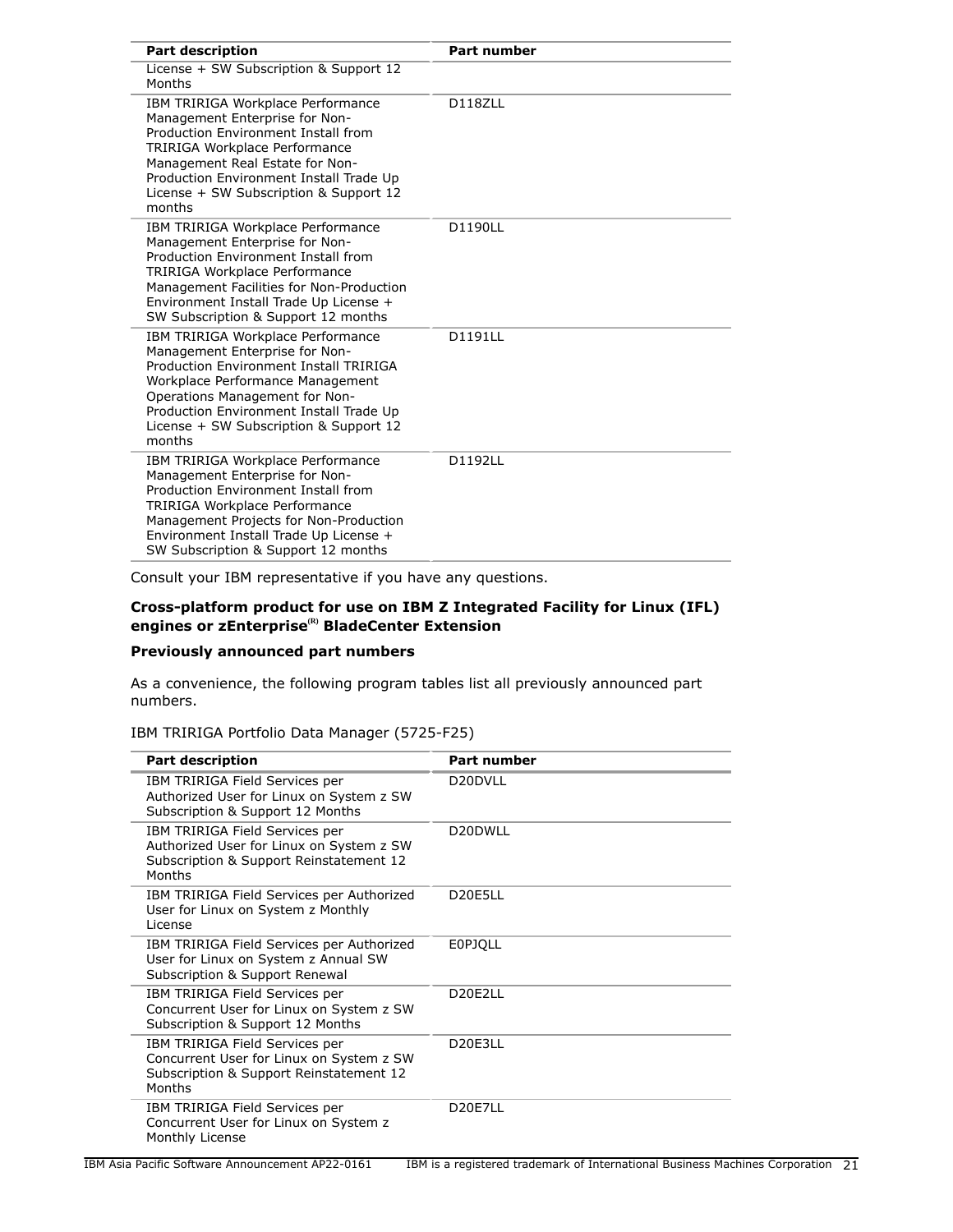| <b>Part description</b>                                                                                                                         | <b>Part number</b>   |
|-------------------------------------------------------------------------------------------------------------------------------------------------|----------------------|
| IBM TRIRIGA Field Services per<br>Concurrent User for Linux on System z SW<br>Subscription & Support Reinstatement 12<br>Months                 | <b>EOPJSLL</b>       |
| IBM TRIRIGA Capital Projects Hub Per<br>Concurrent User for Linux on IBM Z<br>License + SW Subscription & Support 12<br>Months                  | D <sub>28</sub> ZKLL |
| IBM TRIRIGA Capital Projects Hub Per<br>Concurrent User for Linux on IBM Z SW<br>Subscription & Support Reinstatement 12<br>Months              | D <sub>28</sub> ZLLL |
| IBM TRIRIGA Capital Projects Hub Per<br>Concurrent User for Linux on IBM Z<br>Monthly License                                                   | D28ZNLL              |
| IBM TRIRIGA Capital Projects Hub Per<br>Concurrent User for Linux on IBM Z Annual<br>SW Subscription & Support Renewal 12<br>Months             | E0R61LL              |
| IBM TRIRIGA Connector for Esri ArcGIS<br>Indoors - 25,000 SQ FT Per Item Linux<br>on IBM Z License + SW Subscription &<br>Support 12 Months     | D29P6LL              |
| IBM TRIRIGA Connector for Esri ArcGIS<br>Indoors - 25,000 SQ FT Per Item Linux<br>on IBM Z SW Subscription & Support<br>Reinstatement 12 Months | D29P7LL              |
| IBM TRIRIGA Connector for Esri ArcGIS<br>Indoors - 25,000 SQ FT Per Item Linux on<br>IBM Z Monthly License                                      | D29P8LL              |
| IBM TRIRIGA Connector for Esri ArcGIS<br>Indoors - 25,000 SQ FT Per Item Linux on<br>IBM Z Annual SW Subscription & Support<br>Renewal          | <b>EORCCLL</b>       |
| IBM TRIRIGA Connector for Esri ArcGIS<br>Indoors - 2,350 SQM Per Item Linux<br>on IBM Z License + SW Subscription &<br>Support 12 Months        | D <sub>29</sub> PCLL |
| IBM TRIRIGA Connector for Esri ArcGIS<br>Indoors - 2,350 SQM Per Item Linux<br>on IBM Z SW Subscription & Support<br>Reinstatement 12 Months    | D29PDLL              |
| IBM TRIRIGA Connector for Esri ArcGIS<br>Indoors - 2,350 SQM Per Item Linux on<br>IBM Z Monthly License                                         | D29PELL              |
| IBM TRIRIGA Connector for Esri ArcGIS<br>Indoors - 2,350 SQM Per Item Linux on<br>IBM Z Annual SW Subscription & Support<br>Renewal 12 Months   | <b>EORCELL</b>       |
| IBM TRIRIGA Capital Projects Manager<br>for Linux on System z Concurrent User<br>License + SW Subscription & Support 12<br>Months               | D11HMLL              |
| IBM TRIRIGA Capital Projects Manager for<br>Linux on System z Concurrent User SW<br>Subscription & Support Reinstatement 12<br>Months           | D11HNLL              |
| IBM TRIRIGA Capital Projects Manager<br>for Linux on System z Concurrent User<br>Monthly License                                                | D18WKLL              |
| IBM TRIRIGA Capital Projects Manager for<br>Linux on System z Concurrent User Annual<br>SW Subscription & Support Renewal                       | EOIDULL              |
| IBM TRIRIGA Facility Assessment for Linux<br>on System z Concurrent User License +<br>SW Subscription & Support 12 Months                       | D11ETLL              |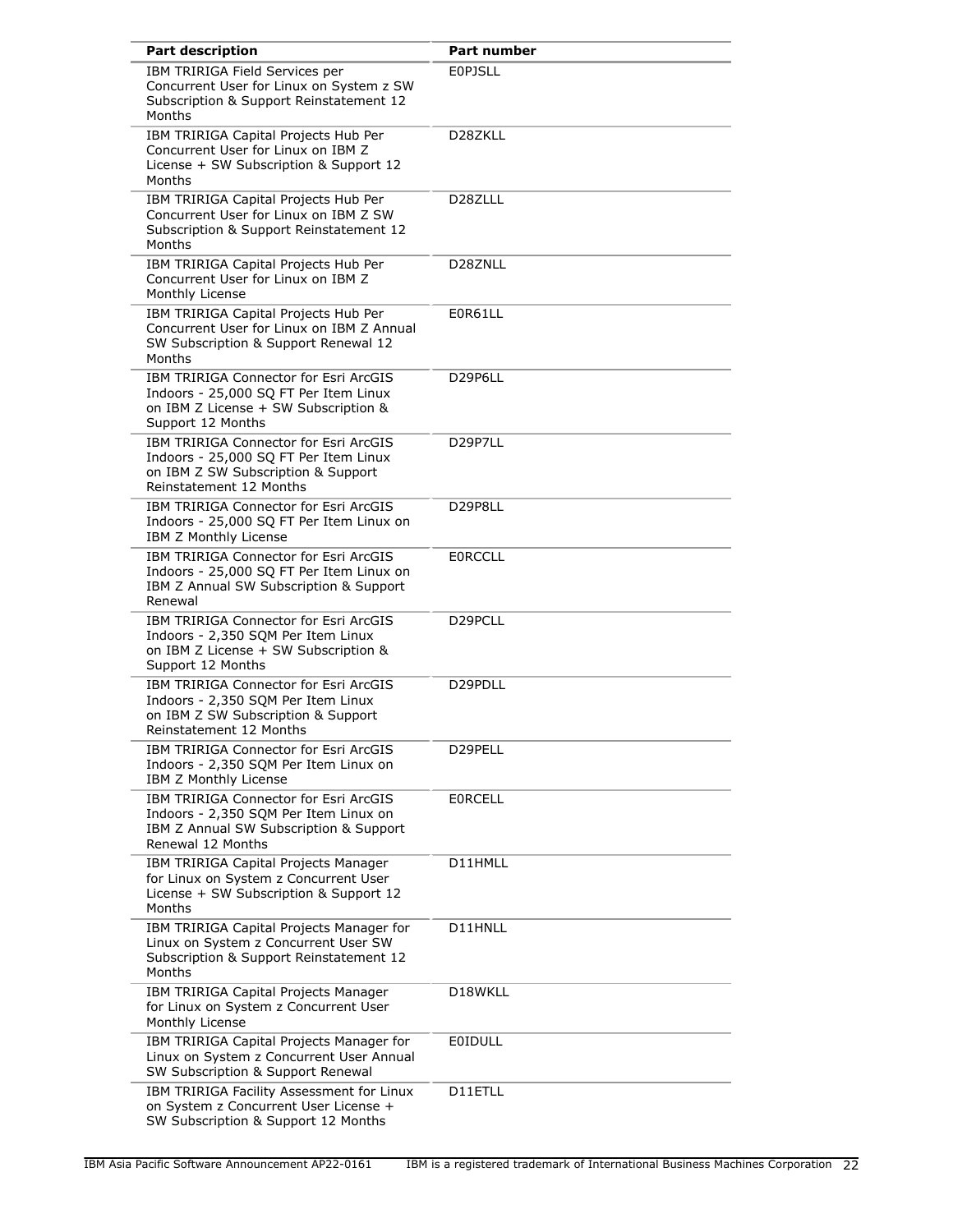| <b>Part description</b>                                                                                                                                          | <b>Part number</b>   |
|------------------------------------------------------------------------------------------------------------------------------------------------------------------|----------------------|
| IBM TRIRIGA Facility Assessment for<br>Linux on System z Concurrent User SW<br>Subscription & Support Reinstatement 12<br>Months                                 | D11EULL              |
| IBM TRIRIGA Facility Assessment for Linux<br>on System z Concurrent User Monthly<br>License                                                                      | D <sub>18</sub> WVLL |
| IBM TRIRIGA Facility Assessment for Linux<br>on System z Concurrent User Annual SW<br>Subscription & Support Renewal                                             | <b>EOICQLL</b>       |
| IBM TRIRIGA Facilities Manager for Linux<br>on System z Concurrent User License +<br>SW Subscription & Support 12 Months                                         | D11DULL              |
| IBM TRIRIGA Facilities Manager for<br>Linux on System z Concurrent User SW<br>Subscription & Support Reinstatement 12<br>Months                                  | D11DVLL              |
| IBM TRIRIGA Facilities Manager for Linux<br>on System z Concurrent User Monthly<br>License                                                                       | D18W8LL              |
| IBM TRIRIGA Facilities Manager for Linux<br>on System z Concurrent User Annual SW<br>Subscription & Support Renewal                                              | <b>EOICALL</b>       |
| IBM TRIRIGA Portfolio Data Manager<br>for Linux on System z Concurrent User<br>License + SW Subscription & Support 12<br>Months                                  | D11DSLL              |
| IBM TRIRIGA Portfolio Data Manager for<br>Linux on System z Concurrent User SW<br>Subscription & Support Reinstatement 12<br>Months                              | D11DTLL              |
| IBM TRIRIGA Portfolio Data Manager<br>for Linux on System z Concurrent User<br>Monthly License                                                                   | D18W0LL              |
| IBM TRIRIGA Portfolio Data Manager for<br>Linux on System z Concurrent User Annual<br>SW Subscription & Support Renewal                                          | E0IC9LL              |
| <b>IBM TRIRIGA Real Estate Environmental</b><br>Sustainability Impact Manager for<br>Linux on System z Install License + SW<br>Subscription & Support 12 Months  | D11EVLL              |
| IBM TRIRIGA Real Estate Environmental<br>Sustainability Impact Manager for Linux<br>on System z Install SW Subscription &<br>Support Reinstatement 12 Months     | D11EWLL              |
| <b>IBM TRIRIGA Real Estate Environmental</b><br>Sustainability Impact Manager for Linux on<br>System z Install Monthly License                                   | D18WXLL              |
| IBM TRIRIGA Real Estate Environmental<br>Sustainability Impact Manager for Linux on<br>System z Install Annual SW Subscription &<br>Support Renewal              | <b>EOICRLL</b>       |
| IBM TRIRIGA Real Estate Environmental<br>Sustainability Manager for Linux on<br>System z Concurrent User License + SW<br>Subscription & Support 12 Months        | D11EXLL              |
| IBM TRIRIGA Real Estate Environmental<br>Sustainability Manager for Linux<br>on System z Concurrent User SW<br>Subscription & Support Reinstatement 12<br>Months | D11EYLL              |
| <b>IBM TRIRIGA Real Estate Environmental</b><br>Sustainability Manager for Linux on<br>System z Concurrent User Monthly License                                  | D18X5LL              |
| IBM TRIRIGA Real Estate Environmental<br>Sustainability Manager for Linux on                                                                                     | <b>EOICSLL</b>       |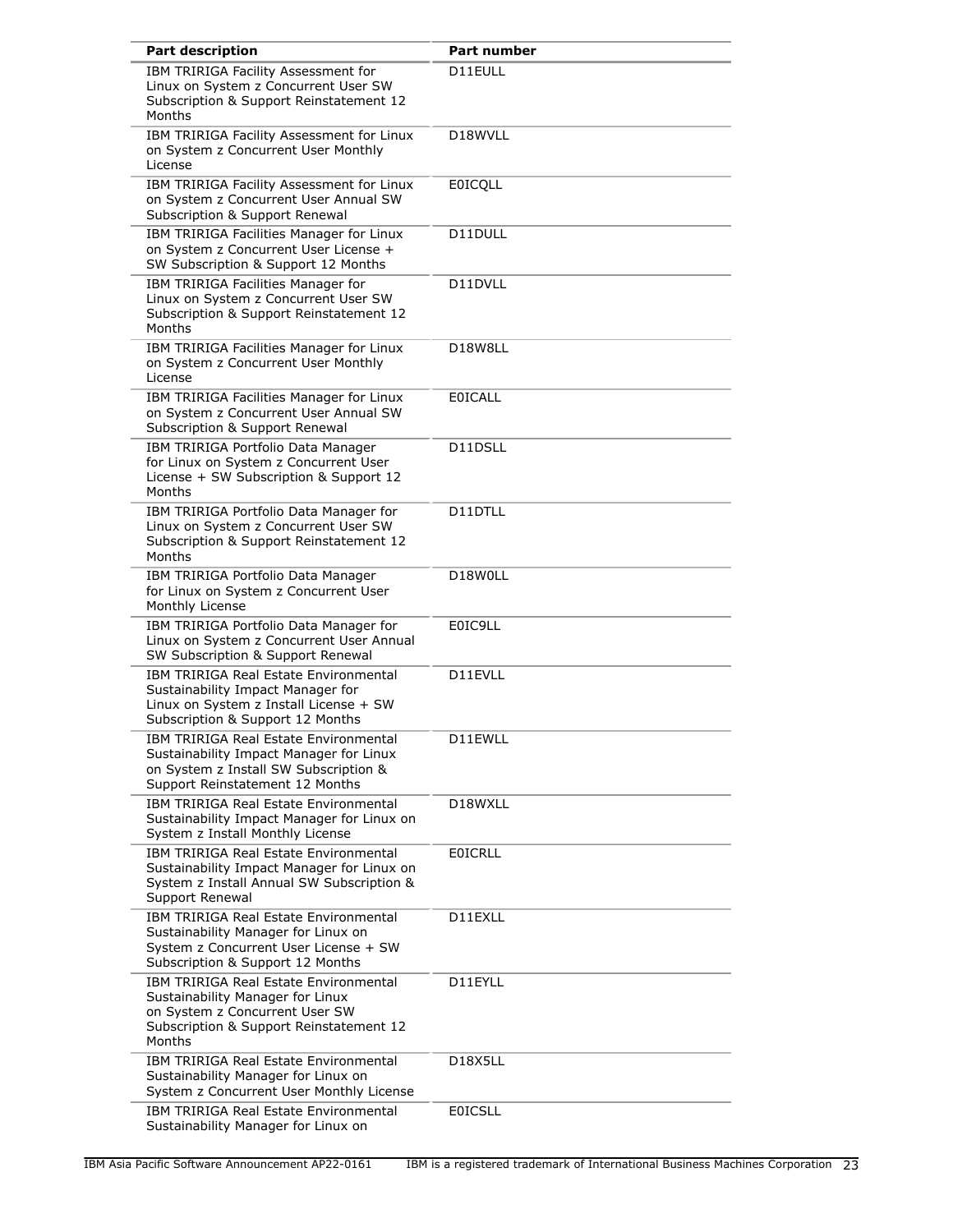| <b>Part description</b>                                                                                                                   | <b>Part number</b>                |
|-------------------------------------------------------------------------------------------------------------------------------------------|-----------------------------------|
| System z Concurrent User Annual SW<br>Subscription & Support Renewal                                                                      |                                   |
| IBM TRIRIGA Real Estate Manager for<br>Linux on System z Concurrent User<br>License + SW Subscription & Support 12<br>Months              | D11E0LL                           |
| IBM TRIRIGA Real Estate Manager for<br>Linux on System z Concurrent User SW<br>Subscription & Support Reinstatement 12<br>Months          | D11E1LL                           |
| IBM TRIRIGA Real Estate Manager for<br>Linux on System z Concurrent User<br>Monthly License                                               | D18W2LL                           |
| IBM TRIRIGA Real Estate Manager for<br>Linux on System z Concurrent User Annual<br>SW Subscription & Support Renewal                      | <b>EOICDLL</b>                    |
| IBM TRIRIGA Request Central for Linux on<br>System z Concurrent User License + SW<br>Subscription & Support 12 Months                     | D11FGLL                           |
| IBM TRIRIGA Request Central for Linux<br>on System z Concurrent User SW<br>Subscription & Support Reinstatement 12<br>Months              | D11FHLL                           |
| IBM TRIRIGA Request Central for Linux on<br>System z Concurrent User Monthly License                                                      | D <sub>18</sub> X <sub>3</sub> LL |
| IBM TRIRIGA Request Central for Linux<br>on System z Concurrent User Annual SW<br>Subscription & Support Renewal                          | <b>EOICXLL</b>                    |
| IBM TRIRIGA Strategic Facility Planning for<br>Linux on System z Install License + SW<br>Subscription & Support 12 Months                 | D11EGLL                           |
| IBM TRIRIGA Strategic Facility Planning for<br>Linux on System z Install SW Subscription<br>& Support Reinstatement 12 Months             | D11EHLL                           |
| IBM TRIRIGA Strategic Facility Planning for<br>Linux on System z Install Monthly License                                                  | D18WRLL                           |
| IBM TRIRIGA Strategic Facility Planning<br>for Linux on System z Install Annual SW<br>Subscription & Support Renewal                      | <b>EOICLLL</b>                    |
| IBM TRIRIGA Workplace Operations<br>Manager for Linux on System z Concurrent<br>User License + SW Subscription & Support<br>12 Months     | D11EBLL                           |
| IBM TRIRIGA Workplace Operations<br>Manager for Linux on System z Concurrent<br>User SW Subscription & Support<br>Reinstatement 12 Months | D11ECLL                           |
| IBM TRIRIGA Workplace Operations<br>Manager for Linux on System z Concurrent<br>User Monthly License                                      | D18WELL                           |
| IBM TRIRIGA Workplace Operations<br>Manager for Linux on System z Concurrent<br>User Annual SW Subscription & Support<br>Renewal          | <b>EOICJLL</b>                    |
| IBM TRIRIGA Workplace Reservation<br>Manager for Linux on System z Install<br>License + SW Subscription & Support 12<br>Months            | D11F1LL                           |
| IBM TRIRIGA Workplace Reservation<br>Manager for Linux on System z Install SW<br>Subscription & Support Reinstatement 12<br>Months        | D11F2LL                           |
| IBM TRIRIGA Workplace Reservation<br>Manager for Linux on System z Install<br>Monthly License                                             | D18X1LL                           |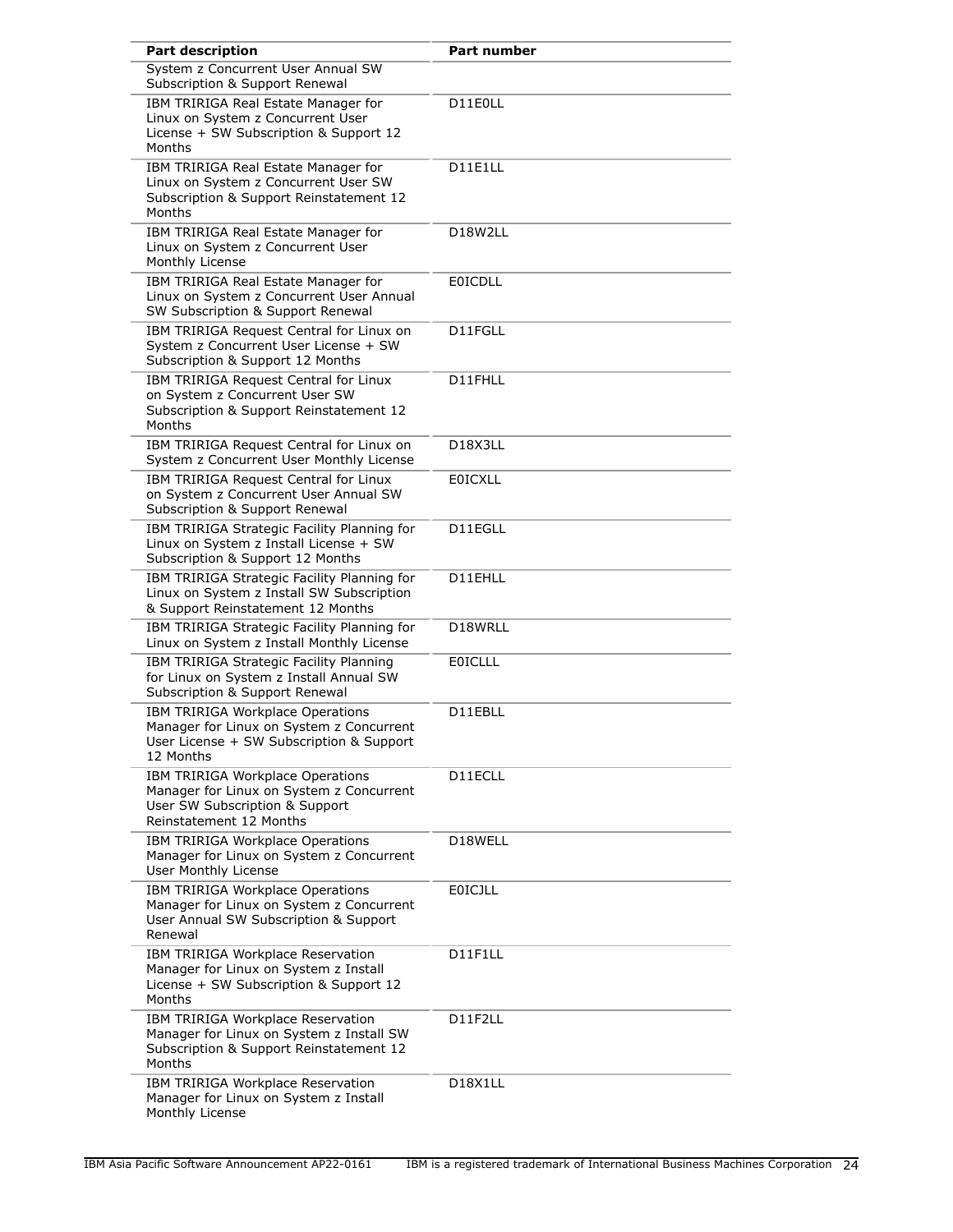| <b>Part description</b>                                                                                                                                               | <b>Part number</b>                |
|-----------------------------------------------------------------------------------------------------------------------------------------------------------------------|-----------------------------------|
| IBM TRIRIGA Workplace Reservation<br>Manager for Linux on System z Install<br>Annual SW Subscription & Support<br>Renewal                                             | <b>EOICULL</b>                    |
| IBM TRIRIGA Workplace Reservation<br>Manager for Non-Production for Linux<br>on System z Install License + SW<br>Subscription & Support 12 Months                     | D11F3LL                           |
| IBM TRIRIGA Workplace Reservation<br>Manager for Non-Production for Linux<br>on System z Install SW Subscription &<br>Support Reinstatement 12 Months                 | D11F4LL                           |
| IBM TRIRIGA Workplace Reservation<br>Manager for Non-Production Environment<br>for Linux on System z Install Monthly<br>License                                       | D <sub>18</sub> X <sub>7</sub> LL |
| IBM TRIRIGA Workplace Reservation<br>Manager for Non-Production for Linux on<br>System z Install Annual SW Subscription &<br>Support Renewal                          | <b>EOICVLL</b>                    |
| IBM TRIRIGA Workplace Reservation<br>Manager for Small Installations for Linux<br>on System z Authorized User License +<br>SW Subscription & Support 12 Months        | D15AXLL                           |
| IBM TRIRIGA Workplace Reservation<br>Manager for Small Installations for<br>Linux on System z Authorized User SW<br>Subscription & Support Reinstatement 12<br>Months | D15AYLL                           |
| IBM TRIRIGA Workplace Reservation<br>Manager for Small Installations Linux on<br>System z Authorized User Monthly License                                             | D18XFLL                           |
| IBM TRIRIGA Workplace Reservation<br>Manager for Small Installations for Linux<br>on System z Authorized User Annual SW<br>Subscription & Support Renewal             | <b>EOJPFLL</b>                    |
| IBM TRIRIGA Workplace Reservation<br>Coordinator for Linux on System<br>z Concurrent User License + SW<br>Subscription & Support 12 Months                            | D15ANLL                           |
| IBM TRIRIGA Workplace Reservation<br>Coordinator for Linux on System z<br>Concurrent User SW Subscription &<br>Support Reinstatement 12 Months                        | D15APLL                           |
| IBM TRIRIGA Workplace Reservation<br>Coordinator Linux on System z Concurrent<br>User Monthly License                                                                 | D18XHLL                           |
| IBM TRIRIGA Workplace Reservation<br>Coordinator for Linux on System z<br>Concurrent User Annual SW Subscription &<br>Support Renewal                                 | <b>E0JPBLL</b>                    |
| IBM TRIRIGA Workplace Performance<br>Management Facilities for Linux on System<br>z Install License + SW Subscription &<br>Support 12 Months                          | D11DWLL                           |
| IBM TRIRIGA Workplace Performance<br>Management Facilities for Linux on System<br>z Install SW Subscription & Support<br>Reinstatement 12 Months                      | D11DXLL                           |
| IBM TRIRIGA Workplace Performance<br>Management Facilities for Linux on System<br>z Install Monthly License                                                           | D18WALL                           |
| IBM TRIRIGA Workplace Performance<br>Management Facilities for Linux on System<br>z Install Annual SW Subscription &<br>Support Renewal                               | EOICBLL                           |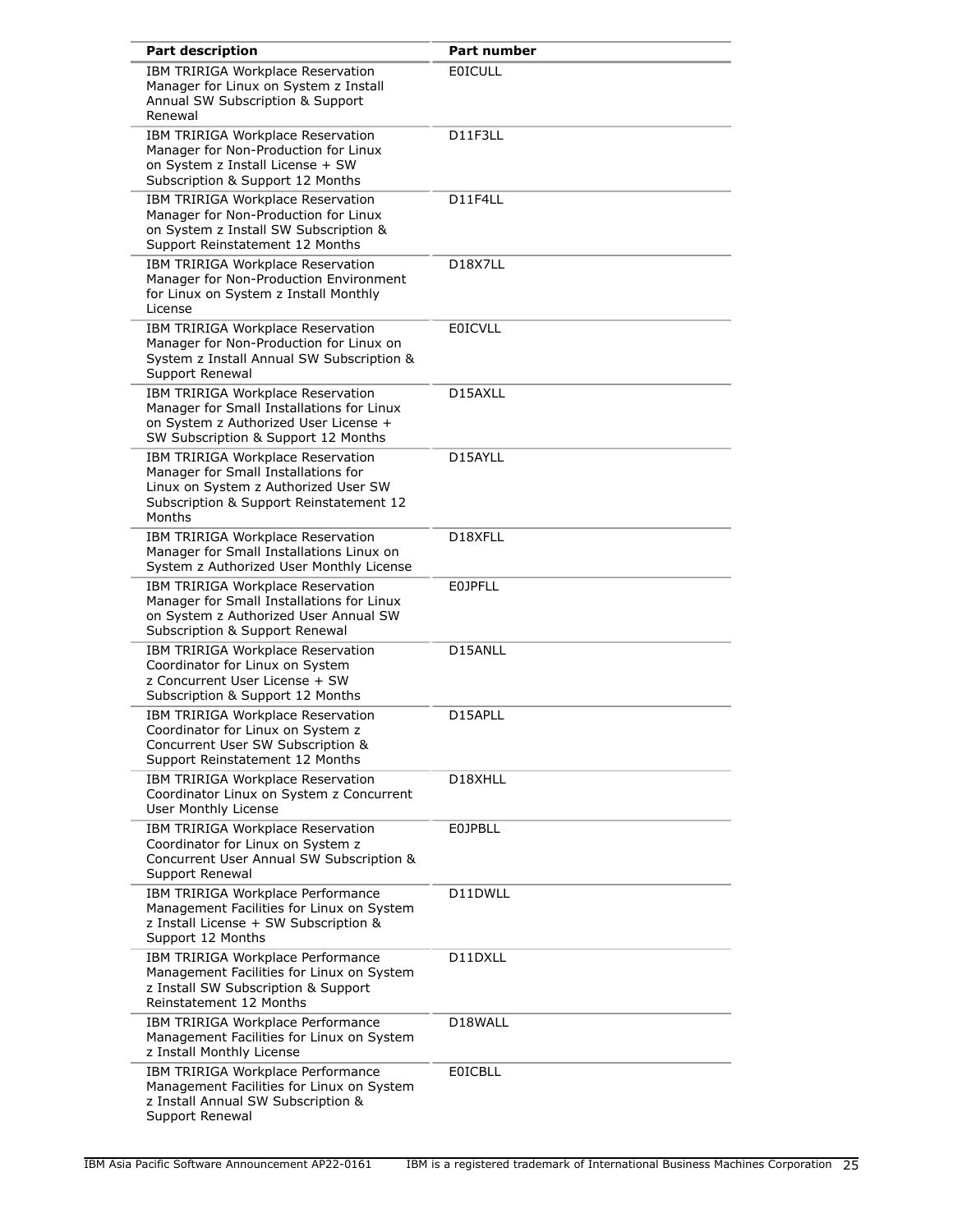| <b>Part description</b>                                                                                                                                                              | Part number    |
|--------------------------------------------------------------------------------------------------------------------------------------------------------------------------------------|----------------|
| IBM TRIRIGA Workplace Performance<br>Management Operations for Linux<br>on System z Install License + SW<br>Subscription & Support 12 Months                                         | D11E9LL        |
| IBM TRIRIGA Workplace Performance<br>Management Operations for Linux on<br>System z Install SW Subscription &<br>Support Reinstatement 12 Months                                     | D11EALL        |
| IBM TRIRIGA Workplace Performance<br>Management Operations for Linux on<br>System z Install Monthly License                                                                          | D18WGLL        |
| IBM TRIRIGA Workplace Performance<br>Management Operations for Linux on<br>System z Install Annual SW Subscription &<br>Support Renewal                                              | <b>EOICILL</b> |
| IBM TRIRIGA Workplace Performance<br>Management Projects for Linux on System<br>z Install License + SW Subscription &<br>Support 12 Months                                           | D11HLLL        |
| IBM TRIRIGA Workplace Performance<br>Management Projects for Linux on System<br>z Install SW Subscription & Support<br>Reinstatement 12 Months                                       | D11IXLL        |
| IBM TRIRIGA Workplace Performance<br>Management Projects for Linux on System<br>z Install Monthly License                                                                            | D18WMLL        |
| IBM TRIRIGA Workplace Performance<br>Management Projects for Linux on System<br>z Install Annual SW Subscription &<br>Support Renewal                                                | <b>EOIEELL</b> |
| IBM TRIRIGA Workplace Performance<br>Management Real Estate for Linux<br>on System z Install License + SW<br>Subscription & Support 12 Months                                        | D11E2LL        |
| IBM TRIRIGA Workplace Performance<br>Management Real Estate for Linux on<br>System z Install SW Subscription &<br>Support Reinstatement 12 Months                                    | D11E3LL        |
| IBM TRIRIGA Workplace Performance<br>Management Real Estate for Linux on<br>System z Install Monthly License                                                                         | D18W4LL        |
| IBM TRIRIGA Workplace Performance<br>Management Real Estate for Linux on<br>System z Install Annual SW Subscription &<br>Support Renewal                                             | <b>EOICELL</b> |
| IBM TRIRIGA Workplace Performance<br>Management Real Estate for Non-<br>Production Environment for Linux<br>on System z Install License + SW<br>Subscription & Support 12 Months     | D11DYLL        |
| IBM TRIRIGA Workplace Performance<br>Management Real Estate for Non-<br>Production Environment for Linux on<br>System z Install SW Subscription &<br>Support Reinstatement 12 Months | D11DZLL        |
| IBM TRIRIGA Workplace Performance<br>Management Real Estate for Non-Prod<br>Environment for Linux on System z Install<br>Monthly License                                             | D18W6LL        |
| IBM TRIRIGA Workplace Performance<br>Management Real Estate for Non-<br>Production Environment for Linux on<br>System z Install Annual SW Subscription &<br>Support Renewal          | <b>EOICCLL</b> |
| IBM TRIRIGA Integrated Workplace<br>Manager for Linux on System z Concurrent                                                                                                         | D11FILL        |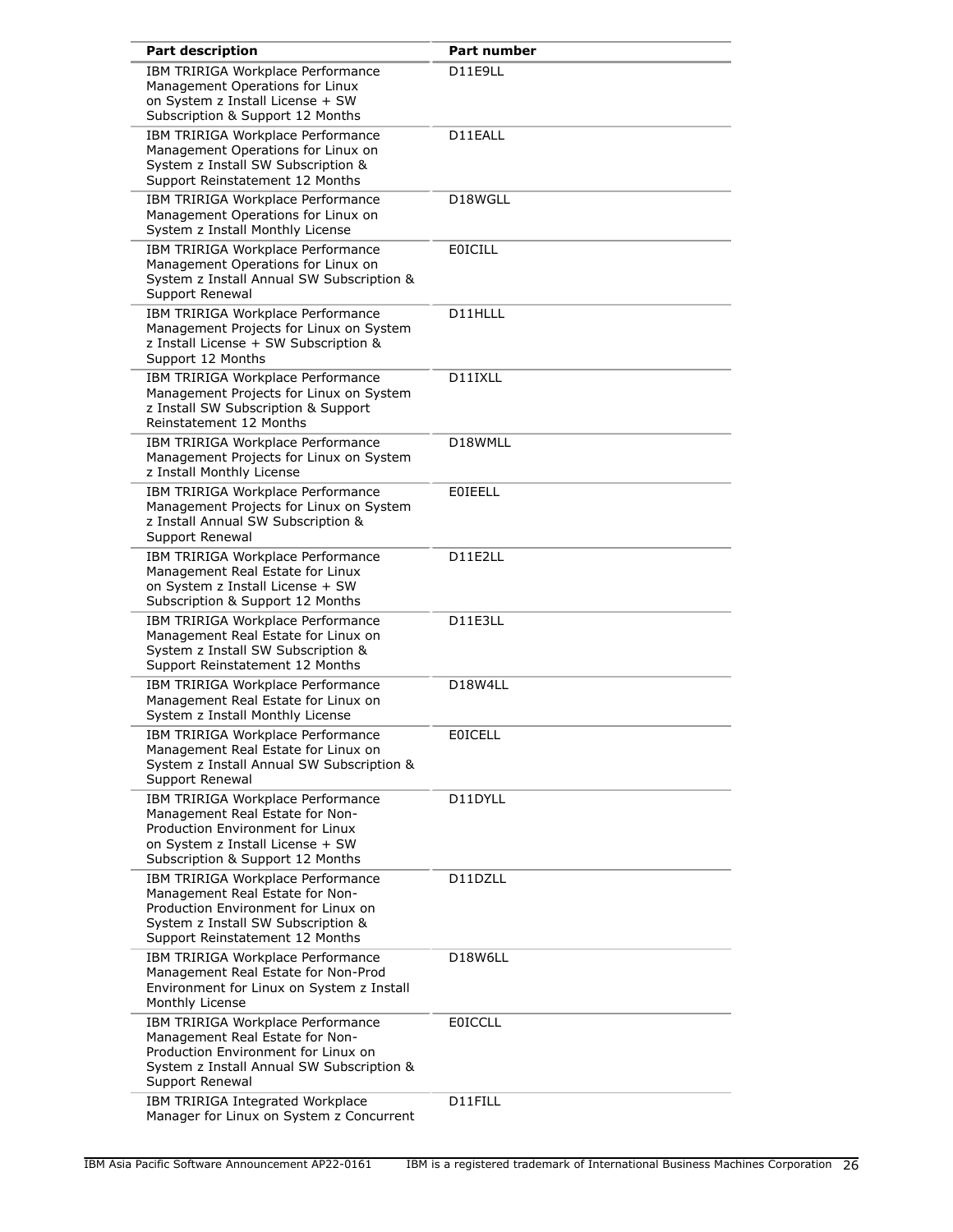| <b>Part description</b>                                                                                                                                                                                                                            | <b>Part number</b> |
|----------------------------------------------------------------------------------------------------------------------------------------------------------------------------------------------------------------------------------------------------|--------------------|
| User License + SW Subscription & Support<br>12 Months                                                                                                                                                                                              |                    |
| IBM TRIRIGA Integrated Workplace<br>Manager for Linux on System z Concurrent<br>User SW Subscription & Support<br>Reinstatement 12 Months                                                                                                          | D11FJLL            |
| IBM TRIRIGA Integrated Workplace<br>Manager for Linux on System z Concurrent<br>User from TRIRIGA Real Estate Manager<br>for Linux on System z Concurrent User<br>Trade Up License + SW Subscription &<br>Support 12 Months                        | D11FKLL            |
| IBM TRIRIGA Integrated Workplace<br>Manager for Linux on System z Concurrent<br>User from TRIRIGA Facilities Manager for<br>Linux on System z Concurrent User Trade<br>Up License + SW Subscription & Support<br>12 Months                         | D11FLLL            |
| IBM TRIRIGA Integrated Workplace<br>Manager for Linux on System z Concurrent<br>User from TRIRIGA Workplace Operations<br>Manager for Linux on System z Concurrent<br>User Trade Up License + SW Subscription<br>& Support 12 Months               | D11FMLL            |
| IBM TRIRIGA Integrated Workplace<br>Manager for Linux on System z Concurrent<br>User from TRIRIGA Capital Projects<br>Manager for Linux on System z Concurrent<br>User Trade Up License + SW Subscription<br>& Support 12 Months                   | D11FNLL            |
| IBM TRIRIGA Integrated Workplace<br>Manager for Linux on System z Concurrent<br>User Monthly License                                                                                                                                               | D18X9LL            |
| IBM TRIRIGA Integrated Workplace<br>Manager for Linux on System z Concurrent<br>User Annual SW Subscription & Support<br>Renewal                                                                                                                   | <b>EOICYLL</b>     |
| IBM TRIRIGA Workplace Performance<br>Management Enterprise for Linux<br>on System z Install License + SW<br>Subscription & Support 12 Months                                                                                                       | D11FPLL            |
| IBM TRIRIGA Workplace Performance<br>Management Enterprise for Linux on<br>System z Install SW Subscription &<br>Support Reinstatement 12 Months                                                                                                   | D11FOLL            |
| IBM TRIRIGA Workplace Performance<br>Management Enterprise for Linux on<br>System z Install from TRIRIGA Workplace<br>Performance Real Estate for Linux on<br>System z Install Trade Up License + SW<br>Subscription & Support 12 Months           | D11FRLL            |
| IBM TRIRIGA Workplace Performance<br>Management Enterprise for Linux on<br>System z Install from TRIRIGA Workplace<br>Performance Management Facilities for<br>Linux on System z Install Trade Up License<br>+ SW Subscription & Support 12 Months | D11FSLL            |
| IBM TRIRIGA Workplace Performance<br>Management Enterprise for Linux on<br>System z Install from TRIRIGA Workplace<br>Performance Operations Management for<br>Linux on System z Install Trade Up License<br>+ SW Subscription & Support 12 Months | D11FTLL            |
| IBM TRIRIGA Workplace Performance<br>Management Enterprise for Linux on<br>System z Install from TRIRIGA Workplace<br>Performance Management Projects for                                                                                          | D11FULL            |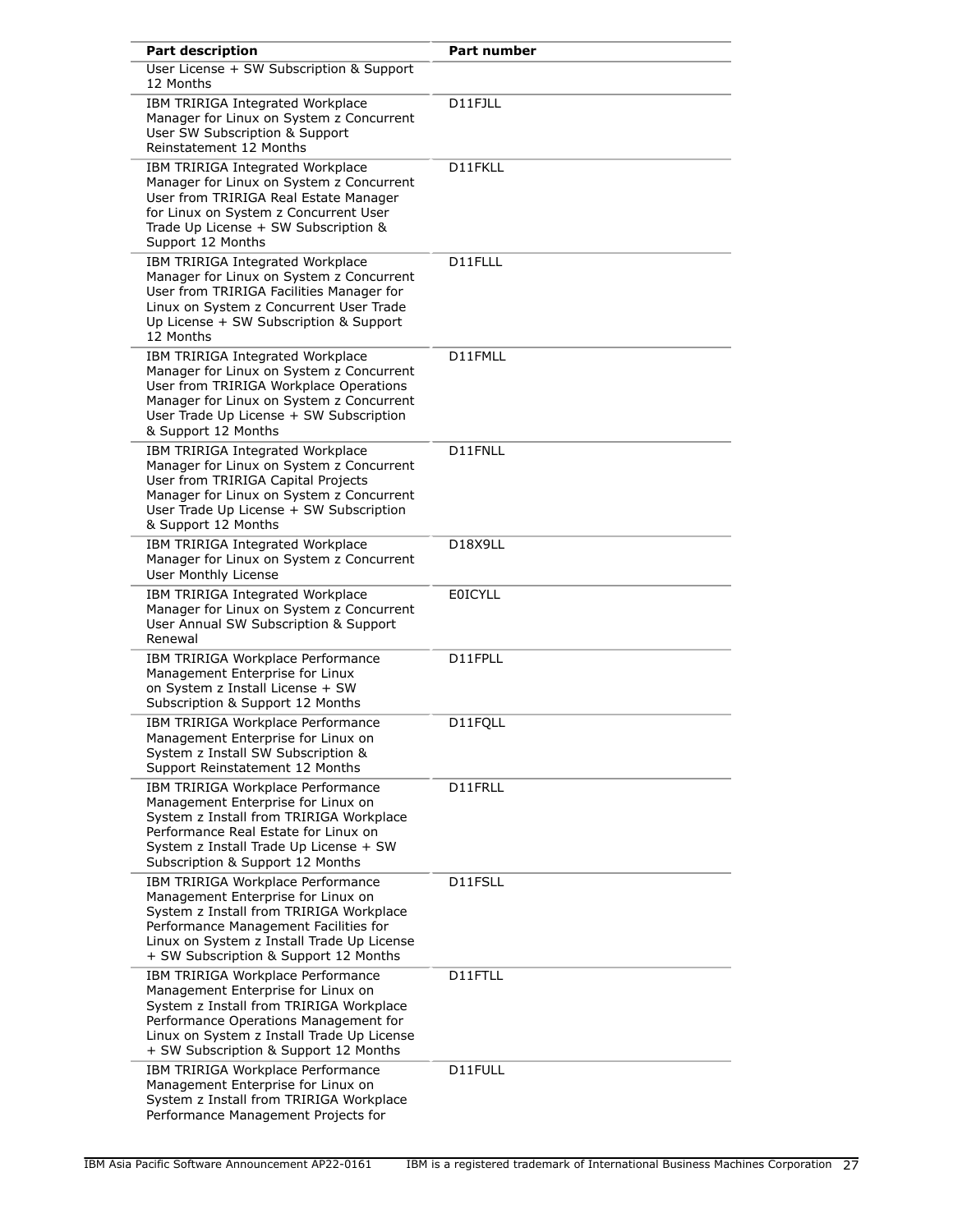| <b>Part description</b>                                                                                                                                                                                                                                                          | <b>Part number</b> |
|----------------------------------------------------------------------------------------------------------------------------------------------------------------------------------------------------------------------------------------------------------------------------------|--------------------|
| Linux on System z Install Trade Up License<br>+ SW Subscription & Support 12 Months                                                                                                                                                                                              |                    |
| IBM TRIRIGA Workplace Performance<br>Management Enterprise for Linux on<br>System z Install Monthly License                                                                                                                                                                      | D18XBLL            |
| IBM TRIRIGA Workplace Performance<br>Management Enterprise for Linux on<br>System z Install Annual SW Subscription &<br>Support Renewal                                                                                                                                          | <b>E0ICZLL</b>     |
| IBM TRIRIGA Workplace Performance<br>Management Enterprise for Non-<br>Production Environment for Linux<br>on System z Install License + SW<br>Subscription & Support 12 Months                                                                                                  | D11EMLL            |
| IBM TRIRIGA Workplace Performance<br>Management Enterprise for Non-<br>Production Environment for Linux on<br>System z Install SW Subscription &<br>Support Reinstatement 12 Months                                                                                              | D11ENLL            |
| IBM TRIRIGA Workplace Performance<br>Management Enterprise for Non-<br>Production Environment for Linux<br>on System z Install from TRIRIGA<br>WPM <sup>(R)</sup> Real Estate for NPE for Linux on<br>System z Install Trade Up License + SW<br>Subscription & Support 12 Months | D11EPLL            |
| IBM TRIRIGA Workplace Performance<br>Management Enterprise for Non-<br>Production Environment for Linux<br>on System z Install from TRIRIGA<br>WPM Facilities for NPE for Linux on<br>System z Install Trade Up License + SW<br>Subscription & Support 12 Months                 | D11EQLL            |
| IBM TRIRIGA Workplace Performance<br>Management Enterprise for Non-<br>Production Environment for Linux on<br>System z Install from TRIRIGA Workplace<br>Performance Management Operations for<br>NPE for Linux on System z Install Trade Up<br>Lic + SW S&S 12 Months           | D11ERLL            |
| IBM TRIRIGA Workplace Performance<br>Management Enterprise for Non-<br>Production Environment for Linux<br>on System z Install from TRIRIGA<br>WPM Projects for NPE for Linux on<br>System z Install Trade Up License + SW<br>Subscription & Support 12 Months                   | D11ESLL            |
| IBM TRIRIGA Workplace Performance<br>Management Enterprise for Non-<br>Production Environment for Linux on<br>System z Install Monthly License                                                                                                                                   | D18XDLL            |
| IBM TRIRIGA Workplace Performance<br>Management Enterprise for Non-<br>Production Environment for Linux on<br>System z Install Annual SW Subscription &<br>Support Renewal                                                                                                       | <b>EOICPLL</b>     |

IBM TRIRIGA Application Platform (5725-F26)

| <b>Part description</b>                                                                                                          | <b>Part number</b> |
|----------------------------------------------------------------------------------------------------------------------------------|--------------------|
| IBM TRIRIGA Application Builder for Linux<br>on System z Authorized User License +<br>SW Subscription & Support 12 Months        | D11FVLL            |
| IBM TRIRIGA Application Builder for<br>Linux on System z Authorized User SW<br>Subscription & Support Reinstatement 12<br>Months | D11FWLL            |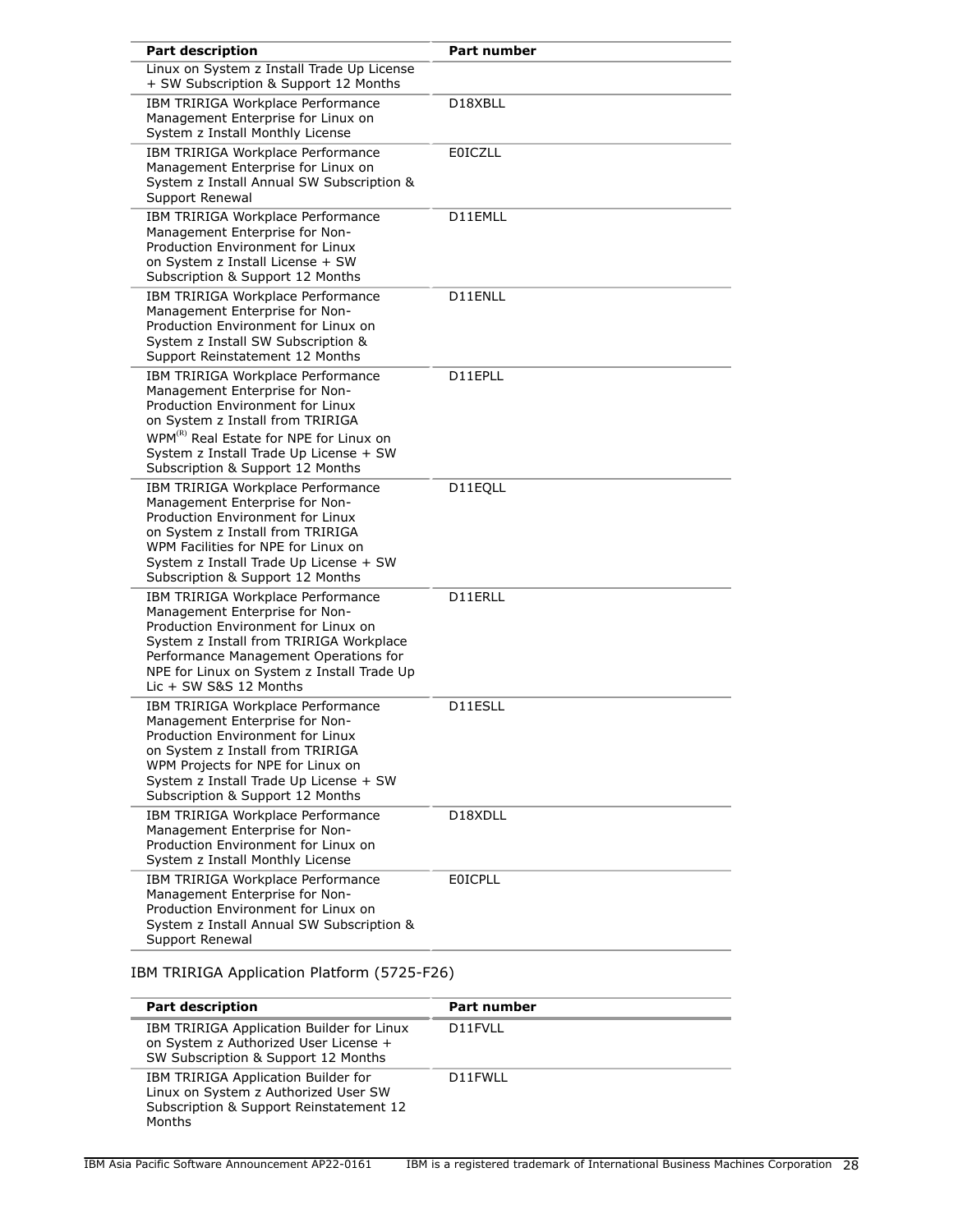| <b>Part description</b>                                                                                                                                                  | <b>Part number</b>   |
|--------------------------------------------------------------------------------------------------------------------------------------------------------------------------|----------------------|
| IBM TRIRIGA Application Builder for Linux<br>on System z Authorized User Monthly<br>License                                                                              | D18XNLL              |
| IBM TRIRIGA Application Builder for Linux<br>on System z Authorized User Annual SW<br>Subscription & Support Renewal                                                     | <b>E0ID0LL</b>       |
| IBM TRIRIGA Application Platform for<br>Linux on System z Concurrent User<br>License + SW Subscription & Support 12<br>Months                                            | D11I2LL              |
| IBM TRIRIGA Application Platform for<br>Linux on System z Concurrent User SW<br>Subscription & Support Reinstatement 12<br>Months                                        | <b>D11I3LL</b>       |
| IBM TRIRIGA Application Platform for<br>Linux on System z Concurrent User<br>Monthly License                                                                             | D18XJLL              |
| IBM TRIRIGA Application Platform for<br>Linux on System z Concurrent User Annual<br>SW Subscription & Support Renewal                                                    | E0IE1LL              |
| <b>IBM TRIRIGA Connector for Business</b><br>Applications for Linux on System z Install<br>License + SW Subscription & Support 12<br>Months                              | D11FXLL              |
| <b>IBM TRIRIGA Connector for Business</b><br>Applications for Linux on System z Install<br>SW Subscription & Support Reinstatement<br>12 Months                          | D11FYLL              |
| <b>IBM TRIRIGA Connector for Business</b><br>Applications for Linux on System z Install<br>Monthly License                                                               | D18XQLL              |
| <b>IBM TRIRIGA Connector for Business</b><br>Applications for Linux on System z Install<br>Annual SW Subscription & Support<br>Renewal                                   | E0ID1LL              |
| <b>IBM TRIRIGA Connector for Business</b><br>Applications for Non-Prod Environment for<br>Linux on System z Install License + SW<br>Subscription & Support 12 Months     | D11HULL              |
| <b>IBM TRIRIGA Connector for Business</b><br>Applications for Non-Prod Environment for<br>Linux on System z Install SW Subscription<br>& Support Reinstatement 12 Months | D11HVLL              |
| IBM TRIRIGA Connector for Business<br>Applications for Non-Prod Environment for<br>Linux on System z Install Monthly License                                             | D18XSLL              |
| <b>IBM TRIRIGA Connector for Business</b><br>Applications for Non-Prod Environment<br>for Linux on System z Install Annual SW<br>Subscription & Support Renewal          | <b>E0IDXLL</b>       |
| IBM TRIRIGA Connector for Offline Forms<br>for Linux on System z Concurrent User<br>License + SW Subscription & Support 12<br>Months                                     | D11FZLL              |
| IBM TRIRIGA Connector for Offline Forms<br>for Linux on System z Concurrent User SW<br>Subscription & Support Reinstatement 12<br>Months                                 | D11G0LL              |
| IBM TRIRIGA Connector for Offline Forms<br>for Linux on System z Concurrent User<br>Monthly License                                                                      | D <sub>18</sub> XLLL |
| IBM TRIRIGA Connector for Offline Forms<br>for Linux on System z Concurrent User<br>Annual SW Subscription & Support<br>Renewal                                          | E0ID2LL              |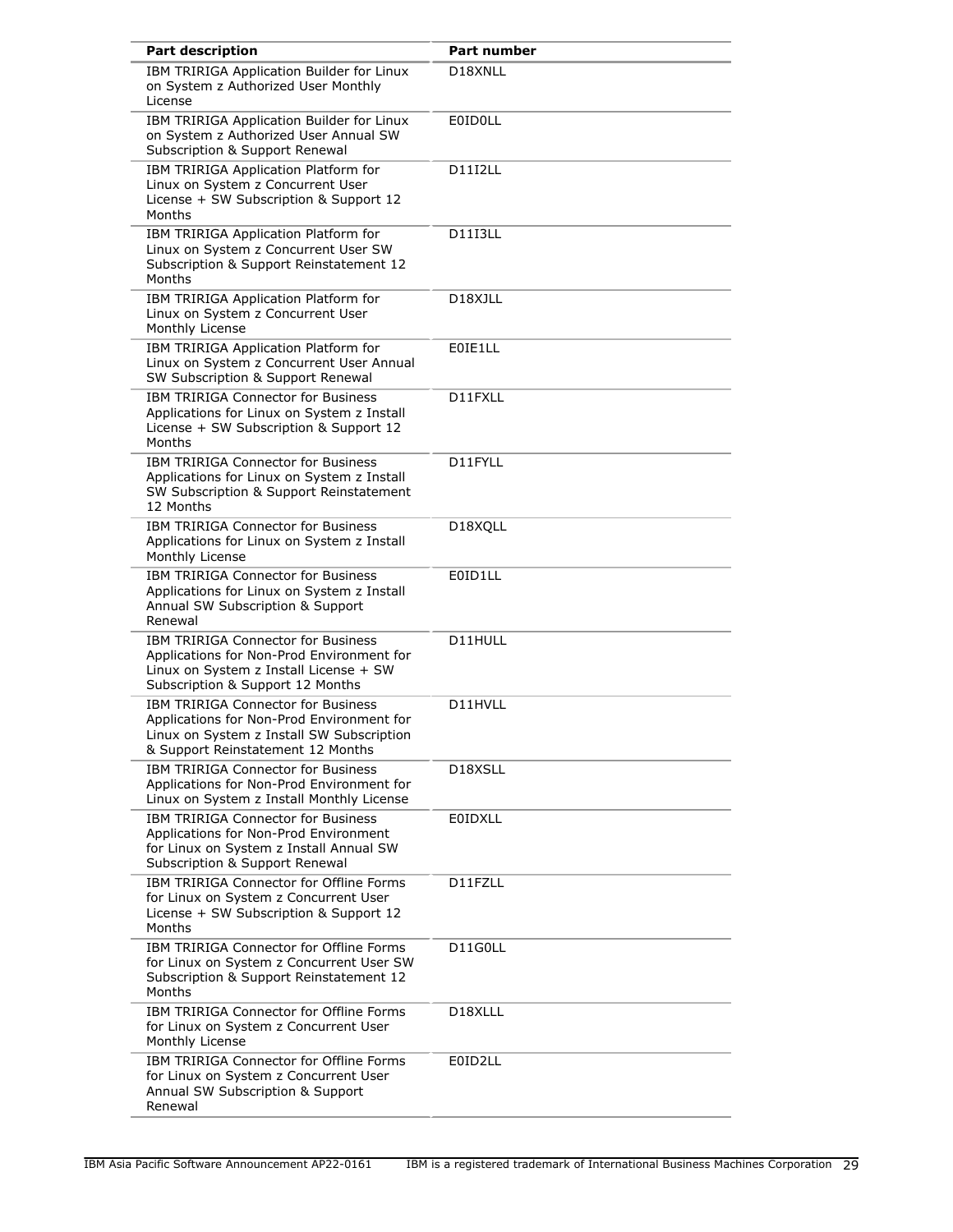IBM TRIRIGA CAD Integrator/Publisher (5725-F45)

| <b>Part description</b>                                                                                                                      | <b>Part number</b> |
|----------------------------------------------------------------------------------------------------------------------------------------------|--------------------|
| IBM TRIRIGA CAD Integrator/Publisher for<br>Linux on System z Authorized User License<br>+ SW Subscription & Support 12 Months               | D11F5LL            |
| IBM TRIRIGA CAD Integrator/Publisher for<br>Linux on System z Authorized User SW<br>Subscription & Support Reinstatement 12<br><b>Months</b> | D11HPLL            |
| IBM TRIRIGA CAD Integrator/Publisher for<br>Linux on System z Authorized User Annual<br>SW Subscription & Support Renewal                    | <b>FOICWLL</b>     |

# **Charge metric**

## *Charge metric for licensed products*

The charge metrics for these licensed products can be found in the following License Information documents:

| Program identifier | <b>License Information</b><br>document title   | <b>License Information</b><br>document number |
|--------------------|------------------------------------------------|-----------------------------------------------|
| 5900-AHQ           | <b>IBM TRIRIGA Application</b><br>Suite 11.1   | <b>L-CNUN-CD2KUT</b>                          |
| 5725-F25           | IBM TRIRIGA Portfolio<br>Data Manager 11.1     | L-CNUN-CD2KP4                                 |
| 5725-F26           | <b>IBM TRIRIGA Application</b><br>Platform 4.1 | L-CNUN-CD2KT8                                 |
| 5725-F45           | IBM TRIRIGA CAD<br>Integrator/Publisher 13.1   | L-CNUN-CD2KRN                                 |

Select your language of choice and scroll down to the Charge Metrics section. Follow-on releases, if any, may have updated terms. See the [License Information](https://www.ibm.com/software/sla/sladb.nsf/search?OpenForm) [documents](https://www.ibm.com/software/sla/sladb.nsf/search?OpenForm) website for more information.

# *Charge metric for cloud services*

The charge metrics for this cloud service can be found in the following Service Description document:

| Program number | <b>Service Description</b><br>document title            | <b>Service Description</b><br>document number |
|----------------|---------------------------------------------------------|-----------------------------------------------|
| 5900-AGJ       | <b>IBM TRIRIGA Application</b><br>Suite Managed Service | i126-9227                                     |

Select your language of choice and scroll down to the Charge Metrics section. Follow-on releases, if any, may have updated terms. Clients will always be directed to the most current published version of the Service Description. To review older versions, use the "Version" drop-down menu to the left of the displayed Service Description to select a previous version.

# <span id="page-29-0"></span>**Terms and conditions**

## **Terms and conditions for the licensed product**

The information provided in this announcement letter is for reference and convenience purposes only. The terms and conditions that govern any transaction with IBM are contained in the applicable contract documents such as the IBM International Program License Agreement, IBM International Passport Advantage Agreement, and the IBM Agreement for Acquisition of Software Maintenance.

This product is available only through Passport Advantage.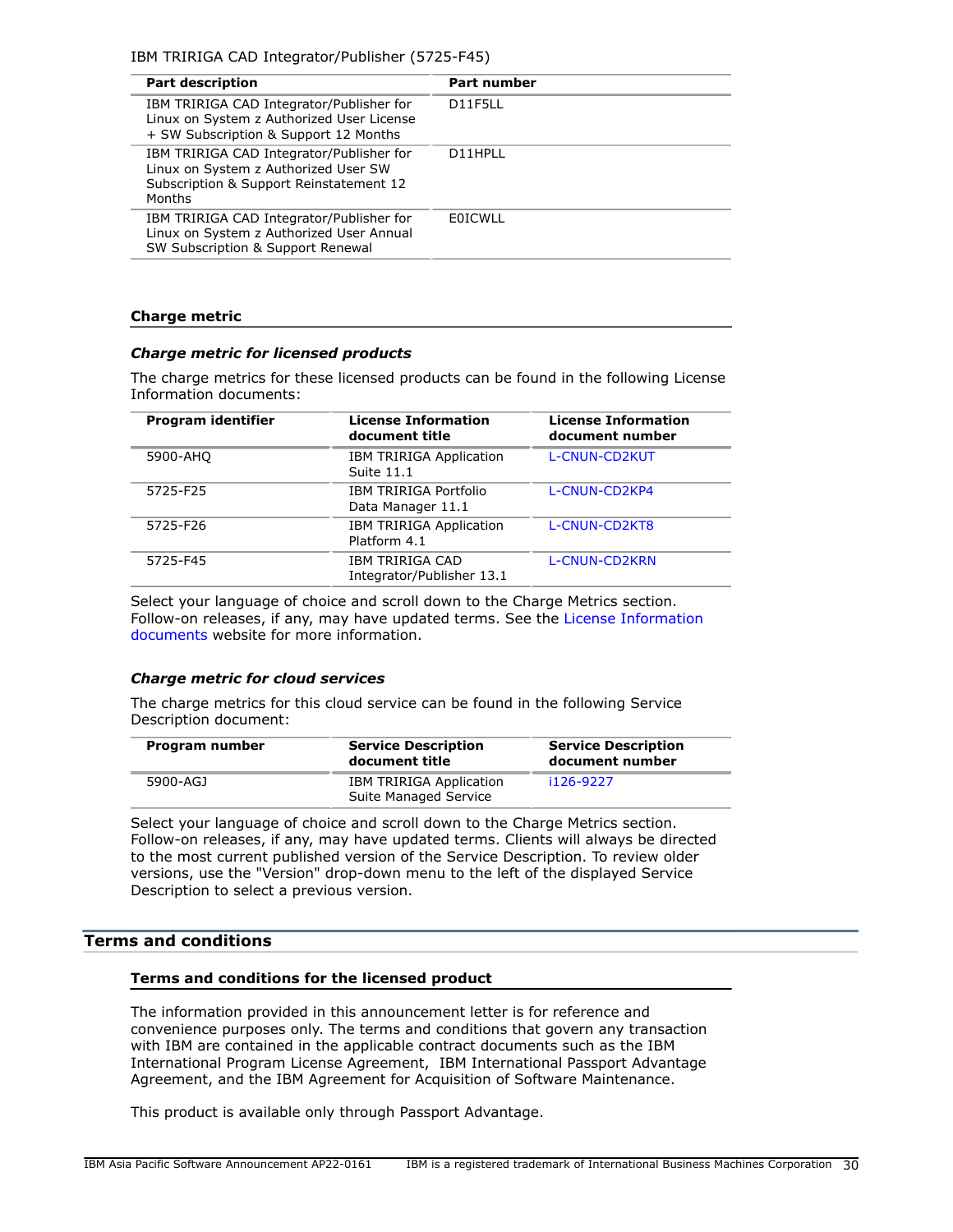# *Licensing*

IBM International Program License Agreement including the License Information document and Proof of Entitlement (PoE) govern your use of the program. PoEs are required for all authorized use. Part number products only, offered outside of Passport Advantage, where applicable, are license only and do not include Software Maintenance.

## *Software Maintenance*

Licenses under the IBM International Program License Agreement (IPLA) provide for support with ongoing access to releases and versions of the program. IBM includes one year of Software Subscription and Support (also referred to as Software Maintenance) with the initial license acquisition of each program acquired. The initial period of Software Subscription and Support can be extended by the purchase of a renewal option, if available. Two charges apply: a one-time license charge for use of the program and an annual renewable charge for the enhanced support that includes telephone assistance (voice support for defects during normal business hours), as well as access to updates, releases, and versions of the program as long as support is in effect.

# *License Information number*

The following License Information documents apply to the offerings in this announcement:

| <b>Program identifier</b> | <b>License Information</b><br>document title   | <b>License Information</b><br>document number |
|---------------------------|------------------------------------------------|-----------------------------------------------|
| 5900-AHQ                  | <b>IBM TRIRIGA Application</b><br>Suite 11.1   | <b>L-CNUN-CD2KUT</b>                          |
| 5725-F25                  | IBM TRIRIGA Portfolio<br>Data Manager 11.1     | L-CNUN-CD2KP4                                 |
| 5725-F26                  | <b>IBM TRIRIGA Application</b><br>Platform 4.1 | L-CNUN-CD2KT8                                 |
| 5725-F45                  | IBM TRIRIGA CAD<br>Integrator/Publisher 13.1   | L-CNUN-CD2KRN                                 |

Follow-on releases, if any, may have updated terms. See the [License Information](https://www.ibm.com/software/sla/sladb.nsf/search?OpenForm) [documents](https://www.ibm.com/software/sla/sladb.nsf/search?OpenForm) website for more information.

# *Limited warranty applies*

Yes

# *Limited warranty*

IBM warrants that when the program is used in the specified operating environment, it will conform to its specifications. The warranty applies only to the unmodified portion of the program. IBM does not warrant uninterrupted or error-free operation of the program or that IBM will correct all program defects. You are responsible for the results obtained from the use of the program.

IBM provides you with access to IBM databases containing information about known program defects, defect corrections, restrictions, and bypasses at no additional charge. For further information, see the [IBM Support Guide](http://www.ibm.com/support/customercare/sas/f/handbook/home.html).

IBM will maintain this information for at least one year after the original licensee acquires the program (warranty period).

# *Program technical support*

## **Standard support**

Technical support of a program product version or release will be available for a minimum of three years from the planned availability date, as long as your Software Subscription and Support is in effect.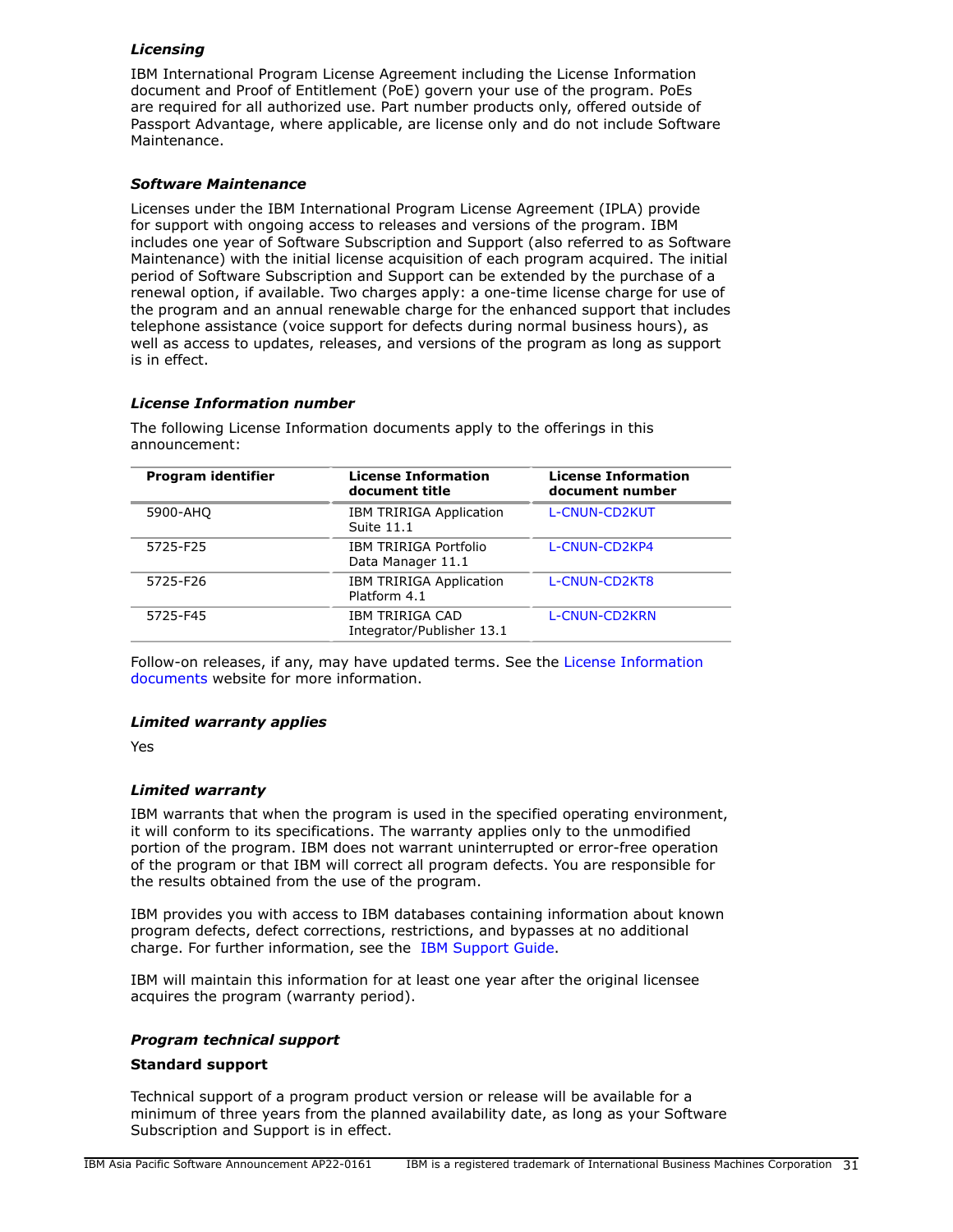This technical support allows you to obtain assistance (by telephone or electronic means) from IBM for product-specific, task-oriented questions regarding the installation and operation of the program product. Software Subscription and Support also provides you with access to updates (modifications or fixes), releases, and versions of the program. You will be notified, through an announcement letter, of discontinuance of support with 12 months' notice.

If you require additional technical support from IBM, including an extension of support beyond the discontinuance date, contact your IBM representative or IBM Business Partner. This extension may be available for a fee.

For additional information about the IBM Software Support Lifecycle Policies, see the [Standard and enhanced IBM support lifecycle policies](http://www.ibm.com/software/support/lifecycle/lc-policy.html) website.

# *Money-back guarantee*

If for any reason you are dissatisfied with the program and you are the original licensee, you may obtain a refund of the amount you paid for it, if within 30 days of your invoice date you return the program and its PoE to the party from whom you obtained it. If you downloaded the program, you may contact the party from whom you acquired it for instructions on how to obtain the refund.

For clarification, note that (1) for programs acquired under the IBM International Passport Advantage offering, this term applies only to your first acquisition of the program and (2) for programs acquired under any of IBM's On/Off Capacity on Demand (On/Off CoD) software offerings, this term does not apply since these offerings apply to programs already acquired and in use by you.

# *Volume orders (IVO)*

No

# *Passport Advantage applies*

Yes, information is available on the [Passport Advantage and Passport Advantage](http://www.ibm.com/software/passportadvantage) [Express](http://www.ibm.com/software/passportadvantage) website.

## *Software Subscription and Support applies*

Yes. Software Subscription and Support, also referred to as Software Maintenance, is included with licenses purchased through Passport Advantage and Passport Advantage Express. Product upgrades and Technical Support are provided by the Software Subscription and Support offering as described in the Agreements. Product upgrades provide the latest versions and releases to entitled software, and Technical Support provides voice and electronic access to IBM support organizations, worldwide.

IBM includes one year of Software Subscription and Support with each program license acquired. The initial period of Software Subscription and Support can be extended by the purchase of a renewal option, if available.

While your Software Subscription and Support is in effect, IBM provides you assistance for your routine, short duration installation and usage (how-to) questions, and code-related questions. IBM provides assistance by telephone and, if available, electronic access, only to your information systems (IS) technical support personnel during the normal business hours (published prime shift hours) of your IBM support center. (This assistance is not available to your users.) IBM provides Severity 1 assistance 24 hours a day, 7 days a week. For additional details, see the [IBM](http://www.ibm.com/support/customercare/sas/f/handbook/home.html) [Support Guide](http://www.ibm.com/support/customercare/sas/f/handbook/home.html). Software Subscription and Support does not include assistance for the design and development of applications, your use of programs in other than their specified operating environment, or failures caused by products for which IBM is not responsible under the applicable agreements.

Unless specified otherwise in a written agreement with you, IBM does not provide support for third-party products that were not provided by IBM. Ensure that when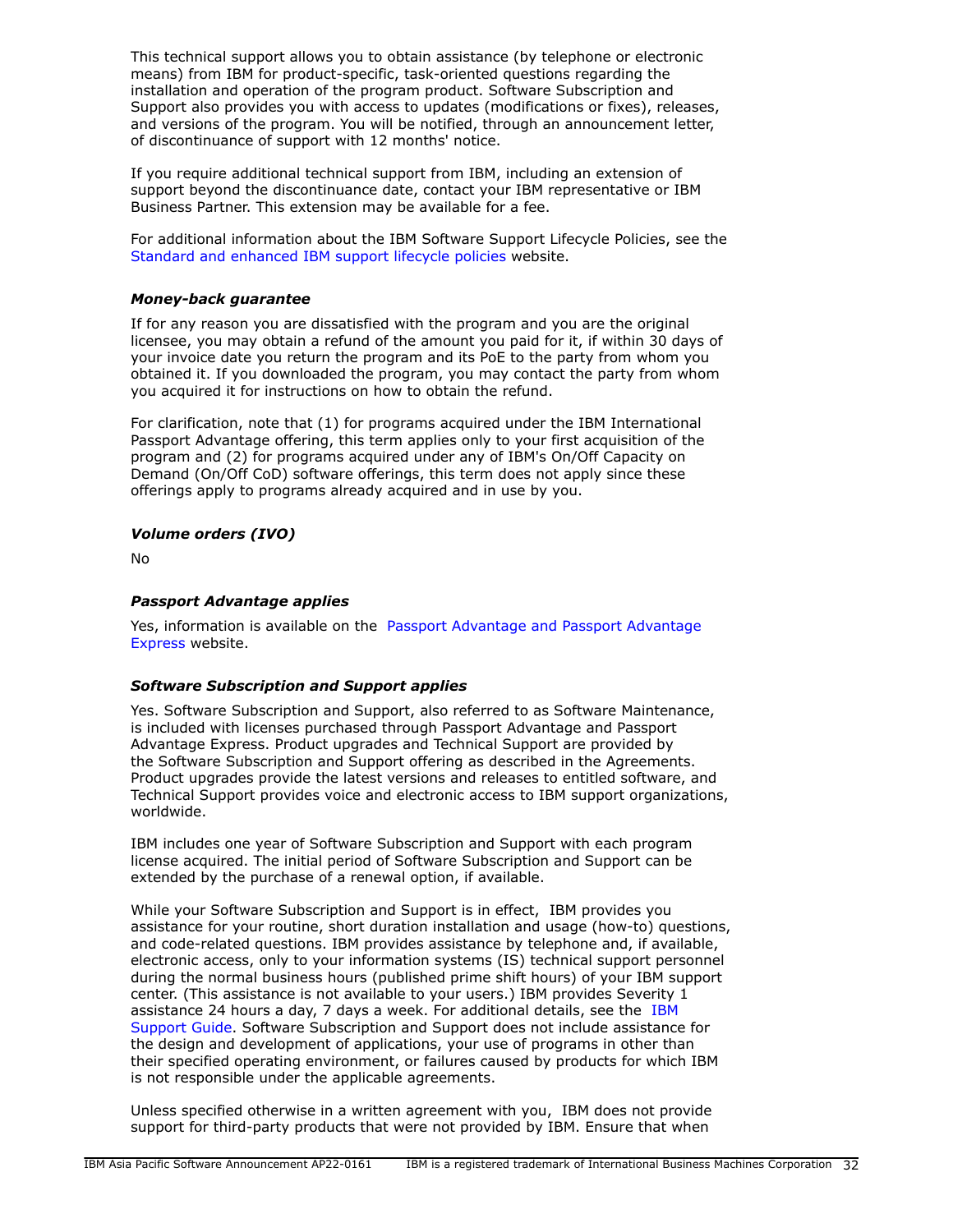contacting IBM for covered support, you follow problem determination and other instructions that IBM provides, including in the [IBM Support Guide.](http://www.ibm.com/support/customercare/sas/f/handbook/home.html)

For additional information about the International Passport Advantage Agreement and the IBM International Passport Advantage Express Agreement, go to the [Passport Advantage and Passport Advantage Express](http://www.ibm.com/software/passportadvantage) website.

### *Variable charges apply*

No

## *Educational allowance available*

Not applicable.

### **Terms and conditions for the cloud service**

The information provided in this announcement letter is for reference and convenience purposes only. The terms and conditions that govern any transaction for the acquisition of Cloud Services from IBM consist of either the IBM Cloud Services Agreement and the applicable offering Service Description or the IBM International Passport Advantage Agreement or the International Passport Advantage Express Agreement and the IBM Terms of Use - General Terms for Cloud Offerings and the applicable offering Service Description.

# *Technical support*

Technical support is provided for Cloud Services and enabling software, as applicable, during the subscription period. Any enhancements, updates, and other materials provided by IBM as part of any such technical support are considered to be part of the Cloud Service, as applicable, and therefore governed by the applicable agreement as defined in Client's quote or transaction document. Technical support is included with the Cloud Service and is not available as a separate offering.

Additional technical support information for this Cloud Service offering may be found in the [IBM Support Guide](http://www.ibm.com/support/customercare/sas/f/handbook/home.html) or in service-specific documentation.

### *Service Description*

The following Service Description document applies to the offering in this announcement:

| Program number | <b>Service Description</b><br>document title            | <b>Service Description</b><br>document number |
|----------------|---------------------------------------------------------|-----------------------------------------------|
| 5900-AGJ       | <b>IBM TRIRIGA Application</b><br>Suite Managed Service | i126-9227                                     |

Follow-on levels of this cloud service, if any, may have updated terms. See the [Cloud](https://www.ibm.com/support/customer/csol/terms/) [Services terms](https://www.ibm.com/support/customer/csol/terms/) website and search using the four-digit base Service Description number.

### *Limited warranty*

See the warranty defined in the applicable agreement governing client's acquisition for this offering.

### *Money-back guarantee*

No

## *Volume orders (IVO)*

No

*Passport Advantage applies*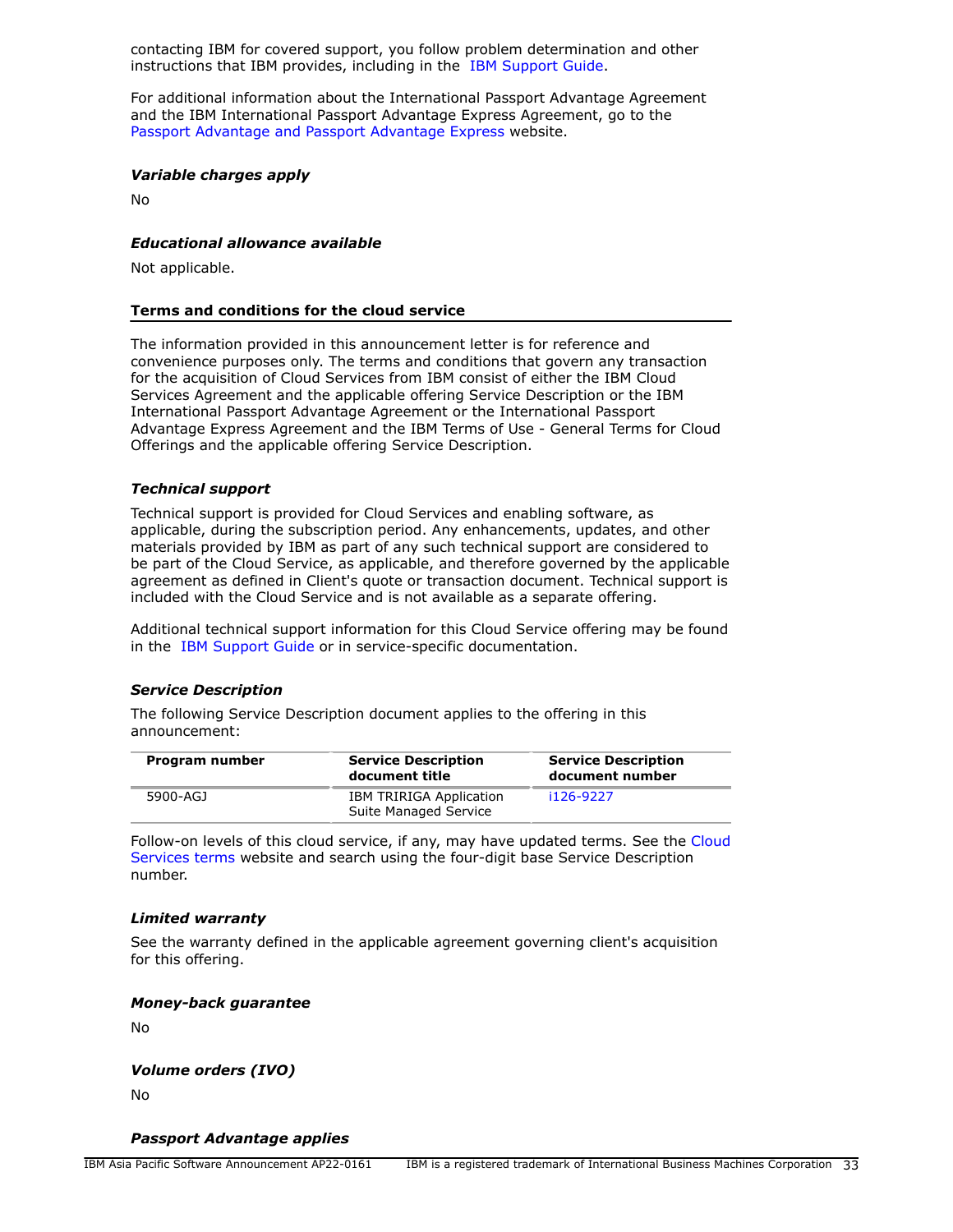Yes, information is available on the [Passport Advantage and Passport Advantage](http://www.ibm.com/software/passportadvantage) [Express](http://www.ibm.com/software/passportadvantage) website.

## *Usage restrictions*

Yes

For usage restrictions, see the Service Description documents listed in this [Terms](#page-29-0) [and conditions](#page-29-0) section.

#### *Educational allowance available*

No.

## **Statement of good security practices**

IT system security involves protecting systems and information through intrusion prevention, detection, and response to improper access from within and outside your enterprise. Improper access can result in information being altered, destroyed, or misappropriated or can result in misuse of your systems to attack others. Without a comprehensive approach to security, no IT system or product should be considered completely secure and no single product or security measure can be completely effective in preventing improper access. IBM systems and products are designed to be part of a regulatory compliant, comprehensive security approach, which will necessarily involve additional operational procedures, and may require other systems, products, or services to be most effective.

**Important:** IBM does not warrant that any systems, products, or services are immune from, or will make your enterprise immune from, the malicious or illegal conduct of any party.

## <span id="page-33-0"></span>**Prices**

For all local charges, contact your local IBM representative or IBM Business Partner.

#### **Business Partner information**

If you are an IBM Business Partner acquiring products from IBM, you may link to Passport Advantage Online for resellers where you can obtain Business Partner pricing information. An IBMid and password are required to access the [IBM Passport](https://www.ibm.com/software/passportadvantage/pao_reseller.html) [Advantage](https://www.ibm.com/software/passportadvantage/pao_reseller.html) or [IBM PartnerWorld](https://www.ibm.com/partnerworld/resources/sell) $(R)$  website.

### **Passport Advantage**

For Passport Advantage information and charges, contact your IBM representative or IBM Business Partner. Additional information is also available on the [Passport](http://www.ibm.com/software/passportadvantage) [Advantage and Passport Advantage Express](http://www.ibm.com/software/passportadvantage) website.

### **IBM Global Financing**

IBM Global Financing offers competitive financing to credit-qualified clients to assist them in acquiring IT solutions. Offerings include financing for IT acquisition, including hardware, software, and services, from both IBM and other manufacturers or vendors. Offerings (for all client segments: small, medium, and large enterprise), rates, terms, and availability can vary by country. Contact your local IBM Global Financing organization or go to the [IBM Global Financing](http://www.ibm.com/financing) website for more information.

IBM Global Financing offerings are provided through IBM Credit LLC in the United States, and other IBM subsidiaries and divisions worldwide to qualified commercial and government clients. Rates are based on a client's credit rating, financing